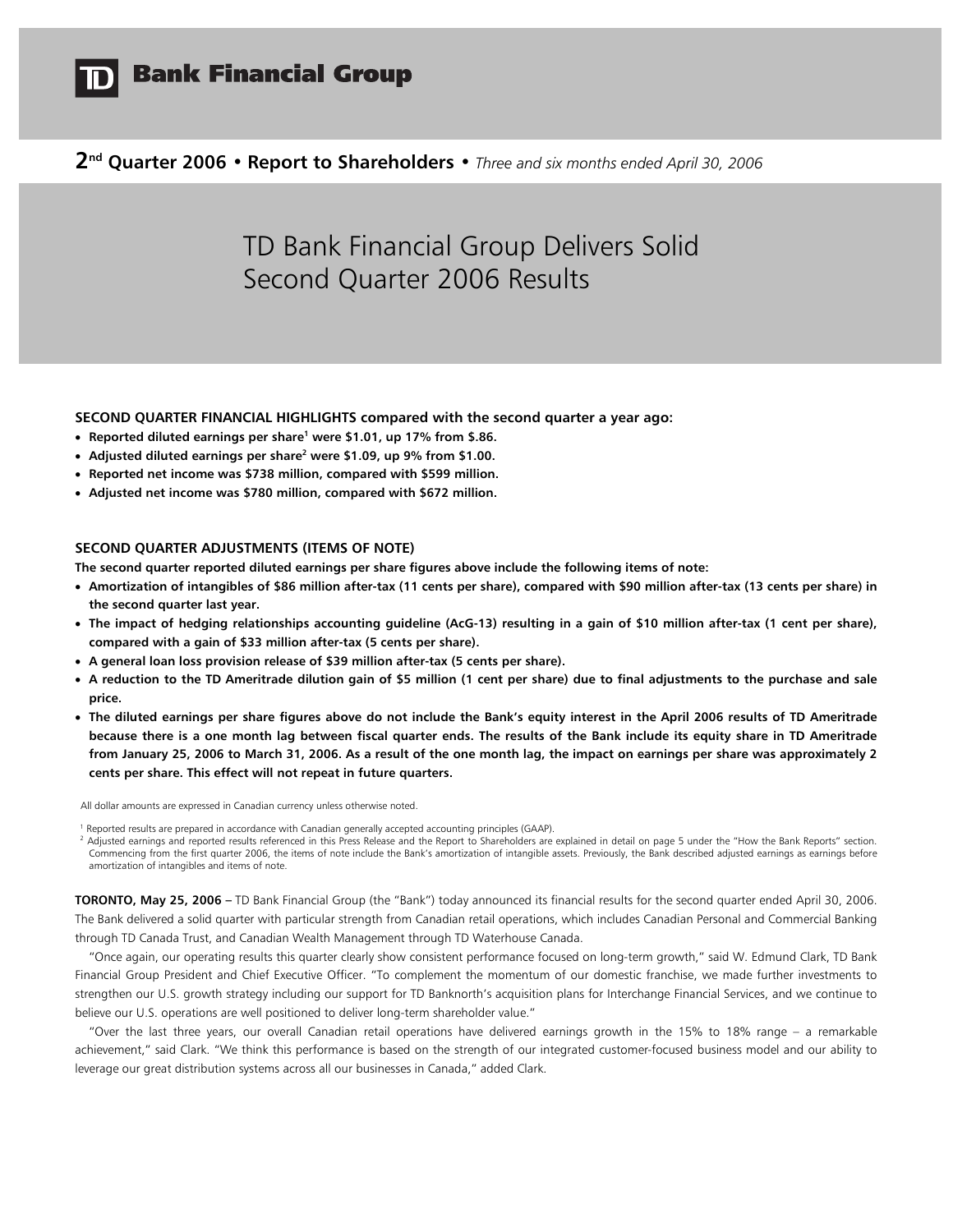### **SECOND QUARTER BUSINESS SEGMENT PERFORMANCE**

### **Canadian Personal and Commercial Banking**

TD Canada Trust produced another very strong quarter with earnings up 16% compared with the second quarter last year. Real estate secured lending, small business banking and term deposits all contributed to broad-based volume growth and earnings strength this quarter. The Bank acquired VFC Inc., a leading provider of automotive purchase financing and consumer instalment loans, with 90.2% acquired during the quarter and the remainder acquired by May 19, 2006. Early indications show this business is trending positively.

"Consistent operational excellence and record-breaking customer service levels are what we continue to see from our Canadian Personal and Commercial Bank," said Clark. "We've been focused on growing small business banking, insurance and credit card products, and I'm pleased with the progress we've made. Clearly our strategy is working," added Clark.

### **Wealth Management**

The second quarter was a record-breaking one for Wealth Management, with a 54% increase in earnings, compared with the second quarter last year. This includes the Bank's equity share of TD Ameritrade.

 Canadian Wealth Management's discount brokerage saw record earnings and trading volumes, while record net mutual fund sales boosted TD mutual funds into the category of the top five largest mutual fund portfolios in the country.

TD Ameritrade's net income contribution translated into a very strong showing of \$39 million. This was the result of strong trading volumes, increased client balances and their resulting yields, and new account openings. The combination of TD Ameritrade and TD Waterhouse U.S.A. continues to give the Bank strength in both the long-term investor market and active trader space.

"We are very pleased with the record earnings across the Wealth Management platform in the second quarter," said Clark. "In Canada, a very strong performance was complemented by solid growth in assets and new client account openings. While we recognize that buoyant markets and typical seasonality contributed to this success, our Canadian Wealth segment continues to invest in building its customer-facing advisor network and supporting infrastructure to generate future growth," added Clark.

### **U.S. Personal and Commercial Banking**

TD Banknorth had weaker earnings this quarter because of the demanding operating conditions currently facing the U.S. banking market. TD Banknorth continued to experience margin compression during the quarter as a result of a challenging U.S. interest rate environment. This was partially mitigated by strong asset quality while growing consumer loans and deposits, primarily due to the acquisition of Hudson United Bancorp at the end of the first quarter.

The integration of Hudson is progressing well and earlier this month TD Banknorth successfully completed a systems conversion which will provide all Hudson customers with access to a broader array of products and services. Also notable this quarter was TD Banknorth's agreement to acquire Interchange Financial Services Corporation for US\$480.6 million, which will increase TD Banknorth's presence in the New Jersey market. The all cash transaction will be financed primarily through TD Banknorth's sale of approximately 13 million shares of its common stock to the Bank. Together, these acquisitions represent significant growth potential for TD Banknorth.

"With TD Banknorth and TD Ameritrade we have a two-pronged approach in the United States and together, they are generating strong results and solidifying our U.S. platform," said Clark. "The TD brand is also about to become better known among millions of U.S. consumers as we launched our first-ever U.S. advertising campaign in April."

### **Wholesale Banking**

Wholesale Banking delivered solid results in the second quarter driven mainly by a strong contribution from the foreign exchange business and the equity investments portfolio. On a year-to-date basis, adjusted earnings increased by \$33 million to \$339 million, compared with the prior year period. Wholesale Banking also generated a strong return on invested capital.

"I am very pleased with the performance Wholesale Banking delivered in the first half of the year, an 11% improvement over the same period one year ago," said Clark. "We still expect to see 2006 results higher than what we saw in 2005. We continue to believe TD Securities is positioned well to generate solid returns with less risk, and achieve our mission to build a top three dealer in Canada."

#### **Corporate**

As first announced on February 22, 2006, the Bank continued to purchase TD Ameritrade shares on the open market throughout the second quarter. The Bank's ownership interest in TD Ameritrade increased to 34.3%, as at April 30, 2006. Subsequent to the second quarter, the Bank increased its ownership interest in TD Ameritrade to 39.4%.

The Bank also acquired TD Banknorth shares and TD Banknorth re-purchased 8.5 million of its own shares during the quarter, increasing the Bank's ownership percentage in TD Banknorth to 56.2%.

### **Conclusion**

"The Board and our senior management team are pleased with the Bank's performance for the first half of the year. As I have said before, our goal is to strategically position the Bank – to build for the future – while delivering an acceptable rate of return in the short term. We've said that means consistently growing earnings per share by 7% to 10%. We're doing that this year and we expect to do that next year," Clark concluded.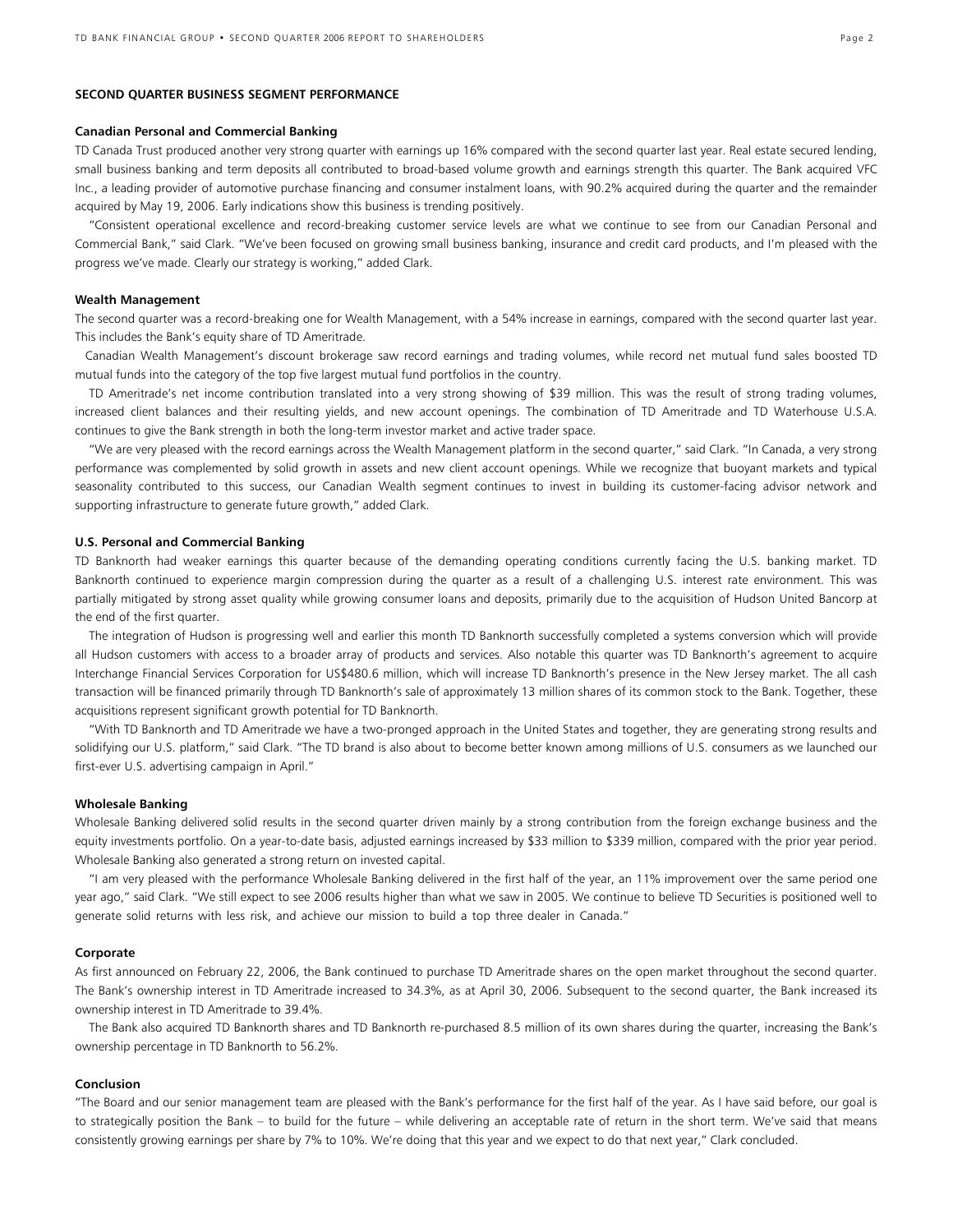### **CAUTION REGARDING FORWARD-LOOKING STATEMENTS**

From time to time, the Bank makes written and oral forward-looking statements, including in this report, in other filings with Canadian regulators or the U.S. Securities and Exchange Commission (SEC), and in other communications. All such statements are made pursuant to the "safe harbour" provisions of the United States Private Securities Litigation Reform Act of 1995 and in any applicable Canadian securities legislation. Forward-looking statements include, among others, statements regarding the Bank's objectives and targets, and strategies to achieve them, the outlook for the Bank's business lines, and the Bank's anticipated financial performance. Forward-looking statements are typically identified by words such as "believe", "expect", "anticipate", "intend", "estimate", "plan", "may" and "could". By their very nature, these statements require us to make assumptions and are subject to inherent risks and uncertainties, general and specific, which may cause actual results to differ materially from the expectations expressed in the forward-looking statements. Some of the factors that could cause such differences include: the credit, market, liquidity, interest rate, operational, reputational, insurance, strategic, foreign exchange, regulatory, legal and other risks discussed in the management discussion and analysis section, in other regulatory filings made in Canada and with the SEC, including the Bank's 2005 Annual Report; general business and economic conditions in Canada, the United States and other countries in which the Bank conducts business, as well as the effect of changes in monetary policy in those jurisdictions and changes in the foreign exchange rates for the currencies of those jurisdictions; the degree of competition in the markets in which the Bank operates, both from established competitors and new entrants; legislative and regulatory developments; the accuracy and completeness of information the Bank receives on customers and counterparties; the development and introduction of new products and services in markets; expanding existing distribution channels; developing new distribution channels and realizing increased revenue from these channels, including electronic commerce-based efforts; the Bank's ability to execute its integration, growth and acquisition strategies, including those of its subsidiaries, particularly in the U.S.; changes in accounting policies and methods the Bank uses to report its financial condition, including uncertainties associated with critical accounting assumptions and estimates; the effect of applying future accounting changes; global capital market activity; consolidation in the Canadian financial services sector; the Bank's ability to attract and retain key executives; reliance on third parties to provide components of the Bank's business infrastructure; technological changes; change in tax laws; unexpected judicial or regulatory proceedings; continued negative impact of the United States securities litigation environment; unexpected changes in consumer spending and saving habits; the possible impact on the Bank's businesses of international conflicts and terrorism; acts of God, such as earthquakes; the effects of disease or illness on local, national or international economies; the effects of disruptions to public infrastructure, such as transportation, communications, power or water supply; and management's ability to anticipate and manage the risks associated with these factors and execute the Bank's strategies. A substantial amount of the Bank's business involves making loans or otherwise committing resources to specific companies, industries or countries. Unforeseen events affecting such borrowers, industries or countries could have a material adverse effect on the Bank's financial results, businesses, financial condition or liquidity. The preceding list is not exhaustive of all possible factors. Other factors could also adversely affect the Bank's results. For more information, see the discussion starting on page 56 of the Bank's 2005 Annual Report. All such factors should be considered carefully when making decisions with respect to the Bank, and undue reliance should not be placed on the Bank's forward-looking statements. The Bank does not undertake to update any forward-looking statements, whether written or oral, that may be made from time to time by or on its behalf.

As in prior quarters, this document, prior to its release, was reviewed by the Bank's Audit Committee and was approved by the Bank's Board of *Directors, on the Audit Committee's recommendation.*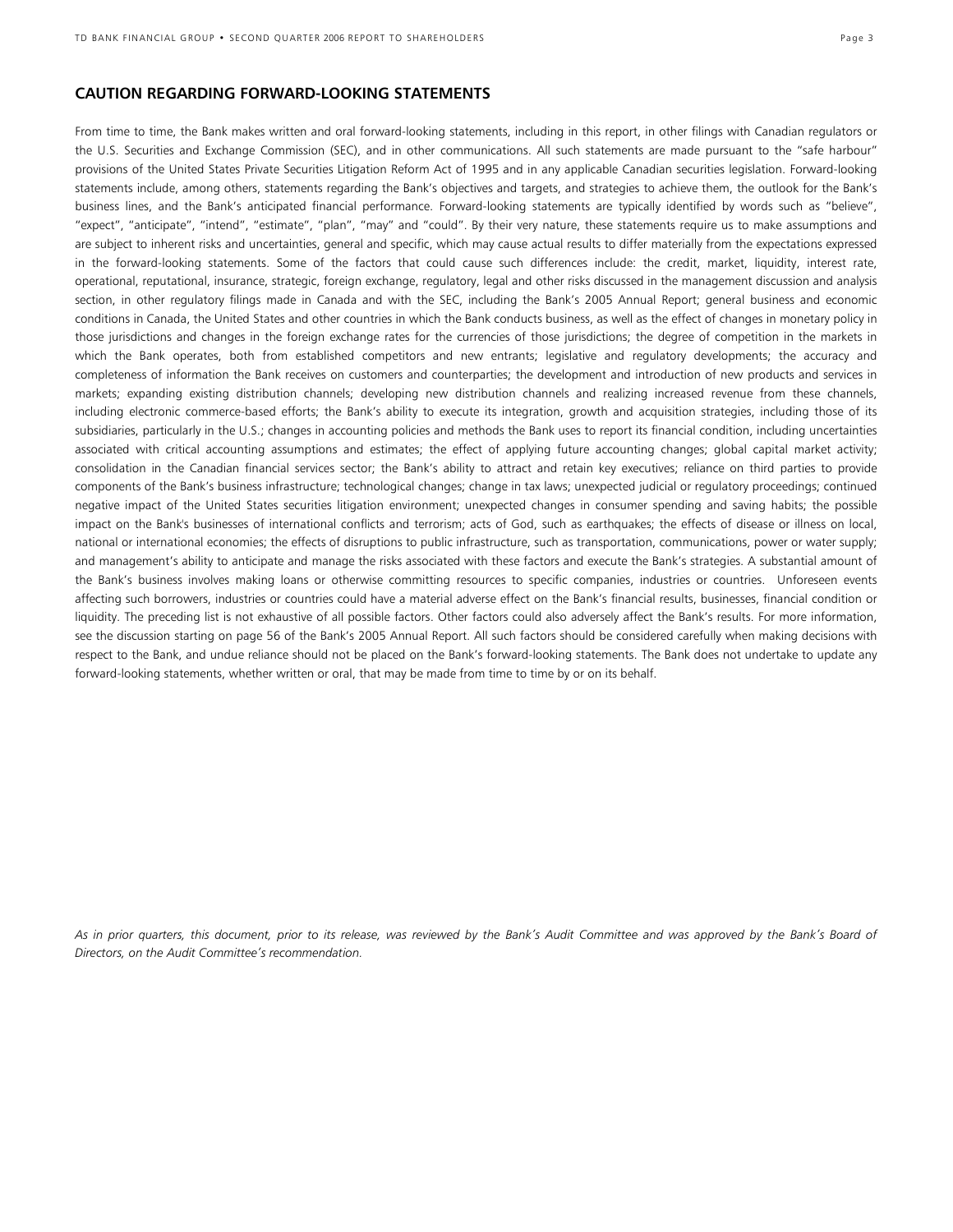### **MANAGEMENT'S DISCUSSION AND ANALYSIS OF OPERATING PERFORMANCE**

This Management's Discussion and Analysis (MD&A) is presented to enable readers to assess material changes in the financial condition and operational results of TD Bank Financial Group (the "Bank") for the quarter and the six months ended April 30, 2006, compared with the corresponding periods. This MD&A should be read in conjunction with our unaudited interim consolidated Financial Statements and related Notes included in this Report to Shareholders and with our 2005 Annual Report. This MD&A is dated May 24, 2006. Unless otherwise indicated, all amounts are expressed in Canadian dollars and have been primarily derived from the Bank's annual or interim consolidated financial statements prepared in accordance with Canadian generally accepted accounting principles (GAAP). Certain comparative amounts have been restated to conform to the presentation adopted in the current period. Additional information relating to the Bank is on the Bank's website www.td.com, as well as on SEDAR at www.sedar.com.

### **FINANCIAL HIGHLIGHTS**

| (unaudited)                                                   |                            |               |               |               |                          |
|---------------------------------------------------------------|----------------------------|---------------|---------------|---------------|--------------------------|
|                                                               | For the three months ended |               |               |               | For the six months ended |
|                                                               | April 30                   | January 31    | April 30      | April 30      | April 30                 |
| (millions of Canadian dollars, except as noted)               | 2006                       | 2006          | 2005          | 2006          | 2005                     |
| <b>Results of operations</b>                                  |                            |               |               |               |                          |
| Total revenues                                                | \$3,118                    | \$3,404       | \$2,910       | \$6,522       | \$5,716                  |
| Dilution gain, net                                            | (5)                        | 1,564         |               | 1,559         |                          |
| Provision for credit losses                                   | 16                         | 114           | 20            | 130           | 30                       |
| Non-interest expenses                                         | 2.103                      | 2,290         | 2,057         | 4,393         | 4,002                    |
| Net income - reported                                         | 738                        | 2,307         | 599           | 3,045         | 1,229                    |
| Net income $-$ adjusted <sup>1</sup>                          | 780                        | 835           | 672           | 1,615         | 1,357                    |
| Economic profit <sup>2</sup>                                  | 271                        | 353           | 242           | 629           | 518                      |
| Return on common equity                                       | 16.5%                      | 55.4%         | 17.2%         | 35.5%         | 18.2%                    |
| Return on invested capital <sup>2</sup>                       | 14.6%                      | 16.5%         | 15.8%         | 15.6%         | 16.3%                    |
|                                                               |                            |               |               |               |                          |
| <b>Financial position</b>                                     |                            |               |               |               |                          |
| Total assets                                                  | \$388,596                  | \$384,377     | \$359,544     | \$388,596     | \$359,544                |
| Total risk-weighted assets                                    | 135,763                    | 135,883       | 127,599       | 135,763       | 127,599                  |
| Total shareholders' equity                                    | 19,283                     | 18,473        | 15,592        | 19,283        | 15,592                   |
| <b>Financial ratios – reported</b> (percent)                  |                            |               |               |               |                          |
| Efficiency ratio                                              | 67.6%                      | 46.1%         | 70.7%         | 54.4%         | 70.0%                    |
| Tier 1 capital to risk-weighted assets                        | 12.1                       | 11.9          | 10.0          | 12.1          | 10.0                     |
| Tangible common equity as a % of risk-weighted assets         | 9.0                        | 8.8           | 6.9           | 9.0           | 6.9                      |
| Provision for credit losses as a % of net average loans       | .04                        | .29           | .06           | .16           | .04                      |
| <b>Common share information - reported</b> (Canadian dollars) |                            |               |               |               |                          |
| Per share                                                     |                            |               |               |               |                          |
| Basic earnings                                                | \$1.02                     | \$3.23        | \$.87         | \$4.25        | \$1.83                   |
| Diluted earnings                                              | 1.01                       | 3.20          | .86           | 4.21          | 1.81                     |
| <b>Dividends</b>                                              | .44                        | .42           | .40           | .86           | .76                      |
| Book value                                                    | 26.24                      | 25.25         | 22.06         | 26.24         | 22.06                    |
| Closing share price                                           | 62.45                      | 60.65         | 50.34         | 62.45         | 50.34                    |
| Shares outstanding (millions)                                 |                            |               |               |               |                          |
| Average basic                                                 | 715.7                      | 712.5         | 690.8         | 714.1         | 673.4                    |
| Average diluted                                               | 722.5                      | 718.9         | 696.1         | 720.7         | 678.7                    |
| End of period                                                 | 718.8                      | 714.7         | 706.7         | 718.8         | 706.7                    |
| Market capitalization (billions of Canadian dollars)          | \$44.9                     | \$43.3        | \$35.6        | \$44.9        | \$35.6<br>3.0%           |
| Dividend yield<br>Dividend payout ratio                       | 2.6%<br>43.0%              | 2.8%<br>13.0% | 2.9%<br>46.9% | 2.7%<br>20.3% | 42.1%                    |
| Price to earnings multiple                                    | 11.1                       | 11.1          | 14.1          | 11.1          | 14.1                     |
|                                                               |                            |               |               |               |                          |
| <b>Common share information - adjusted</b> (Canadian dollars) |                            |               |               |               |                          |
| Per share<br>Basic earnings                                   | \$1.10                     | \$1.16        | \$1.00        | \$2.27        | \$2.05                   |
| Diluted earnings                                              | 1.09                       | 1.15          | 1.00          | 2.25          | 2.03                     |
| Dividend payout ratio                                         | 40.7%                      | 36.1%         | 41.8%         | 38.3%         | 38.1%                    |
| Price to earnings multiple                                    | 14.4                       | 14.3          | 13.0          | 14.4          | 13.0                     |

1 Adjusted earnings and reported results are explained in detail on page 5 under the "How the Bank Reports" section.

<sup>2</sup> Economic profit and return on invested capital are adjusted measures and are explained in detail on page 7 under the "Economic Profit and Return on Invested Capital" section.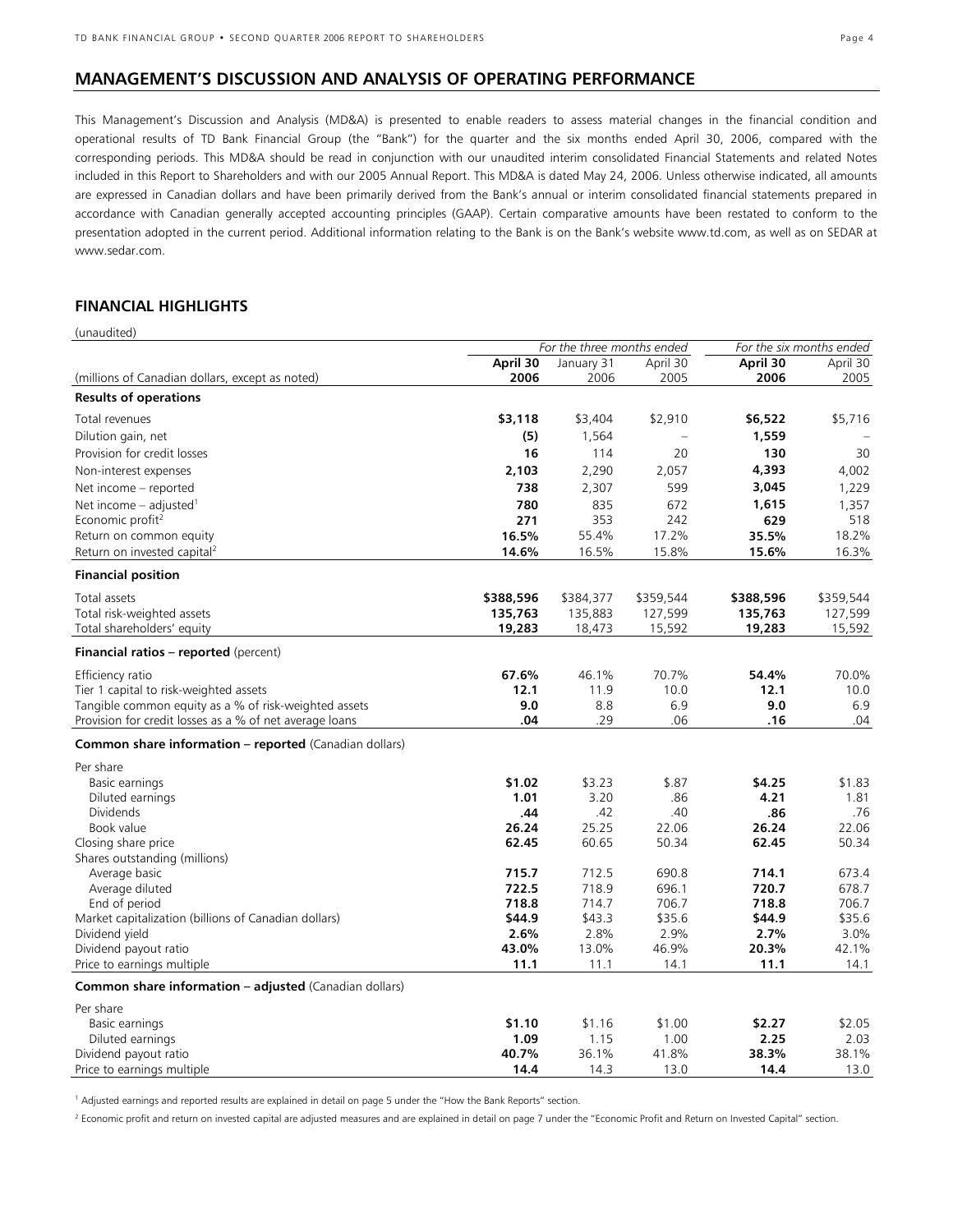### **HOW WE PERFORMED**

### **Corporate Overview**

The Toronto-Dominion Bank and its subsidiaries are collectively known as TD Bank Financial Group. The Bank serves more than 14 million customers in four key businesses operating in a number of locations in key financial centres around the globe: Canadian Personal and Commercial Banking, including TD Canada Trust; U.S. Personal and Commercial Banking through TD Banknorth; Wealth Management including TD Waterhouse Canada, TD Waterhouse U.K. and the Bank's investment in TD Ameritrade; and Wholesale Banking, including TD Securities. The Bank also ranks among the world's leading on-line financial services firms, with more than 4.5 million on-line customers. The Bank had \$389 billion in assets, as at April 30, 2006. The Bank is headquartered in Toronto, Canada. The Bank's common stock is listed on the Toronto Stock Exchange and on the New York Stock Exchange under symbol: TD, as well as on the Tokyo Stock Exchange. Additional information relating to the Bank is on the Bank's website at www.td.com, as well as on SEDAR at www.sedar.com.

### **How the Bank Reports**

The Bank's financial results, as presented on pages 21 to 34 of this Report to Shareholders, are prepared in accordance with Canadian generally accepted accounting principles (GAAP). The Bank refers to results prepared in accordance with GAAP as "reported" results. The Bank also utilizes "adjusted" earnings to assess each of its businesses and to measure overall Bank performance. To arrive at adjusted earnings, the Bank removes "items of note", net of tax, from reported earnings. The items of note are listed in the tables below. The items of note relate to items which management does not believe are indicative of underlying business performance. Commencing the first quarter of 2006, the items of note include the Bank's amortization of intangible assets which primarily relates to the TD Banknorth acquisition in March 2005 and the Canada Trust acquisition in fiscal 2000. Previously, the Bank described adjusted earnings as earnings before the amortization of intangibles and items of note. The Bank believes that adjusted earnings provide the reader with a better understanding of how management views the Bank's performance. As explained, adjusted earnings are different from reported results determined in accordance with GAAP. Adjusted earnings and related terms used in this report are not defined terms under GAAP, and therefore may not be comparable to similar terms used by other issuers. The tables below provide a reconciliation between the Bank's adjusted earnings and its reported results.

### **Operating results - reported** (unaudited)

|                                                                                                          |          | For the three months ended |          | For the six months ended |          |  |
|----------------------------------------------------------------------------------------------------------|----------|----------------------------|----------|--------------------------|----------|--|
|                                                                                                          | April 30 | January 31                 | April 30 | April 30                 | April 30 |  |
| (millions of Canadian dollars)                                                                           | 2006     | 2006                       | 2005     | 2006                     | 2005     |  |
| Net interest income                                                                                      | \$1,427  | \$1,607                    | \$1,393  | \$3,034                  | \$2,804  |  |
| Other income                                                                                             | 1,691    | 1,797                      | 1,517    | 3,488                    | 2,912    |  |
| Total revenues                                                                                           | 3,118    | 3,404                      | 2,910    | 6,522                    | 5,716    |  |
| Dilution gain (loss), net                                                                                | (5)      | 1,564                      |          | 1,559                    |          |  |
| Provision for credit losses                                                                              | 16       | 114                        | 20       | 130                      | 30       |  |
| Non-interest expenses                                                                                    | 2,103    | 2,290                      | 2,057    | 4,393                    | 4,002    |  |
| Income before provision for income taxes,<br>non-controlling interests in subsidiaries and equity in net |          |                            |          |                          |          |  |
| income of associated company                                                                             | 994      | 2,564                      | 833      | 3,558                    | 1,684    |  |
| Provision for income taxes                                                                               | 244      | 220                        | 213      | 464                      | 434      |  |
| Non-controlling interests, net of tax                                                                    | 47       | 37                         | 21       | 84                       | 21       |  |
| Equity in net income of associated company, net of tax                                                   | 35       |                            |          | 35                       |          |  |
| Net income – reported                                                                                    | 738      | 2,307                      | 599      | 3,045                    | 1,229    |  |
| Preferred dividends                                                                                      | 6        | 5                          |          | 11                       |          |  |
| Net income available to common shareholders - reported                                                   | \$732    | \$2,302                    | \$599    | \$3,034                  | \$1,229  |  |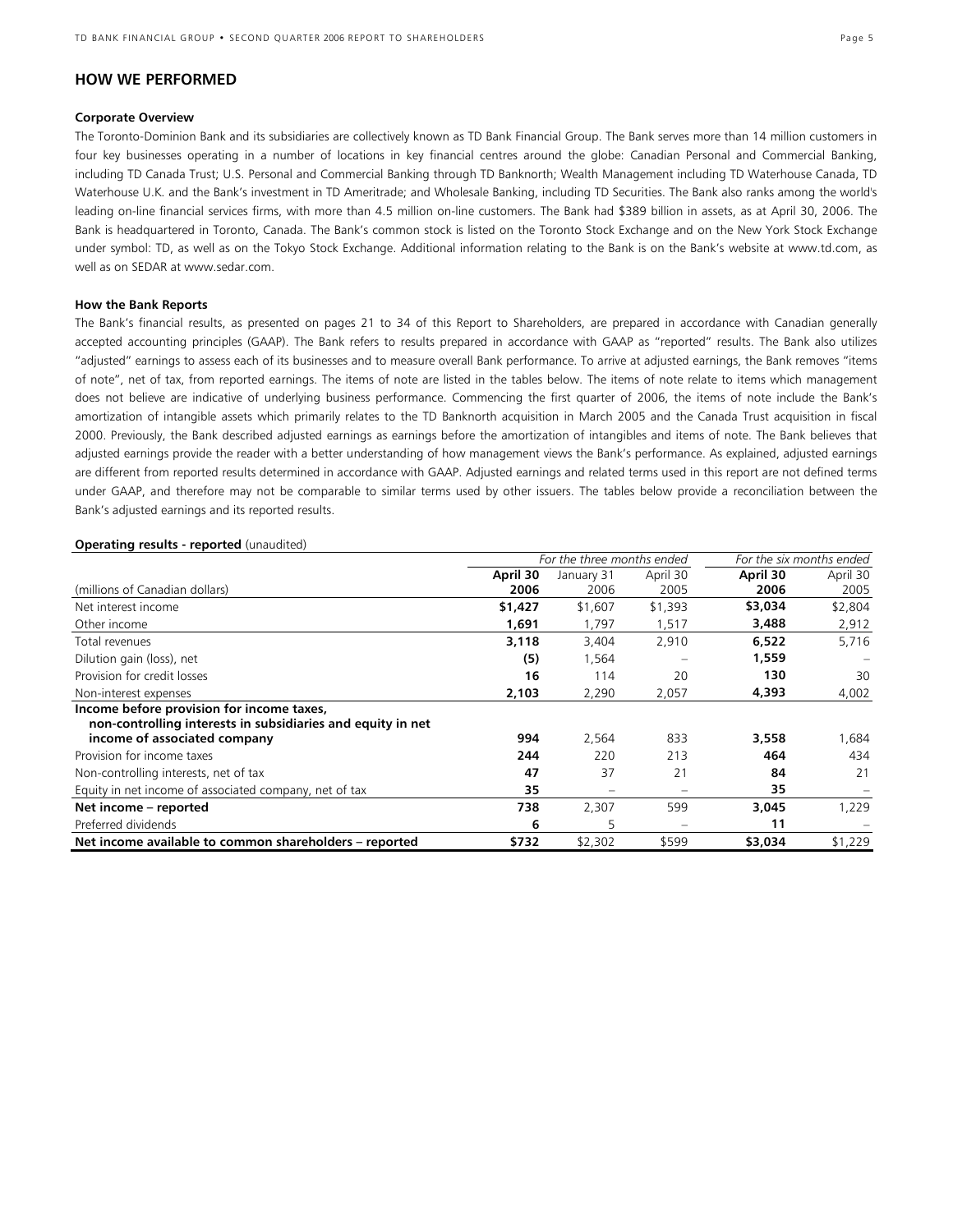### Reconciliation of non-GAAP measures<sup>1</sup> (unaudited)

| Adjusted net income to reported results                           |            |                            |          |                                       |          |  |
|-------------------------------------------------------------------|------------|----------------------------|----------|---------------------------------------|----------|--|
| Operating results - adjusted                                      |            | For the three months ended |          | For the six months ended <sup>4</sup> |          |  |
|                                                                   | April 30   | January 31                 | April 30 | April 30                              | April 30 |  |
| (millions of Canadian dollars)                                    | 2006       | 2006                       | 2005     | 2006                                  | 2005     |  |
| Net interest income                                               | \$1,427    | \$1,607                    | \$1,393  | \$3,034                               | \$2,804  |  |
| Other income                                                      | 1,675      | 1,834                      | 1,466    | 3,509                                 | 2,877    |  |
| Total revenues                                                    | 3,102      | 3,441                      | 2,859    | 6,543                                 | 5,681    |  |
| Provision for credit losses                                       | 76         | 114                        | 63       | 190                                   | 143      |  |
| Non-interest expenses                                             | 1,978      | 2,112                      | 1,901    | 4,090                                 | 3,712    |  |
| Income before provision for income taxes,                         |            |                            |          |                                       |          |  |
| non-controlling interests in subsidiaries and equity in net       |            |                            |          |                                       |          |  |
| income of associated company                                      | 1.048      | 1,215                      | 895      | 2,263                                 | 1,826    |  |
| Provision for income taxes                                        | 260        | 328                        | 202      | 588                                   | 448      |  |
| Non-controlling interests, net of tax                             | 50         | 52                         | 21       | 102                                   | 21       |  |
| Equity in net income of associated company, net of tax            | 42         |                            |          | 42                                    |          |  |
| Net income - adjusted                                             | 780        | 835                        | 672      | 1,615                                 | 1,357    |  |
| Preferred dividends                                               | 6          | 5                          |          | 11                                    |          |  |
| Net income available to common shareholders - adjusted            | \$774      | \$830                      | \$672    | \$1,604                               | \$1,357  |  |
| Items of note affecting net income, net of income taxes           |            |                            |          |                                       |          |  |
| Amortization of intangibles <sup>2</sup>                          | $$^{(86)}$ | \$ (82)                    | \$(90)   | \$(168)                               | \$(177)  |  |
| Dilution gain on Ameritrade transaction, net of costs             | (5)        | 1,670                      |          | 1,665                                 |          |  |
| Dilution loss on the acquisition of Hudson United by TD Banknorth |            | (72)                       |          | (72)                                  |          |  |
| Balance sheet restructuring charge in TD Banknorth                |            | (19)                       |          | (19)                                  |          |  |
| Wholesale Banking restructuring charge                            |            | (35)                       | (15)     | (35)                                  | (15)     |  |
| Hedging impact due to AcG-13                                      | 10         | 10                         | 33       | 20                                    | 22       |  |
| General allowance release                                         | 39         |                            |          | 39                                    | 23       |  |
| Other tax items                                                   |            | $\qquad \qquad =$          | (25)     |                                       | (25)     |  |
| Non-core portfolio loan loss recoveries (sectoral related)        |            |                            | 24       |                                       | 44       |  |
| <b>Total items of note</b>                                        | (42)       | 1,472                      | (73)     | 1,430                                 | (128)    |  |
| Net income available to common shareholders - reported            | \$732      | \$2,302                    | \$599    | \$3,034                               | \$1,229  |  |

### **Reconciliation of reported earnings per share (EPS) to adjusted<sup>3</sup> (unaudited)**

|                                               |          | For the three months ended | For the six months ended |          |          |
|-----------------------------------------------|----------|----------------------------|--------------------------|----------|----------|
|                                               | April 30 | January 31                 | April 30                 | April 30 | April 30 |
| (Canadian dollars)                            | 2006     | 2006                       | 2005                     | 2006     | 2005     |
|                                               |          |                            |                          |          |          |
| Diluted – reported                            | \$1.01   | \$3.20                     | \$.86                    | \$4.21   | \$1.81   |
| Items of note affecting income (as above)     | .06      | (2.05)                     | .11                      | (1.98)   | .19      |
| Items of note affecting EPS only <sup>5</sup> | .02      | -                          | .03                      | .02      | .03      |
| Diluted – adiusted                            | 1.09     | 1.15                       | 00.1                     | 2.25     | 2.03     |
| Basic - reported                              | \$1.02   | \$3.23                     | \$.87                    | \$4.25   | \$1.83   |

<sup>1.</sup> Certain comparative amounts have been restated to conform to the presentation adopted in the current period.<br><sup>2.</sup> See additional information in the "Amortization of Intangibles, net of income taxes" table below.<br><sup>3.</sup>

may not equal year-to-date EPS. 4. Items of note in addition to those included in the second quarter of 2006 and 2005 are as follows: *first quarter 2005* - amortization of intangibles-\$87 million; non-core portfolio loan loss recoveries (sectoral related)-\$20 million; hedging impact due to AcG-13-(\$11) million; and \$23 million relating to general allowance release; *first quarter 2006* - amortization of intangibles-\$82 million; dilution gain of U.S. \$1.45 billion (\$1.67 billion) on the Ameritrade transaction net of costs; dilution loss of \$72 million on the acquisition of Hudson United Bancorp by TD Banknorth; the Bank's share of TD Banknorth's balance sheet restructuring charge of U.S. \$16 million (\$19 million); restructuring charge in connection with the previously announced decision to reposition the Bank's global structured products businesses of \$35 million; the impact of hedging relationships accounting guideline (AcG-13)

resulting in a gain of \$10 million.<br><sup>5.</sup> Second quarter 2006 – one-time adjustment for the impact of TD Ameritrade earnings, due to the one month lag between fiscal quarter ends. The results of the Bank include equity share in TD Ameritrade from January 25, 2006 to March 31, 2006. As a result of the one month lag, the impact on earnings per share was approximately 2 cents per share. S*econd quarter 2005 - a*djusting for the impact of TD Banknorth earnings, due to the one month lag between fiscal quarter ends. Only one month of TD Banknorth earnings were included in the second quarter while two months of funding costs and share issuance affected the quarter.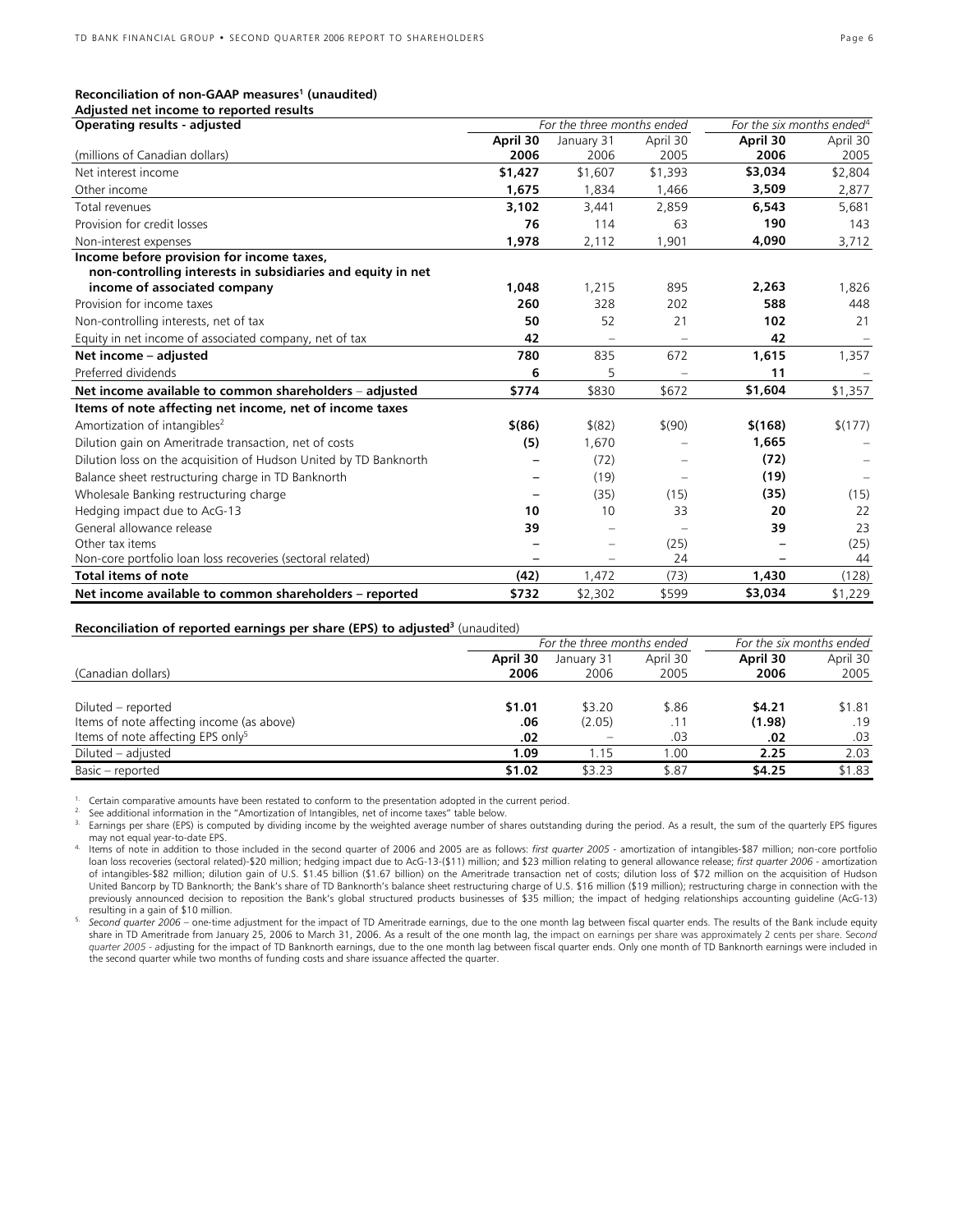### **Amortization of Intangibles, net of income taxes** (unaudited)

|                 |                                                                        |          | For the three months ended |          | For the six months ended |          |  |
|-----------------|------------------------------------------------------------------------|----------|----------------------------|----------|--------------------------|----------|--|
|                 |                                                                        | April 30 | January 31                 | April 30 | April 30                 | April 30 |  |
|                 | (millions of Canadian dollars)                                         | 2006     | 2006                       | 2005     | 2006                     | 2005     |  |
| TD Canada Trust |                                                                        | \$60     | \$64                       | \$80     | \$124                    | \$162    |  |
|                 | TD Banknorth Reported amortization of intangibles                      | 17       | 14                         |          | 31                       | 5.       |  |
|                 | Less: non-controlling interest                                         |          |                            |          |                          |          |  |
|                 | Net amortization of intangibles                                        | 14       | 13                         |          | 27                       | 5.       |  |
|                 | TD Ameritrade (included in equity in net income of associated company) |          |                            |          |                          |          |  |
| Other           |                                                                        |          |                            |          | 10                       | 10       |  |
|                 | Amortization of intangibles, net of income taxes <sup>1</sup>          | \$86     | \$82                       | \$90     | \$168                    | \$177    |  |
|                 |                                                                        |          |                            |          |                          |          |  |

<sup>1</sup> Amortization of intangibles is included in the Corporate segment.

### **Economic Profit and Return on Invested Capital**

The Bank utilizes economic profit as a tool to measure shareholder value creation. Economic profit is adjusted net income available to common shareholders less a charge for average invested capital. Average invested capital is equal to average common equity for the period plus the average cumulative after-tax goodwill and intangible assets amortized as of the reporting date. The rate used in the charge for capital is the equity cost of capital calculated using the capital asset pricing model. The charge represents an assumed minimum return required by common shareholders on the Bank's invested capital. The Bank's goal is to achieve positive and growing economic profit.

Return on invested capital (ROIC) is adjusted net income available to common shareholders divided by average invested capital. ROIC is a variation of the economic profit measure that is useful in comparison to the equity cost of capital. Both ROIC and the cost of capital are percentage rates, while economic profit is a dollar measure. When ROIC exceeds the equity cost of capital, economic profit is positive. The Bank's goal is to maximize economic profit by achieving ROIC that exceeds the equity cost of capital.

Economic profit and ROIC are not defined terms under GAAP. Securities regulators require that companies caution readers that earnings and other measures adjusted to a basis other than GAAP do not have standardized meanings under GAAP and therefore, may not be comparable to similar terms used by other issuers.

The following table reconciles between the Bank's economic profit, return on invested capital and adjusted net income. Adjusted earnings and related terms are discussed in the "How the Bank Reports" section.

#### **Reconciliation of Economic Profit, Return on Invested Capital and Adjusted Net Income**

|                                                          |          | For the three months ended |          | For the six months ended |          |  |
|----------------------------------------------------------|----------|----------------------------|----------|--------------------------|----------|--|
|                                                          | April 30 | January 31                 | April 30 | April 30                 | April 30 |  |
| (millions of Canadian dollars)                           | 2006     | 2006                       | 2005     | 2006                     | 2005     |  |
| Average common equity                                    | \$18,183 | \$16,476                   | \$14,298 | \$17,227                 | \$13,625 |  |
| Average cumulative goodwill/intangible assets amortized, |          |                            |          |                          |          |  |
| net of income taxes                                      | 3,511    | 3,432                      | 3,166    | 3,471                    | 3,123    |  |
| Average invested capital                                 | \$21,694 | \$19,908                   | \$17,464 | \$20,698                 | \$16,748 |  |
| Rate charged for invested capital                        | 9.5%     | 9.5%                       | 10.1%    | 9.5%                     | 10.1%    |  |
| Charge for invested capital                              | \$ (503) | \$(477)                    | \$(430)  | \$(975)                  | \$(839)  |  |
| Net income available to common shareholders - reported   | 732      | 2,302                      | 599      | 3,034                    | 1,229    |  |
| Items of note impacting income, net of income taxes      | 42       | (1, 472)                   | 73       | (1,430)                  | 128      |  |
| Net income available to common shareholders - adjusted   | 774      | 830                        | 672      | 1,604                    | 1,357    |  |
| Economic profit                                          | \$271    | \$353                      | \$242    | \$629                    | \$518    |  |
| Return on invested capital                               | 14.6%    | 16.5%                      | 15.8%    | 15.6%                    | 16.3%    |  |

### **Significant Events and Acquisitions in 2006**

### **Acquisition of VFC Inc.**

On April 19, 2006, the Bank acquired 90.2% of the issued and outstanding common shares of VFC Inc. ("VFC"), a leading provider of automotive purchase financing and consumer instalment loans, for approximately \$294 million, paid in cash and common shares of the Bank in the amounts of \$224 million and \$70 million, respectively. Since more than 90% of the common shares of VFC were acquired, the Bank exercised its right to acquire the remaining VFC shares pursuant to a compulsory acquisition under the *Canada Business Corporations Act,* completed on May 19, 2006, for additional consideration of approximately \$32 million in cash and Bank shares. As a result, the total consideration was \$328 million, including acquisition costs of \$2 million.

### **TD Banknorth**

### Hudson United Bancorp

On January 31, 2006, TD Banknorth completed the acquisition of Hudson United Bancorp ("Hudson") for total consideration of \$2.2 billion (U.S.\$1.9 billion), consisting of cash consideration of \$1,073 million (U.S.\$941.8 million) and the remainder in TD Banknorth common shares. The cash consideration was funded by the sale of TD Banknorth common shares to the Bank. TD Banknorth consolidates the financial results of Hudson. The transaction resulted in a dilution loss for the Bank of \$72 million, which was recorded in the first quarter of 2006. The acquisition of Hudson by TD Banknorth contributed \$6.0 billion of personal/business loans and mortgages, \$3.2 billion of securities, \$1.9 billion of goodwill and intangibles, \$.8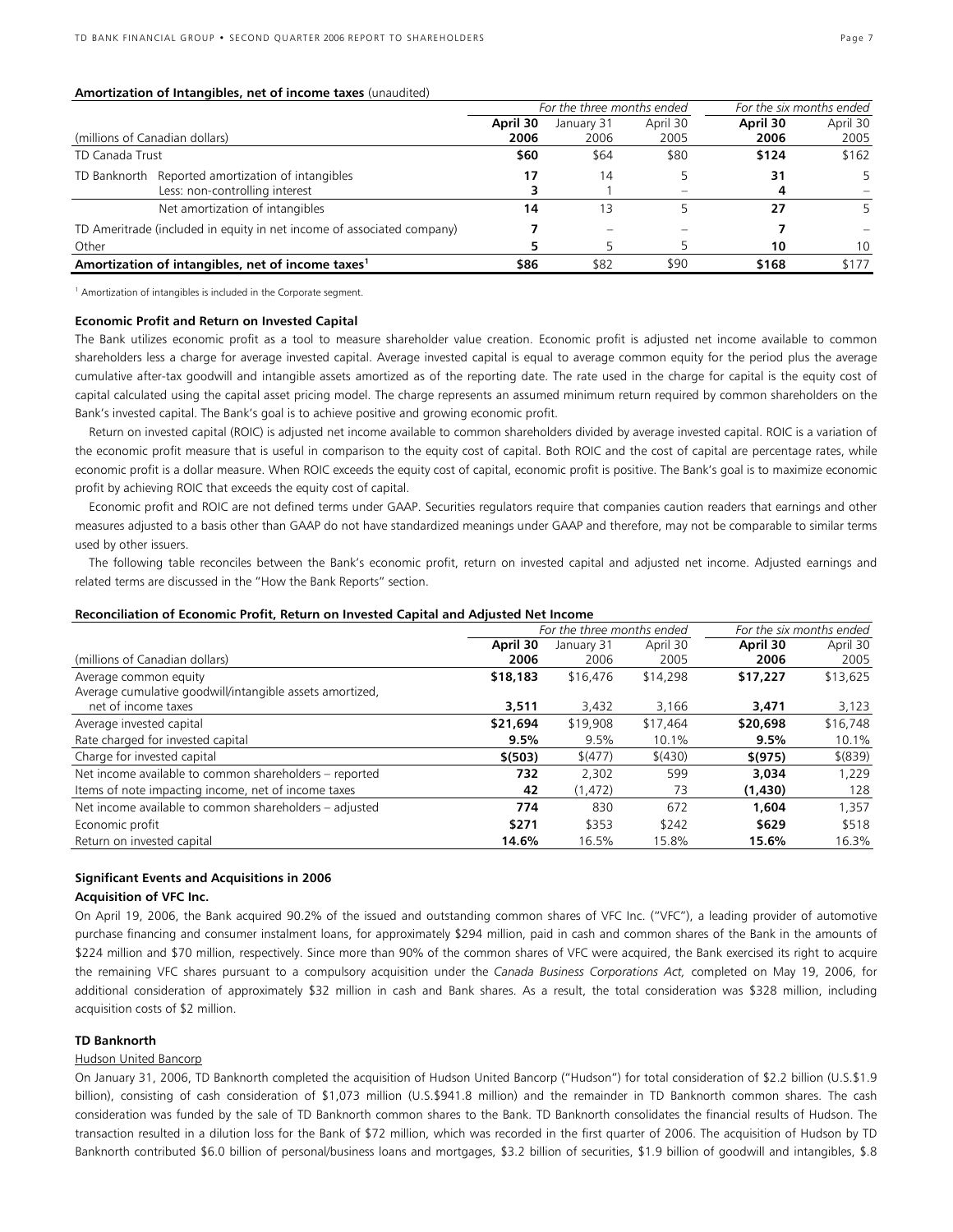billion of other assets, \$8.4 billion of deposits and \$3.5 billion of other liabilities to the Bank's interim consolidated balance sheet. The allocation of the purchase price will be finalized in the third quarter of 2006.

On February 1, 2006, the Bank announced its intention to commence open market purchases of TD Banknorth shares. The Bank intends to at least maintain its ownership percentage in TD Banknorth at the level prior to the acquisition of Hudson or, as market conditions warrant, to potentially increase its position.

#### Increase in ownership in TD Banknorth

During the second quarter of 2006, TD Banknorth repurchased 8.5 million of its own shares for \$290 million (U.S.\$255 million), and the Bank acquired .8 million additional shares of TD Banknorth for \$27 million (U.S.\$23 million) in the course of open market purchases. The Bank also acquired .9 million shares of TD Banknorth pursuant to TD Banknorth's dividend reinvestment program. These transactions resulted in the Bank's ownership interest in TD Banknorth increasing from 53.5% as at January 31, 2006 to 56.2% as at April 30, 2006.

### Interchange Financial Services Corporation

On April 13, 2006, TD Banknorth announced an agreement to acquire Interchange Financial Services Corporation ("Interchange"), for US\$480.6 million cash consideration. The deal is expected to close in TD Banknorth's first calendar quarter of 2007 and is subject to regulatory approvals and Interchange shareholders' approval.

The cash for the transaction will be financed primarily through TD Banknorth's sale of approximately 13 million of its common shares to the Bank at a price of US\$31.17 per share, for a total of approximately US\$405 million. On a pro forma basis the Bank's percentage ownership of TD Banknorth will increase to approximately 58.6% after giving effect to the transaction.

### **TD Waterhouse U.S.A. and Ameritrade**

On January 24, 2006, the Bank closed the transaction involving the sale of its U.S. brokerage business TD Waterhouse U.S.A. at a fair market value of \$2.69 billion to Ameritrade Holding Corporation in exchange for a 32.5% ownership in the combined legal entity operating under the name TD Ameritrade. The transaction had resulted in a net dilution gain on sale of U.S.\$1.45 billion (\$1.67 billion) after-tax in the first quarter of 2006 (\$1.64 billion pre-tax). The dilution gain was reduced by \$5 million due to final adjustments to the purchase and sale price in the second quarter of 2006.

The fair value of the Bank's investment in TD Ameritrade, excluding TD Waterhouse U.S.A., at the date of acquisition, in excess of the Bank's share of TD Ameritrade's net book value was approximately \$3.7 billion and consists primarily of intangibles (\$930 million) and goodwill.

The Bank's equity share of TD Ameritrade's results from January 25, 2006 to TD Ameritrade's calendar quarter end date has been reported in the Bank's second quarter results. Thereafter, the Bank's equity share of TD Ameritrade's results for TD Ameritrade's calendar quarter end date will be reported in the Bank's results for the fiscal quarter.

In connection with the transaction, TD Waterhouse Canada acquired 100% of Ameritrade's Canadian brokerage operations for \$77 million (U.S.\$67 million) cash consideration, which consisted primarily of intangibles and goodwill.

#### TD Ameritrade

As reported in the first quarter 2006, the Bank committed to purchase at least 15 million shares of TD Ameritrade by August 22, 2006 pursuant to one or more stock trading plans in accordance with Rule 10b5-1 under the U.S. Securities Exchange Act with all purchases being made in the open market, including through block trades.

During the second quarter of 2006, the Bank acquired 12.9 million additional shares of TD Ameritrade for \$301 million (U.S.\$263 million), which resulted in the Bank's ownership interest in TD Ameritrade increasing from 32.5% as at January 31, 2006 to 34.3% as at April 30, 2006. Subsequent to the second quarter, the Bank increased its ownership interest in TD Ameritrade to 39.4%. The Bank intends to reach an ownership level of 39.9% of the outstanding TD Ameritrade common stock.

See Notes 13 and 17 for more details of acquisitions and dispositions.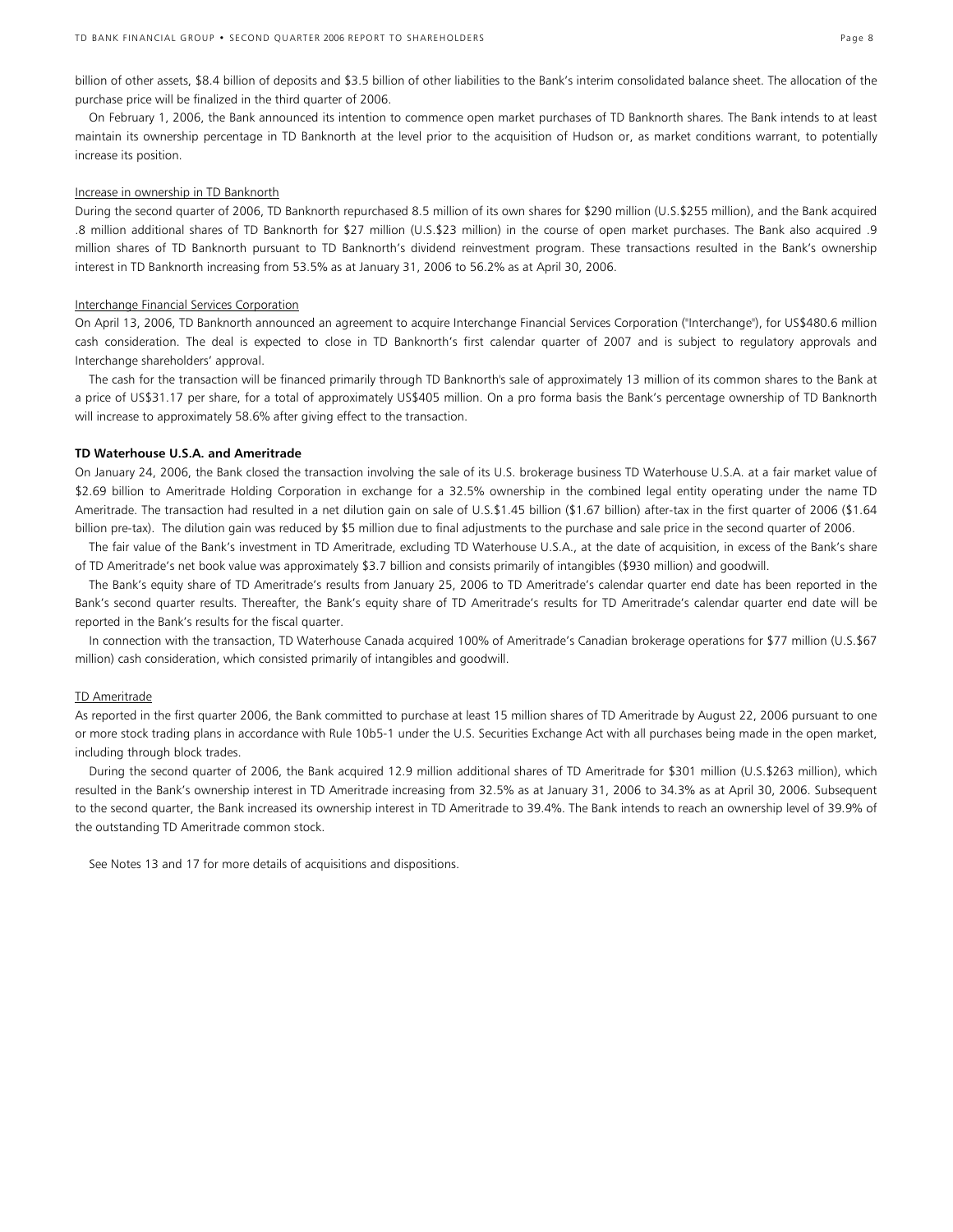### **FINANCIAL RESULTS OVERVIEW**

### **Performance Summary**

The following is an analysis of the Bank's performance on an adjusted basis for the second quarter of 2006 against the shareholder indicators the Bank included in the 2005 Annual Report. Shareholder performance indicators help guide and benchmark the Bank's accomplishments. For the purpose of this analysis, the Bank utilizes adjusted earnings, which exclude items of note from the reported results that are prepared in accordance with Canadian GAAP. Adjusted earnings and reported results are explained in detail on page 5 under the "How the Bank Reports" section.

*Economic profit* increased by \$29 million, or 12%, from a year ago.

*The total shareholder return* was 27.7% for the twelve months ended April 30, 2006. The result was driven primarily by appreciation of the Bank's share price as the closing price of \$62.45 on April 30, 2006 was \$12.11 higher than a year earlier.

*Adjusted diluted earnings per share* was up 9% from a year ago. The increase was the result of strong earnings in Canadian Personal and Commercial Banking and Wealth Management segments.

*Revenue growth* exceeded expense growth for the Bank.

*Adjusted return on risk-weighted assets* was 2.3%, compared with 2.4% a year ago.

### **Net Income**

### Year-over-year comparison

Reported net income for the second quarter was \$738 million, up \$139 million, or 23%, from the second quarter last year. Adjusted net income was \$780 million, up \$108 million, or 16%, from a year ago. The increase reflected the inclusion of a full quarter of TD Banknorth's results and solid results across all our businesses.

### Prior quarter comparison

Reported net income decreased by \$1,569 million, or 68%, primarily due to the dilution gain recorded on the transaction with TD Ameritrade in the prior quarter. Adjusted net income decreased by \$55 million or 7%, reflecting three fewer days in the current quarter and lower trading-related revenues in Wholesale Banking.

### Year-to-date comparison

Reported net income increased by \$1,816 million, or 148%, primarily due to the dilution gain recorded on the transaction with TD Ameritrade in the first quarter of 2006, the inclusion of TD Banknorth's results and solid results across all our businesses. Adjusted net income was up \$258 million, or 19%, from a year ago.

### **Net Interest Income**

### Year-over-year comparison

Net interest income was \$1,427 million for the second quarter, an increase of \$34 million, or 2%, compared with the same quarter last year. Average earning assets totaled \$318 billion, up \$39 billion or 14%. The net interest margin as a percentage of average earning assets declined by 21 basis points, to 1.84%, compared with 2.05% a year ago. The decline in net interest margin is due to lower trading-related net interest income in Wholesale Banking.

Net interest income in TD Banknorth increased \$228 million or 230%, due primarily to the inclusion of the full quarter of TD Banknorth's results versus only one month of results in the same period last year and the acquisition of Hudson. Net interest income in Canadian Personal and Commercial Banking increased \$117 million, or 11%, largely driven by volume growth across most banking products, particularly in real estate secured lending, core banking, business deposits and credit cards, as well as improved margins. These increases were partially offset by a decrease of \$225 million (on a taxable equivalent basis), or 75%, in Wholesale Banking, largely due to reduced trading-related net interest income within the credit products and equity derivatives businesses. There was also a decrease of \$94 million, or 60%, in net interest income in Wealth Management, primarily due to the sale of TD Waterhouse U.S.A. to Ameritrade.

### Prior quarter comparison

Net interest income decreased by \$180 million, or 11%. Average earning assets were \$10 billion or 3% higher compared with the prior quarter. The net interest margin as a percent of average earning assets declined by 23 basis points.

Net interest income was primarily affected by lower income in Wealth Management, which dropped by \$116 million, or 65%, primarily attributable to the sale of TD Waterhouse U.S.A. to Ameritrade. Wholesale Banking experienced lower net interest income notably in the credit products and equity derivatives businesses. Net interest income in Canadian Personal and Commercial Banking decreased by \$30 million, or 3%, primarily due to three fewer days in the current quarter. U.S. Personal and Commercial Banking rose by \$43 million, or 15%, due to the acquisition of Hudson.

### Year-to-date comparison

Net interest income was up \$230 million, or 8%, compared with the same period last year. The increase in net interest income was primarily a result of the inclusion of TD Banknorth results, which contributed \$611 million to the total net interest income in the current period, compared with \$99 million in the prior period. Net interest income in Canadian Personal and Commercial Banking increased \$205 million, or 10%, mainly due to volume growth in real estate secured lending, core banking, business deposits and credit cards. These increases were partially offset by a decrease of \$365 million, or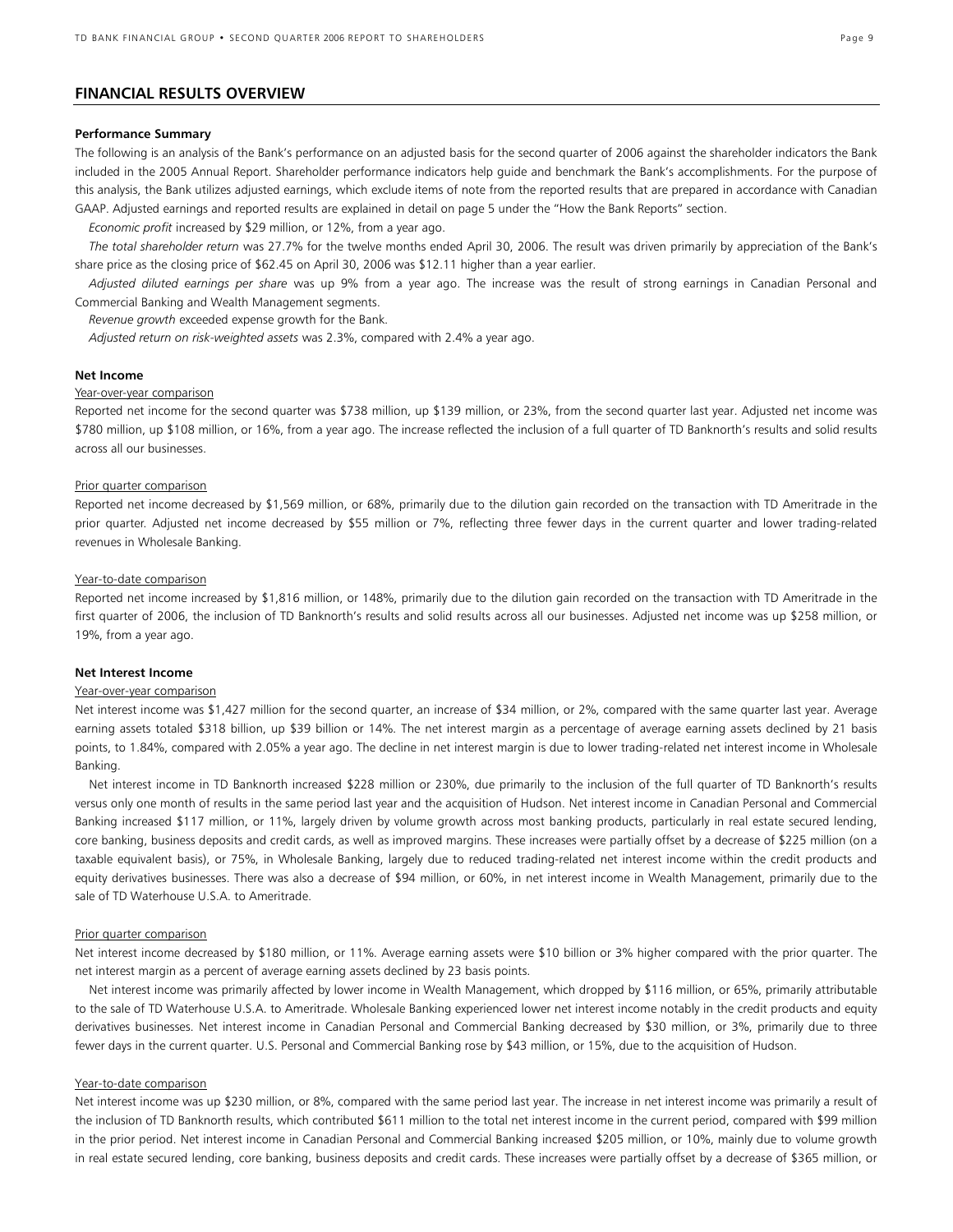63%, in Wholesale Banking, primarily due to reduced trading-related net interest income within the credit and equity businesses. There was also a decrease of \$61 million, or 20%, in net interest income in Wealth Management, mainly due to the sale of TD Waterhouse U.S.A. to Ameritrade.

### **Other Income**

### Year-over-year comparison

Reported other income increased by \$174 million, or 11%, from the same quarter last year to \$1,691 million, mainly driven by increases in trading revenues, service charges and net investment securities gains. There was also growth in card services, insurance revenues and full service brokerage and other securities services. These increases were partially offset by lower discount brokerage revenues due to the sale of TD Waterhouse U.S.A. to Ameritrade and lower loan securitizations revenues. TD Banknorth contributed \$134 million to other income this quarter. Adjusted other income amounted to \$1,675 million for the quarter, up \$209 million, or 14%, from a year ago.

*Investment and securities services revenues* were \$532 million, down \$75 million, or 12%, compared with the same quarter last year. Self-directed brokerage fees decreased by \$89 million, or 40%, primarily due to the sale of TD Waterhouse U.S.A. to Ameritrade. Capital market fee revenue (which includes revenues from mergers and acquisitions, underwriting, and equity sales commissions) decreased by \$5 million, or 5%, mainly due to a decline in underwriting and merger and acquisition revenues. The decrease was partially offset by higher investment management fees, full service brokerage fees and mutual fund management fees.

*Trading revenues* were \$247 million, up \$168 million, or 213%, from the same quarter last year. Trading-related income (which is the total of trading income reported in other income and net interest income on trading positions reported in net interest income) decreased by \$47 million, or 21%, compared with the same quarter last year, primarily due to a decline in trading results in the credit, interest rate and equity portfolios, offset somewhat by strong trading results in foreign exchange and energy.

*Insurance revenues,* net of claims, increased by \$13 million, or 6%, compared with the same quarter last year, primarily due to increased penetration of existing domestic customers and better loss and claims experience.

*Service charges* increased by \$49 million, or 29%, largely reflecting inclusion of the TD Banknorth results and an increase in domestic branches revenues.

*Securitization income* decreased by \$28 million, or 28%, due to lower securitization activity during the quarter.

*Card services* increased by \$25 million, or 41%, largely due to the inclusion of results from TD Banknorth and increased volume.

*Net investment securities gains* were \$82 million, up \$35 million, or 74%, compared with the same quarter last year.

The Bank also recognized income of \$16 million in the current quarter on a reported basis, related to derivatives not afforded hedge accounting as a result of the adoption of the hedging relationships accounting guideline (AcG-13). This income is not recognized on an adjusted basis.

#### Prior quarter comparison

Reported other income decreased by \$106 million, or 6%, primarily due to lower self-directed brokerage fees. Adjusted other income decreased by \$159 million or 9%.

*Investment and securities services revenues* were down \$110 million or 17%. Self-directed brokerage fees and mutual fund management fees decreased by \$88 million, or 40%, and by \$8 million, or 5%, respectively due to the sale of TD Waterhouse U.S.A. to Ameritrade and were slightly offset by growth in domestic assets. Full service brokerage revenues increased by \$8 million or 12%. Capital market fees decreased by \$12 million, or 11%, mainly due to a decline in merger and acquisitions, which reported strong results in the prior quarter, and underwriting revenues.

*Trading revenues* decreased by \$45 million, or 15%, compared with the prior quarter. Trading-related income decreased by \$130 million, or 42%, primarily due to a decline in trading results in the credit, interest rate and equity portfolios. This was partially offest by increases in foreign exchange and energy trading-related income.

*Net investment securities gains* increased by \$59 million, or 257%, reflecting a TD Banknorth balance sheet deleveraging charge of \$52 million recorded in the prior quarter.

### Year-to-date comparison

Reported other income increased \$576 million, or 20%, primarily due to higher trading revenues. Adjusted other income rose by \$632 million or 22%. *Investment and securities services revenues* were \$1,174 million, down \$33 million, or 3%, compared with the same period last year. Self-directed brokerage fees decreased by \$97 million, or 21%, primarily due to the sale of TD Waterhouse U.S.A. to Ameritrade. Mutual fund management fees rose by \$18 million or 6%. Investment management fees and full service brokerage revenues rose by \$24 million, or 33%, and by \$7 million, or 5%, respectively, primarily due to continued solid growth in assets under management and assets under administration. Capital market fee revenue rose by \$6 million, or 3%, mainly due to higher equity sales commissions.

*Trading revenues* were \$539 million, up \$384 million, or 248%, compared with the same period last year. Trading-related income increased by \$26 million, or 6%, primarily due to improved trading results in foreign exchange and energy.

*Insurance revenues,* net of claims, increased by \$53 million, or 13%, compared with the same period last year, primarily due to the inclusion of results from the TD Banknorth acquisition and increased penetration of existing domestic customers. Insurance revenues also improved as a result of improved loss and claims experience.

*Service charges* increased by \$100 million, or 29%, largely reflecting the inclusion of TD Banknorth results and an increase in domestic branches revenues.

*Securitization income* decreased by \$29 million, or 15%, mainly due to lower securitization activity.

*Credit fees* decreased by \$15 million, or 8%, primarily due to a decrease in corporate fees, partially offset by higher retail fees.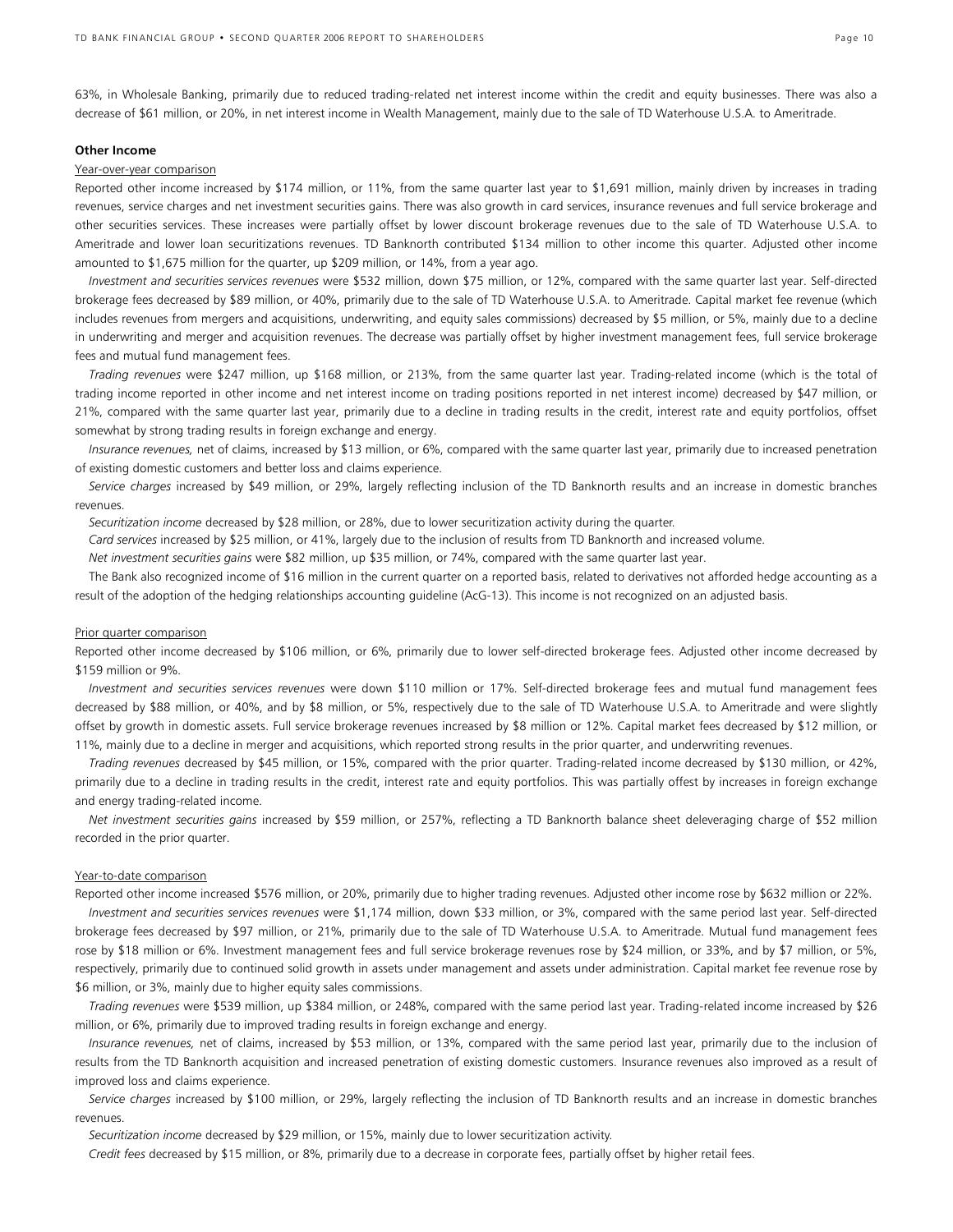*Card services* increased by \$54 million, or 48%, largely due to the inclusion of results from TD Banknorth and increased volume. *Net investment securities gains* were \$105 million, up \$6 million, or 6%, compared with the same period last year.

### **Provision for Credit Losses**

### Year-over-year comparison

During the quarter, the Bank recorded a provision for credit losses of \$16 million, a reduction of \$4 million from the same quarter last year, primarily due to a general loan loss provision release of \$60 million. This reduction was partially offset by higher net specific provision for credit losses recorded during the quarter.

### Prior quarter comparison

Provision for credit losses was down \$98 million, from \$114 million in the prior quarter, primarily due to the \$60 million general loan loss provision release and a \$45 million decline in specific provisions.

#### Year-to-date comparison

Provision for credit losses increased \$100 million over the prior year. The increase was primarily attributable to a \$78 million recovery in the non-core lending portfolio related to amounts previously provided for under sectoral provisions that did not recur and higher net provision for credit losses recorded during the current year. The increase was partially offset by a higher release of the general loan loss provision.

### **Provision for Credit Losses**

|                                         |          | For the three months ended | For the six months ended |          |          |
|-----------------------------------------|----------|----------------------------|--------------------------|----------|----------|
|                                         | April 30 | January 31                 | April 30                 | April 30 | April 30 |
| (millions of Canadian dollars)          | 2006     | 2006                       | 2005                     | 2006     | 2005     |
| Net new specifics (net of reversals)    | \$106    | \$151                      | \$79                     | \$257    | \$178    |
| Recoveries                              | (32)     | (31)                       | (55)                     | (63)     | (109)    |
| Provision for credit losses - specifics | 74       | 120                        | 24                       | 194      | 69       |
| Change in general allowance             |          |                            |                          |          |          |
| TD Bank                                 | (60)     |                            |                          | (60)     | (35)     |
| TD Banknorth                            |          | (6)                        | (4)                      | (4)      | (4)      |
| Total                                   | \$16     | \$114                      | \$20                     | \$130    | \$30     |

### **Non-Interest Expenses and Efficiency Ratio**

### Year-over-year comparison

Reported expenses for the quarter were \$2,103 million, an increase of \$46 million, or 2%, from the same quarter last year, mainly reflecting higher salaries and employee benefits expenses, occupancy, professional and advisory services expenses and other expenses. These increases were partially offset by lower marketing and business development expenses, equipment expenses and brokerage-related fees. Adjusted expenses were \$1,978 million for the quarter, up \$77 million, or 4%, from a year ago.

The increase in non-interest expenses of TD Banknorth of \$201 million, or 242%, reflected the inclusion of a full quarter of results of TD Banknorth and the acquisition of Hudson. Expenses in Canadian Personal and Commercial Banking increased \$69 million, or 7%, mainly due to higher salaries and benefits, higher project development costs and higher marketing costs. In Wealth Management, non-interest expenses decreased by \$181 million, or 34%, primarily due to the sale of TD Waterhouse U.S.A. to Ameritrade, partially offset by increases in domestic discount brokerage and advice-based and investment management businesses. The domestic increases resulted from higher volume-related execution, clearing costs, mutual fund costs and higher sales force compensation due to growth in the advice-based businesses. In Wholesale Banking, non-interest expenses decreased by \$44 million, or 12%, mainly due to lower restructuring charges, lower variable compensation reflecting weaker performance and lower staffing levels.

*Reported efficiency ratio* improved to 67.6% from 70.7% in the same quarter last year. The Bank's adjusted efficiency ratio was 63.8%, compared with 66.5% a year ago.

### Prior quarter comparison

Reported non-interest expenses were down \$187 million, or 8%, compared with \$2,290 million last quarter, primarily due to lower salaries and employee benefits expenses, marketing and business development expenses and equipment expenses. This was partially offset by higher professional and advisory services expenses and occupancy expenses. Adjusted expenses decreased by \$134 million or 6%. Expenses in Canadian Personal and Commercial Banking increased by \$9 million, or 1%, reflecting higher salaries and benefits, increased technology investments, partially offset by fewer days in the current quarter. In U.S. Personal and Commercial Banking, non-interest expenses increased by \$59 million, or 26%, largely due to the Hudson acquisition. In Wealth Management, non-interest expenses decreased \$176 million, or 34%, due to the sale of TD Waterhouse U.S.A. The decline of \$74 million, or 19%, in Wholesale banking was primarily due to lower restructuring charges, lower variable compensation reflecting weaker performance and lower staffing levels, partially offset by an increase in severance costs.

*Reported efficiency ratio* was 67.6%, compared with 46.1% in the prior quarter. The Bank's adjusted efficiency ratio was 63.8%, compared with 61.4% in the prior quarter.

### Year-to-date comparison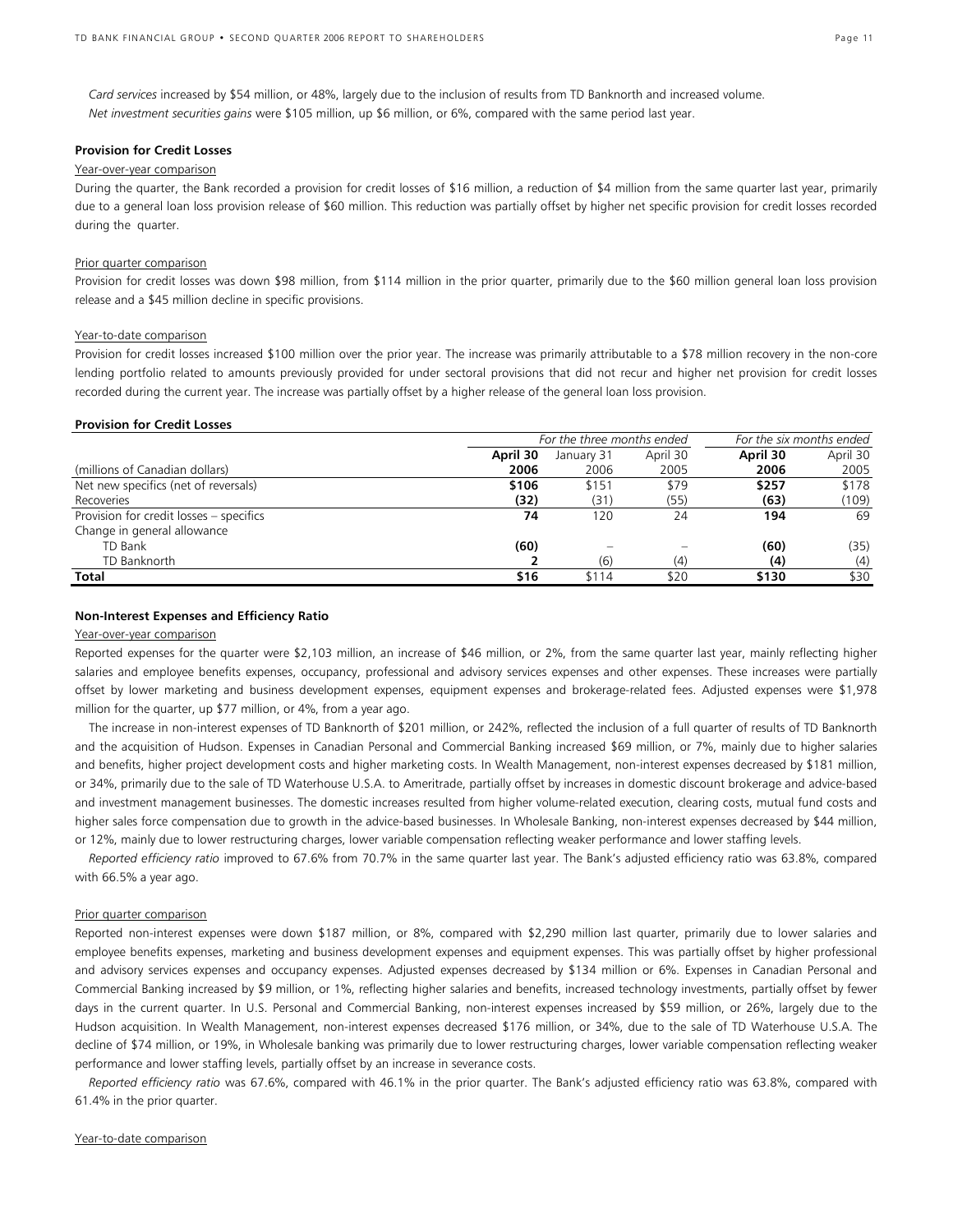Reported non-interest expenses were up \$391 million, or 10%, compared with \$4,002 million last year, mainly reflecting higher salaries and employee benefits expenses, occupancy expenses and restructuring charges. Adjusted expenses increased by \$378 million or 10%. Non-interest expenses were primarily affected by higher expenses in U.S. Personal and Commercial Banking. Non-interest expenses in TD Banknorth were \$509 million this year, compared with \$83 million in the prior period due to the inclusion of a full period of results. Expenses in Canadian Personal and Commercial Banking increased \$130 million, or 7%, mainly due to higher salaries and benefits, higher project development costs and higher marketing costs. In Wealth Management, non-interest expenses decreased by \$164 million, or 16%, due to the sale of TD Waterhouse U.S.A.

*Reported efficiency ratio* improved to 54.4% from 70.0%. The Bank's adjusted efficiency ratio improved to 62.5% from 65.3%.

### **Taxes**

### Year-over-year comparison

As discussed in the "How the Bank Reports" section, the Bank adjusts its reported earnings to assess each of its businesses and to measure overall Bank performance. As such, the provision for income taxes is stated on a reported and an adjusted basis.

Reported effective tax rate of 24.5% for the quarter was slightly lower than 25.6% in the same quarter last year. The provision for income taxes, on a reported and an adjusted basis, was \$244 million and \$260 million, respectively.

#### Prior quarter comparison

The Bank's reported effective tax rate increased significantly from 8.6% in the prior quarter, primarily due to the fact that there was a minimal tax impact on the TD Ameritrade dilution gain in the prior quarter.

### Year-to-date comparison

The Bank's reported effective tax rate dropped significantly from 25.8% to 13.0%. The decline was mainly due to the fact that there was a minimal tax impact on the TD Ameritrade dilution gain in the prior quarter.

Indicated below are the statutory income tax rates and income taxes reconciled to the effective income tax rates and provisions for income taxes that the Bank has recorded in the Consolidated Statement of Income.

| <b>Taxes</b>                                               |       |            |       |                            |           |          |         |                          |       |          |
|------------------------------------------------------------|-------|------------|-------|----------------------------|-----------|----------|---------|--------------------------|-------|----------|
|                                                            |       |            |       | For the three months ended |           |          |         | For the six months ended |       |          |
|                                                            |       | April 30   |       | January 31                 |           | April 30 |         | April 30                 |       | April 30 |
| (millions of Canadian dollars)                             |       | 2006       |       | 2006                       |           | 2005     |         | 2006                     |       | 2005     |
| Income taxes at Canadian statutory income tax rate         | \$347 | 34.9%      | \$897 | 35.0%                      | \$291     | 35.0%    | \$1,244 | 35.0%                    | \$590 | 35.0%    |
| Increase (decrease) resulting from:                        |       |            |       |                            |           |          |         |                          |       |          |
| Dividends received                                         | (53)  | (5.3)      | (62)  | (2.4)                      | (68)      | (8.2)    | (115)   | (3.2)                    | (116) | (6.9)    |
| Rate differentials on international operations             | (45)  | (4.5)      | (53)  | (2.1)                      | (61)      | (7.3)    | (98)    | (2.8)                    | (98)  | (5.8)    |
| Federal large corporations tax                             |       | .2         |       |                            | 4         | .5       | 4       |                          | 4     |          |
| Items related to dilution gains and losses                 |       | $\cdot$ .2 | (584) | (22.8)                     | 25        | 3.0      | (582)   | (16.4)                   | 25    | 1.5      |
| Other $-$ net                                              | (9)   | (1.0)      | 20    | .8                         | 22        | 2.6      | 11      |                          | 29    | 1.7      |
| Provision for income taxes and effective income tax rate - |       |            |       |                            |           |          |         |                          |       |          |
| reported                                                   | \$244 | 24.5%      | \$220 | 8.6%                       | 3<br>\$21 | 25.6%    | \$464   | 13.0%                    | \$434 | 25.8%    |

Certain comparative amounts have been restated.

### **Reconciliation of non-GAAP provision for income taxes**

|                                                    |          | For the three months ended |          | For the six months ended |          |
|----------------------------------------------------|----------|----------------------------|----------|--------------------------|----------|
|                                                    | April 30 | January 31                 | April 30 | April 30                 | April 30 |
| (millions of Canadian dollars)                     | 2006     | 2006                       | 2005     | 2006                     | 2005     |
| Provision for income taxes - reported              | \$244    | \$220                      | \$213    | \$464                    | \$434    |
| Increase (decrease) resulting from items of note:  |          |                            |          |                          |          |
| Amortization of intangibles                        | 43       | 46                         | 44       | 89                       | 91       |
| Dilution gain on Ameritrade, net of costs          |          | 34                         |          | 34                       |          |
| Balance sheet restructuring charge in TD Banknorth |          | 18                         |          | 18                       |          |
| Wholesale Banking restructuring charge             |          | 15                         |          | 15                       |          |
| Hedging impact due to AcG-13                       | (6)      | (5)                        | (18)     | (11)                     | (13)     |
| Other tax items                                    |          |                            | (25)     |                          | (25)     |
| Non-core loan loss recoveries (sectoral related)   |          |                            | (19)     |                          | (34)     |
| General allowance release                          | (21)     |                            |          | (21)                     | (12)     |
| Tax effect – items of note                         | 16       | 108                        | (11)     | 124                      | 14       |
| Provision for income taxes - adjusted              | \$260    | \$328                      | \$202    | \$588                    | \$448    |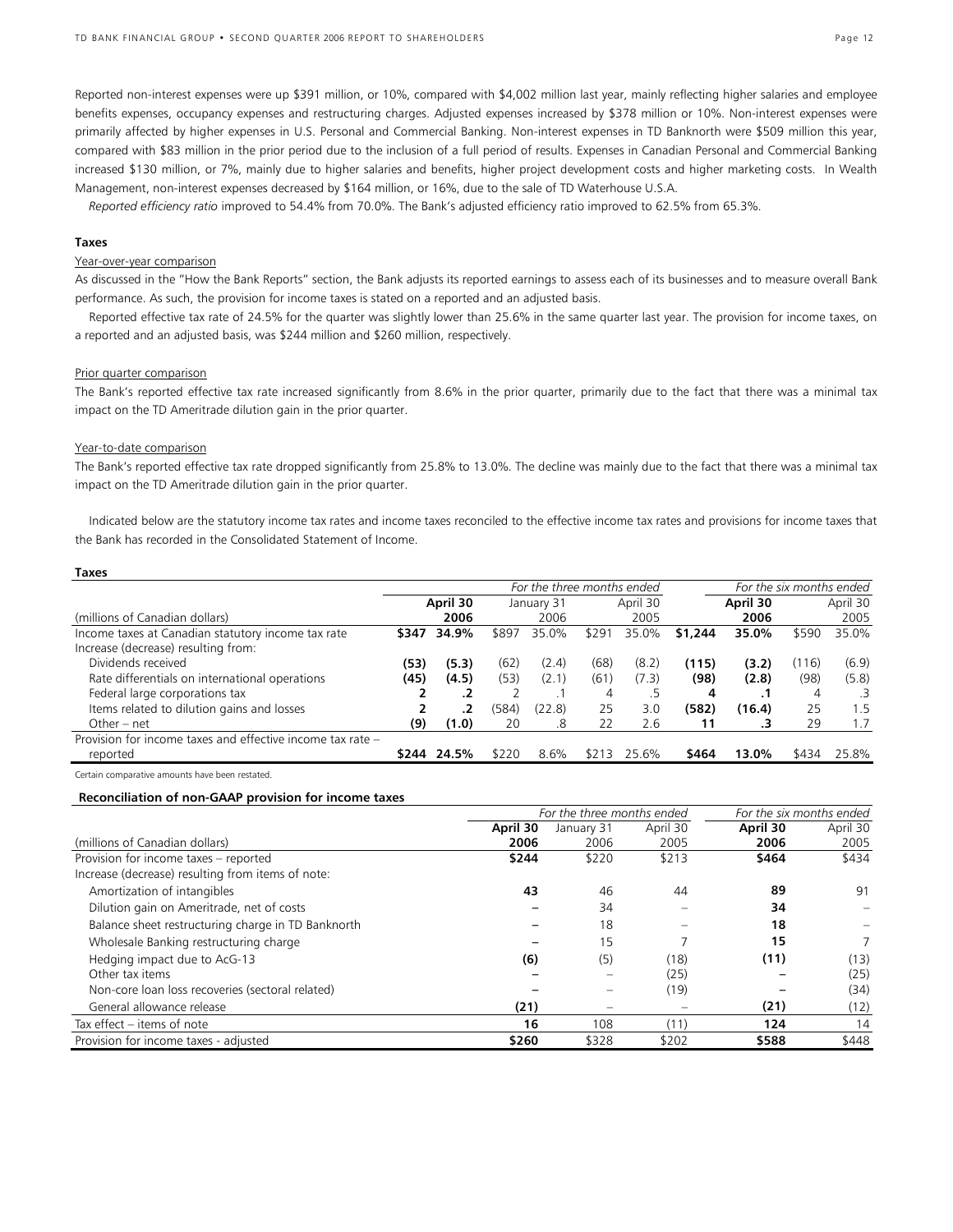### **HOW OUR BUSINESSES PERFORMED**

For management reporting purposes, the Bank's operations and activities are organized around the following operating business segments: Canadian Personal and Commercial Banking, U.S. Personal and Commercial Banking, Wholesale Banking and Wealth Management, including TD Ameritrade. Canadian Personal and Commercial Banking comprises the Bank's personal and business banking in Canada, as well as the Bank's global insurance operations (excluding the U.S.). Results of each business segment reflect revenues, expenses, assets and liabilities generated by the business in that segment. The Bank measures and evaluates the performance of each segment based on adjusted earnings where applicable, and for those segments the Bank notes that the measure is adjusted. For further details see the "How the Bank Reports" section on page 5. For information concerning the Bank's measures of economic profit and return on invested capital, see page 7. Segmented information also appears in Note 12 on page 30.

Net interest income, primarily within Wholesale Banking, is calculated on a taxable equivalent basis (TEB), which means that the value of non-taxable or tax-exempt income, including dividends, is adjusted to its equivalent before tax value. Using TEB allows the Bank to measure income from all securities and loans consistently and makes for more meaningful comparison of net interest income with similar institutions. The TEB adjustment reflected primarily in the Wholesale Banking segment's results is eliminated in the Corporate segment.

### **Canadian Personal and Commercial Banking**

Canadian Personal and Commercial Banking net income for the second quarter was \$465 million, an increase of \$64 million, or 16%, from the same quarter last year and a decrease of \$11 million, or 2%, from the previous quarter. For the six months ended April 30, 2006, net income was \$941 million, an increase of \$116 million, or 14%, from the previous year. The annualized return on invested capital increased to 25% this quarter compared to 23% a year ago and is unchanged from the previous quarter. On a year-to-date basis, the return on invested capital was 25%, up 2% from the previous year. Economic profit grew by \$66 million, or 27%, compared with the same quarter last year and decreased by \$7 million, or 2%, compared with the previous quarter. On a year-to-date basis, economic profit was \$621 million, an increase of \$122 million, or 24%, from the previous year.

Revenue grew by \$154 million, or 10%, compared with the same quarter last year and decreased by \$33 million, or 2%, from last quarter. On a year-to-date basis, total revenue increased \$295 million or 9%. Volume growth continued across most banking products and was the main contributor to the revenue increase, particularly in personal and business deposits, real estate secured lending and credit cards. Net interest income also increased from margin improvements in personal deposits related to the rising interest rate environment. Growth in credit card and business deposit fee income also contributed to the higher revenue growth, compared with the second quarter last year.

Compared with the same quarter last year, real estate secured lending volume (including securitizations) grew by \$11 billion or 10%, personal deposit volume grew by \$5 billion or 5% and consumer loans grew by \$400 million or 2%. Business deposits grew by \$4 billion or 12% and business loans and acceptances increased by \$1 billion or 6%. Gross originated insurance premiums grew by \$34 million or 6%. As of February 2006, personal deposit market share was 21.5%, up .2% compared with last year and up .1% from last quarter. Personal lending market share was 20.1%, down .3% from last year and remained unchanged from last quarter. Small business lending (credit limits of less than \$250,000) market share as of December 2005 was 17.3%, up 1.4% from last year and up .4% from last quarter.

Margin on average earning assets increased by 3 basis points (bps) from 2.95% to 2.98% when compared with the same quarter last year, as deposit margins improved from the rising interest rate environment. Compared with last quarter, margins decreased 3 bps due to a change in portfolio mix as volume growth continued to shift towards lower margin real estate secured lending products.

Expenses increased by \$69 million, or 7%, compared with the same quarter last year and \$9 million, or 1%, from the previous quarter. On a year-todate basis, expenses increased by \$130 million or 7%. Employee compensation, marketing, computing network costs and continued investment in infrastructure were the main factors contributing to the expense increases. The full time equivalent (FTE) staffing levels increased by 578, or 2%, as compared with the same quarter last year, primarily due to the addition of sales and service personnel in branches and call centres as well as continued growth in the insurance business. Positive spread between revenue and expense growth of 3% resulted in a 1.1% improvement in the efficiency ratio from the same quarter last year to 56.1%.

Provision for credit losses for the quarter decreased by \$13 million, or 14%, compared with the same quarter last year and \$21 million, or 21%, from the previous quarter. On a year-to-date basis, provision for credit losses decreased by \$9 million or 5%. Personal provision for credit losses of \$86 million was down \$2 million from \$88 million in the same quarter last year. Business banking provision for credit losses was a reversal of \$8 million compared with a provision for credit losses of \$3 million in the same quarter last year on net reversals and recoveries. Annualized provision for credit losses as a percentage of credit volume was .19%, improving .05% from the same quarter last year.

The outlook for revenue growth continues to be strong for both personal and business banking products as net interest income and fee growth remain strong. Provision for credit losses on personal loans are expected to remain stable, however, business banking provision for credit losses is likely to increase moderately going forward. Expense growth is expected to remain comparable with the first half of 2006, reflecting investments in systems development and infrastructure and marketing efforts. Expense growth will be managed to deliver a positive gap to revenue growth in keeping with TD Canada Trust's commitment to deliver continuing double-digit earnings growth over time.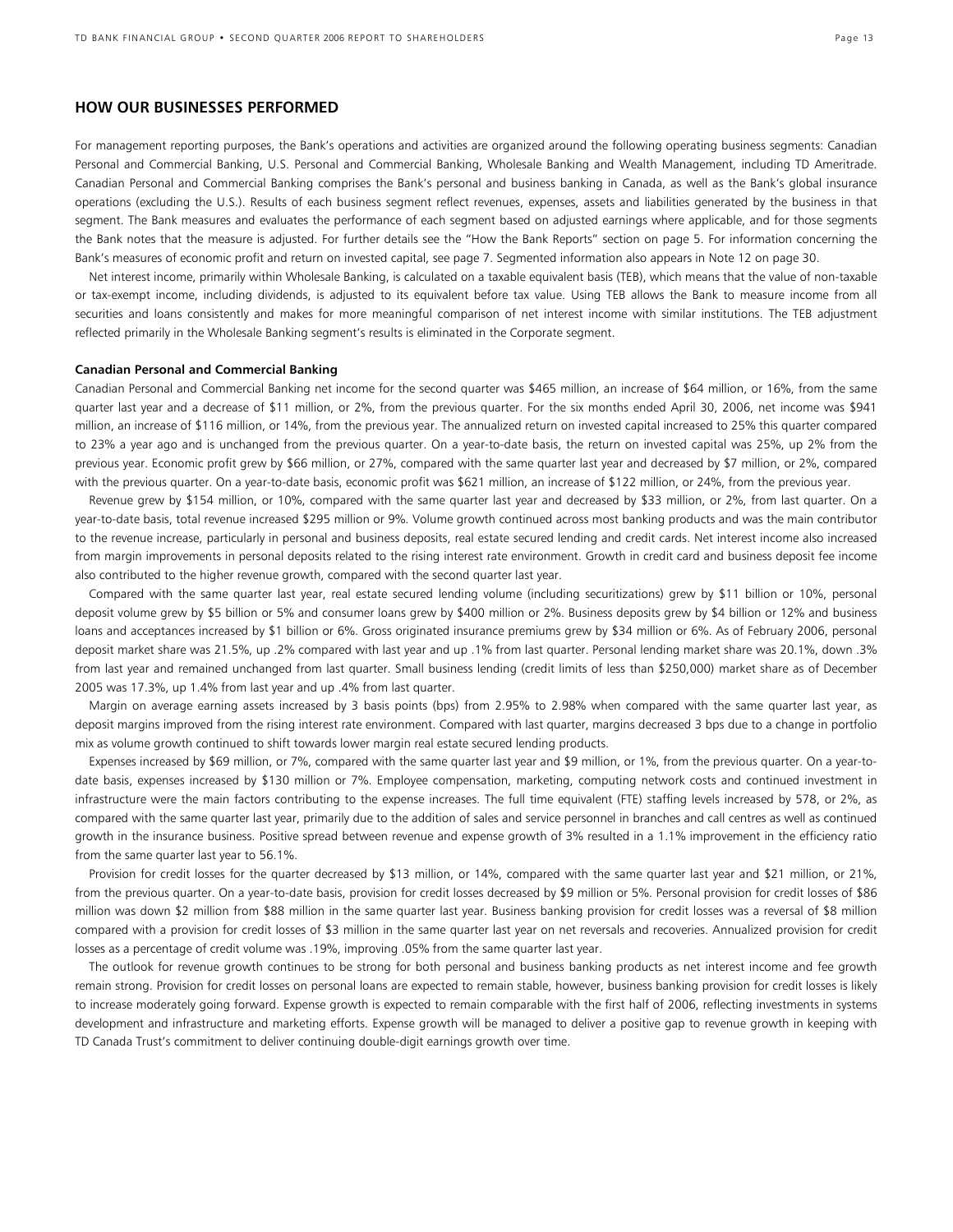### **U.S. Personal and Commercial Banking**

The U.S. Personal and Commercial Banking segment was established March 1, 2005, as a result of the acquisition of a majority interest in TD Banknorth. The results of TD Banknorth are recorded on a one-month lag basis. On January 31, 2006, TD Banknorth closed on the acquisition of Hudson for approximately \$2.2 billion (U.S. \$1.9 billion) in stock and cash. At January 31, 2006, Hudson had 200 banking offices located in four Northeastern States, total loans of approximately \$6 billion and total deposits of approximately \$8 billion. The results of the U.S. Personal and Commercial Banking segment include Hudson's results starting on February 1, 2006.

U.S. Personal and Commercial Banking net income for the second quarter was \$59 million, the annualized return on invested capital was 4.4% and the economic loss was \$61 million. These amounts are below first quarter adjusted results due to increased merger and restructuring charges, margin compression, and a weaker US dollar relative to the Canadian dollar. There were no adjustments in the second quarter 2006. The adjustment in the first quarter 2006 in the amount of \$19 million related to a balance sheet deleveraging.

Total revenues were \$461 million, compared with adjusted revenues of \$409 million in the first quarter. Total revenues increased largely due to the acquisition of Hudson, which was partially offset by margin compression. The margin on average earning assets was 3.83% compared with 3.96% in the first quarter, a decline of 13 basis points due primarily to higher short-term rates. A balance sheet deleveraging was completed in March 2006 under which approximately \$2.8 billion (U.S.\$2.5 billion) of fixed rate investment securities were sold with the proceeds used to pay down short-term borrowings. It is expected that this restructuring will modestly increase and help steady margins in the future. Excluding the effects of the Hudson acquisition, compared with the prior quarter, commercial loans and consumer loans increased by 1.7%, while residential mortgage loans have continued to decline as lower originations resulted from the higher interest rate environment. Compared with the prior quarter, excluding the effects of the Hudson acquisition, deposits declined by 1.5%.

Provision for credit losses was \$8 million, up slightly from the prior two quarters, and reflects continued strong asset quality. Net impaired loans increased by \$22 million (U.S.\$18 million) over the prior quarter due largely to the Hudson's acquisition; net impaired loans as a percentage of total loans and leases was 0.31% at the end of the second quarter, compared with 0.30% at the end of the prior quarter.

Expenses were \$284 million, 17.7% higher than the prior quarter, reflecting merger related and restructuring charges and the Hudson acquisition. The FTE staffing level was approximately 9,100 at the end of the quarter compared with 7,400 at the end of the first quarter; this increase was due largely to Hudson. It is expected that staffing levels will decline slightly in the third quarter after the conversion of the Hudson systems. The efficiency ratio was 61.6%; excluding merger related and restructuring charges, the efficiency ratio was 56.2%.

TD Banknorth management is focused on stabilizing the net interest income, the integration and development of the Hudson franchise, and organic growth of loans and deposits. Net interest income is expected to continue to be under pressure from intense competition. The balance sheet restructuring will help mitigate interest rate risk. Results of Hudson have been included since February 1, 2006 and revenue growth is expected to accelerate later in 2006 after the systems conversion and name change in May 2006. Investments in infrastructure and increased marketing in the Hudson region will partially offset the cost savings expected after the conversion of the Hudson systems.

On April 13, 2006, TD Banknorth announced it had entered into a definitive agreement to acquire Interchange Financial Services Corporation ("Interchange") for approximately U.S.\$480 million in cash. Interchange has 30 bank branches in New Jersey. The acquisition, which is subject to the approval of Interchange shareholders, as well as regulatory approvals, is anticipated to close early in calendar 2007.

#### **Wholesale Banking**

Wholesale Banking reported net income of \$140 million in the second quarter, \$10 million lower than the second quarter of last year and \$24 million lower than in the previous quarter. On an adjusted basis net income this quarter was \$140 million, \$25 million lower than the second quarter of last year and \$59 million lower than the previous quarter. For the six months ended April 30, 2006, reported and adjusted net income was up \$13 million, or 4%, and \$33 million, or 11%, respectively. The annualized return on invested capital for the quarter was 25%, compared with 27% in the same quarter of last year and 34% last quarter. On a year-to-date basis, the return on invested capital was 30%, up 5% from the previous year. Economic profit was \$75 million in the quarter, compared with \$86 million in the same quarter of last year and \$132 million last quarter. On a year-to-date basis, economic profit was \$207 million, an increase of \$60 million, or 41%, from the previous year.

Adjusted net income in the prior quarter excluded the impact of a restructuring charge of \$35 million after-tax (\$50 million before tax). Additionally, the adjusted net income in the second quarter last year excluded the impact of a \$15 million after-tax restructuring charge (\$22 million before tax). These noted adjustments relate to the repositioning of the global structured products businesses, which was announced in 2005. There are no items of note affecting earnings in the current quarter.

Wholesale Banking revenue is derived primarily from capital markets, lending and investment banking activities. Revenue for the quarter was \$534 million, compared with \$604 million in the same quarter of last year and \$661 million last quarter. The decrease is associated predominately with weaker trading results in the interest rate, credit and equity portfolios, offset somewhat by stronger trading results in foreign exchange and energy. The equity investment portfolio delivered higher revenue compared with the same quarter last year and the previous quarter due to higher security gains. On a year-to-date basis, total revenue was up \$21 million or 2%.

Provision for credit losses comprised allowances for credit losses and the accrual costs for credit protection. The change in the market value of the credit protection, in excess of the accrual cost, is reported in the Corporate segment. Provisions for credit losses were \$11 million in the quarter, compared with \$13 million in the same quarter of last year and \$29 million last quarter. On a year-to-date basis, provision for credit losses increased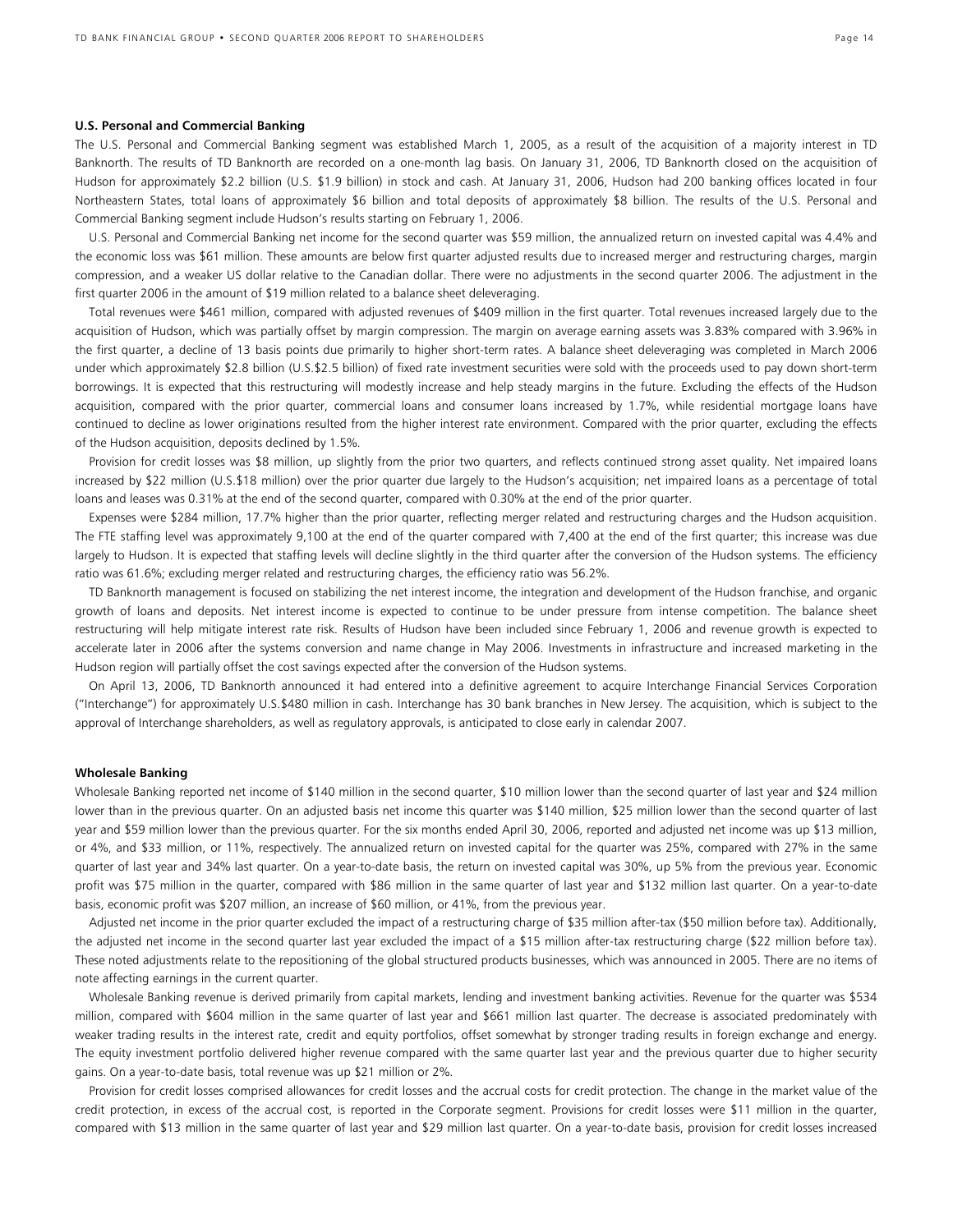by \$14 million or 54%. The provision last quarter included a specific allowance of \$17 million related to a single credit exposure in the Bank's merchant banking business. The current provision relates primarily to the cost of credit protection.

Wholesale Banking continues to proactively manage its credit risk and currently holds \$2.9 billion in notional credit default swap protection, a decrease of \$0.9 billion from the same quarter last year and a decrease of \$0.1 billion from last quarter. The decrease from the same quarter last year was largely a result of rebalancing within the protection portfolio coupled with the strengthening of the Canadian dollar relative to the U.S. dollar, as most of the protection is denominated in U.S. currency. The decrease from last quarter was mainly related to rebalancing within the portfolio.

Adjusted expenses were \$321 million, a decrease of \$22 million compared with the same quarter last year and \$24 million lower than last quarter. On a year-to-date basis, expenses decreased by \$9 million or 1%. The reduction from the same quarter last year was primarily due to lower variable compensation reflecting weaker performance and lower staffing levels.. The reduction from last quarter was primarily due to lower variable compensation reflecting weaker performance and lower staffing levels,partially offset by an increase in severance costs.

Overall, Wholesale Banking had a solid quarter as it continued to implement the repositioning of the global structured products businesses. The solid performance of the domestic franchise and other trading businesses reinforces management's confidence in the strategy to grow this portion of the business while continuing to prudently manage the Wholesale Bank's market, credit and operational risk profile.

#### **Wealth Management**

Wealth Management's net income for the second quarter of 2006, including equity share in TD Ameritrade, was \$152 million, an increase of \$53 million, or 54%, from the same quarter last year and an increase of \$14 million, or 10%, from the first quarter 2006. For the six months ended April 30, 2006, net income, including the Bank's equity share in TD Ameritrade, was \$290 million, an increase of \$93 million, or 47%, from the previous year. The annualized return on invested capital for the quarter was 26%, up 11% from the same quarter last year and 5% from the previous quarter. On a year-to-date basis, the return on invested capital was 23%, up 8% from the previous year. Economic profit for the quarter was \$90 million, an increase of \$69 million, or over 100%, year over year and \$26 million, or 41%, quarter over quarter. On a year-to-date basis, economic profit was \$154 million, an increase of \$115 million, or over 100%, from the previous year.

Total revenue decreased \$164 million, or 24%, from the same quarter last year and \$220 million, or 30%, from the first quarter of 2006 to \$522 million. On a year-to-date basis, total revenue decreased by \$85 million or 6%. Total revenue declined due to the sale of TD Waterhouse U.S.A. to Ameritrade on January 24, 2006, partially offset by stronger results in the domestic businesses. Domestically, interest revenue grew due to higher margin balances. Other revenue growth in Canadian Wealth was a result of strong markets which generated higher transaction revenue and higher mutual fund fees.

Expenses were \$349 million in the second quarter, a decrease of \$181 million, or 34%, compared with the same quarter last year and \$176 million, or 34%, compared with the prior quarter. On a year-to-date basis, total expenses of \$874 million declined by \$164 million or 16%. The decline was a result of the sale of TD Waterhouse U.S.A. to Ameritrade, partially offset by increases in domestic discount brokerage and advice-based and investment management businesses. The domestic increases resulted from higher volume related execution, clearing costs, mutual fund costs and higher sales force compensation due to growth in the advice-based businesses. The efficiency ratio improved from both comparable periods; 10% from the second quarter of 2005 and 4% from the prior quarter.

Assets under management of \$139 billion at April 30, 2006 increased \$9 billion, or 7%, from October 31, 2005 due to market growth, strong sales of mutual funds and growth in institutional assets. Assets under administration totaled \$154 billion at the end of the quarter, decreasing \$161 billion, or 51%, from October 31, 2005 due to the sale of TD Waterhouse U.S.A. to Ameritrade. This was partially offset by significant growth in domestic assets, primarily due to the addition of new assets in all businesses combined with market appreciation.

While Wealth Management will continue to benefit from strong client asset growth, increases in client-facing advisors and continued investment in supporting infrastructure, the near-term horizon may prove challenging due to projected interest rate increases and a possible equity market slowdown.

Also included in net income for the second quarter of 2006 in Wealth Management's results is \$39 million related to the Bank's equity share in TD Ameritrade from January 25, 2006 to March 31, 2006. The investment in TD Ameritrade was made on January 24, 2006, when TD Waterhouse U.S.A. was sold to Ameritrade. There is a one month lag in reporting TD Ameritrade's results, as TD Ameritrade reports on a calendar quarter basis. As a result of the one month lag, the impact on earnings per share was approximately (2) cents per share. The effect will not repeat in the future.

Even with the one month lag, the record quarter results were higher by approximately 18% from TD Waterhouse U.S.A. earnings in the prior quarter.

### **Wealth Management**

|                                      | For the three months ended |            |          | For the six months ended |          |  |
|--------------------------------------|----------------------------|------------|----------|--------------------------|----------|--|
|                                      | April 30                   | January 31 | April 30 | April 30                 | April 30 |  |
| (millions of Canadian dollars)       | 2006                       | 2006       | 2005     | 2006                     | 2005     |  |
| Canadian Wealth                      | \$113                      | \$105      | \$88     | \$218                    | \$166    |  |
| TD Ameritrade / TD Waterhouse U.S.A. | 39                         | コ          |          |                          | 31       |  |
| Net income                           | \$152                      | \$138      | \$99     | \$290                    | \$197    |  |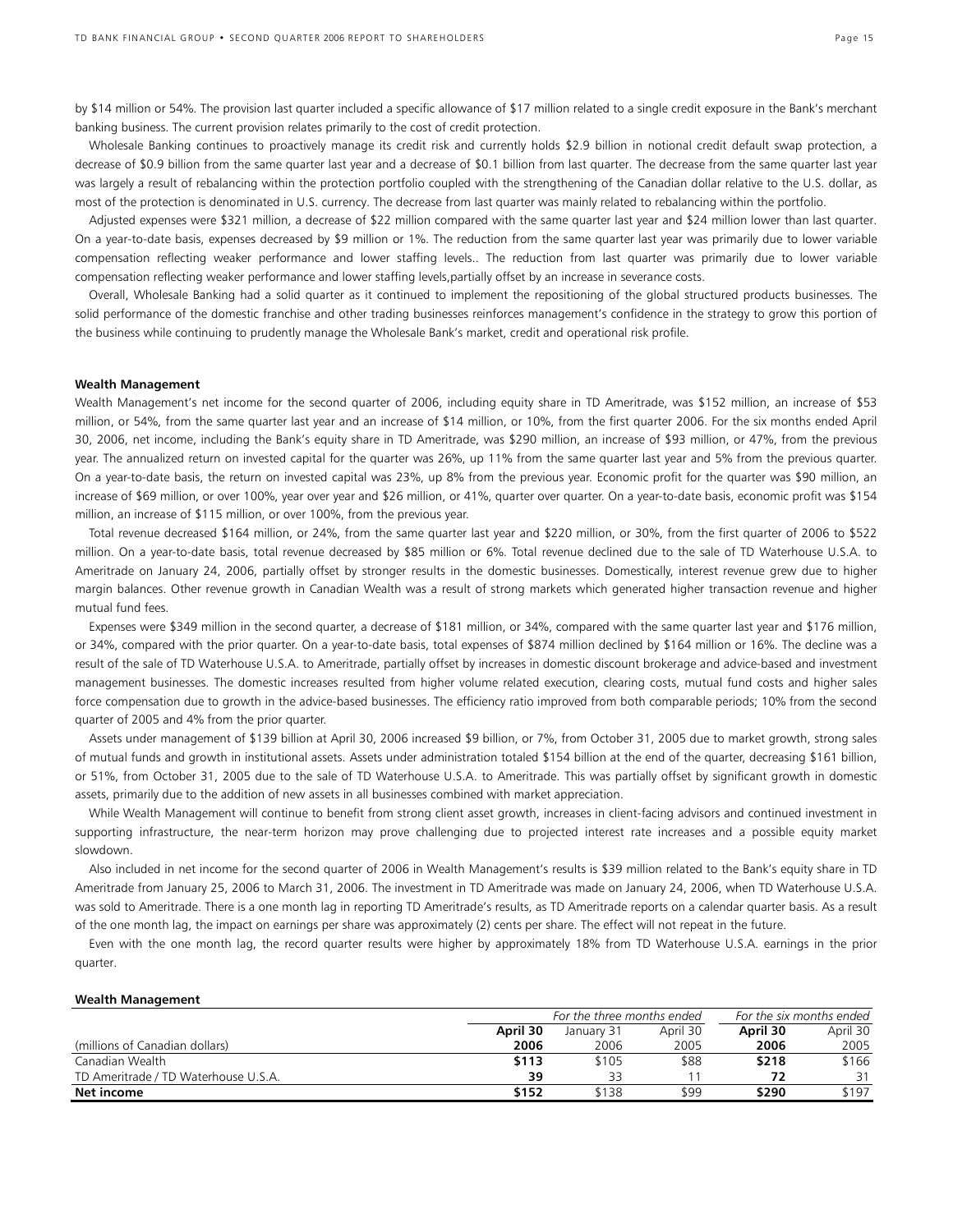### **Corporate**

During the second quarter 2006, the Corporate segment reported a net loss of \$78 million and an adjusted net loss of \$36 million. The results included a \$5 million after-tax negative adjustment to the dilution gain on the Ameritrade transaction recorded in the first quarter. The segment also included a gain of \$16 million (\$10 million after-tax) this quarter as a result of the impact of hedging relationships accounting guideline (AcG-13), which requires management to mark-to-market the value of credit protection on the corporate lending portfolio among other economic hedges. The results also reflect the benefit of the Bank's general allowance release of \$60 million (\$39 million after-tax), which was more than offset by amortization of intangibles of \$125 million (\$86 million after-tax) in the quarter. The Bank's total equity share in TD Ameritrade of \$35 million consists of \$39 million reported in Wealth Management and negative \$4 million reported in Corporate. The Corporate portion represents amortization of intangibles, net of corporate allocation recoveries.

The reported and adjusted net loss in the second quarter last year was \$70 million and \$12 million, respectively. Prior year results included income relating to a \$43 million (\$24 million after-tax) recovery in the non-core lending portfolio related to amounts previously provided for under sectoral provisions offset by amortization of intangibles of \$134 million (\$90 million after-tax).

Compared with the prior quarter, the reported net income decline was largely due to the \$1,670 million dilution gain on the Ameritrade transaction recorded in that quarter. The prior quarter also included a dilution loss of \$72 million after-tax related to the purchase of Hudson by TD Banknorth.

On a reported basis, for the six months ended April 30, 2006, the Corporate segment reported net income of \$1,405 million and on an adjusted basis, a net loss of \$79 million.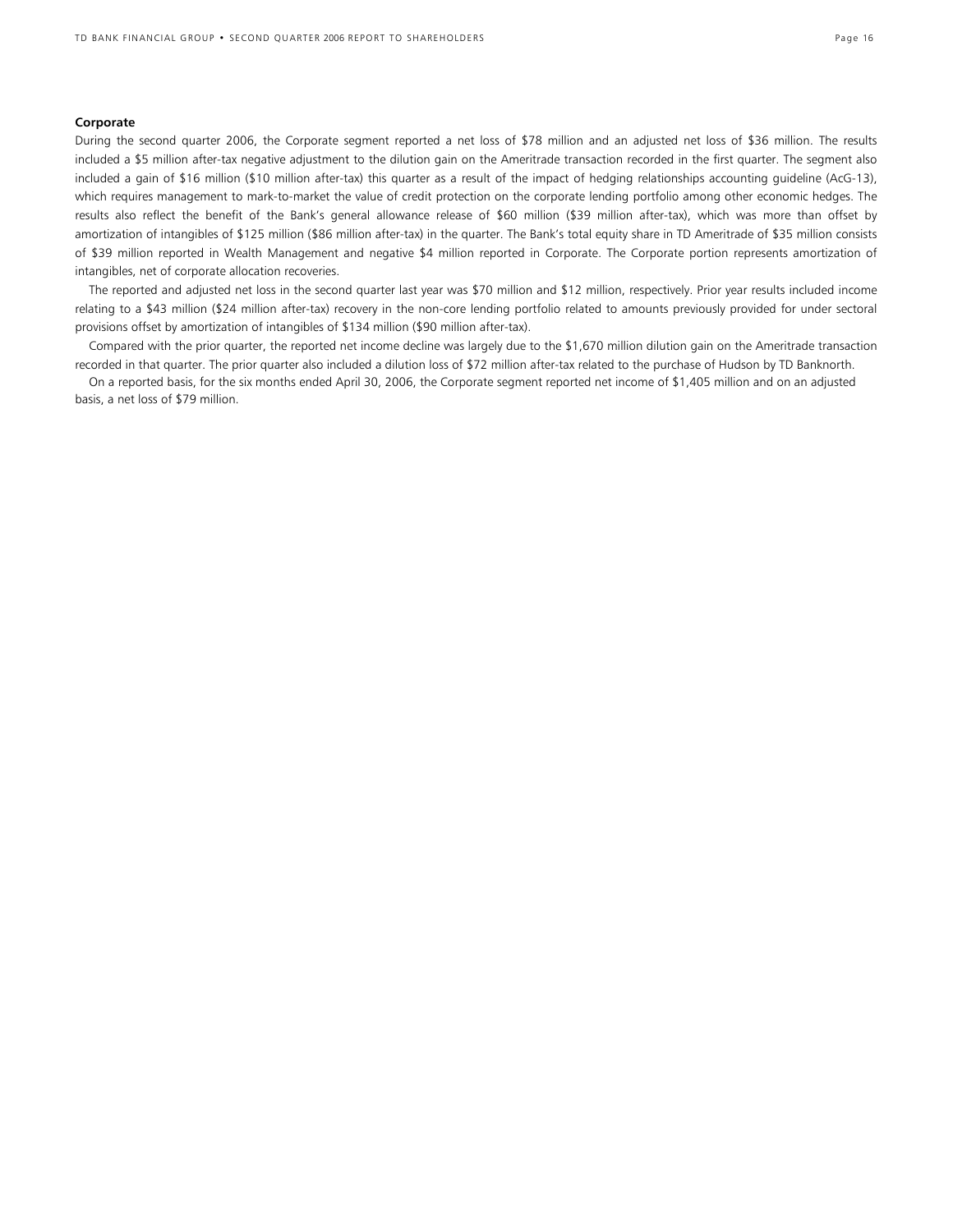### **BALANCE SHEET REVIEW**

Total assets were \$389 billion at the end of the second quarter 2006, \$24 billion higher than October 31, 2005. The increase in assets was partially driven by the acquisition of Hudson by TD Banknorth which added \$12 billion of assets to the TD Banknorth balance sheet as at January 31, 2006. Within Wholesale Banking, securities purchased under reverse repurchase agreements and trading securities increased by \$6 billion and \$4 billion, respectively, compared with October 31, 2005. Business and government loans increased by \$5 billion, compared with October 31, 2005, mainly due to the acquisition of Hudson. Personal loans, including securitizations, increased by \$1 billion compared with October 31, 2005 primarily due to the inclusion of Hudson, partially offset by the sale of TD Waterhouse U.S.A. in the first quarter 2006. Residential mortgages, including securitizations, were \$68 billion, unchanged from October 31, 2005. Bank-originated securitized assets not included on the balance sheet amounted to \$25 billion, compared with \$24 billion as at October 31, 2005.

Total deposits were \$253 billion at the end of the second quarter 2006, an increase of \$6 billion, compared with October 31, 2005. The inclusion of Hudson results contributed \$8 billion to this increase. Personal term and non-term deposits increased by \$5 billion and \$2 billion, respectively, primarily due to the Hudson acquisition as well as organic growth within the Bank's retail businesses. Growth in personal non-term deposits was partially offset by the sale of TD Waterhouse U.S.A. in the first quarter of 2006. Obligations related to securities sold short under repurchase agreements increased by \$6 billion, primarily due to funding a higher level of assets within Wholesale Banking.

The Bank enters into structured transactions on behalf of clients which results in assets recorded on the Bank's interim consolidated balance sheet for which market risk has been transferred to third parties via total return swaps. As at April 30, 2006, assets under such arrangements amounted to \$16 billion, compared with \$14 billion as at October 31, 2005. The Bank also acquires market risk on certain assets via total return swaps, without acquiring the cash instruments directly. Assets under such arrangements amounted to \$5 billion as at April 30, 2006, unchanged from October 31, 2005. Market risk for all such positions is tracked and monitored, and regulatory market risk capital is maintained.

### **CREDIT PORTFOLIO QUALITY**

Gross impaired loans were \$349 million at April 30, 2006, a decrease of \$133 million from \$482 million at April 30, 2005. The decline was primarily due to lower corporate gross impaired loans in the non-core lending portfolio that is being wound down. As compared with the prior quarter, gross impaired loans decreased by \$16 million. Gross impaired loans were at the same level as October 31, 2005. Net impaired loans totaled \$(942) million, compared with \$(928) million in the same quarter last year and \$(993) million in the previous quarter.

The total allowance for credit losses of \$1,291 million at the end of the second quarter was comprised of total specific allowances of \$135 million and a general allowance of \$1,156 million. Specific allowances decreased by \$115 million from a year ago and by \$20 million from the previous quarter, mainly due to the winding down of the non-core loan portfolio. General allowance for credit losses at the end of the quarter was at the same level as at the end of the second quarter of last year, mainly due to a general loan loss provision release of \$60 million during the quarter, partially offset by provisions arising from acquisitions. General allowance for credit losses declined by \$47 million from the prior quarter, primarily due to a general loan loss provision release of \$60 million. The total allowance for credit losses was at the same level as October 31, 2005. The Bank establishes general allowances to recognize losses that management estimates to have occurred in the portfolio at the balance sheet date for loans or credits not yet specifically identified as impaired.

#### **Changes in Gross Impaired Loans and Acceptances**

|                                             | For the three months ended |            |          | For the six months ended |          |  |
|---------------------------------------------|----------------------------|------------|----------|--------------------------|----------|--|
|                                             | April 30                   | January 31 | April 30 | April 30                 | April 30 |  |
| (millions of Canadian dollars)              | 2006                       | 2006       | 2005     | 2006                     | 2005     |  |
| Balance at beginning of period              | \$365                      | \$349      | \$513    | \$349                    | \$537    |  |
| Additions                                   | 214                        | 263        | 159      | 477                      | 370      |  |
| Return to performing status, repaid or sold | (97)                       | (95)       | (164)    | (192)                    | (293)    |  |
| Arising on acquisition of TD Banknorth      |                            |            | 86       |                          | 86       |  |
| Write-offs                                  | (130)                      | (152)      | (113)    | (282)                    | (224)    |  |
| Foreign exchange and other adjustments      | (3)                        |            |          | (3)                      | 6        |  |
| Balance at end of period                    | \$349                      | \$365      | \$482    | \$349                    | \$482    |  |

### **Allowance for Credit Losses**

|                                                                  |          |            | As at     |
|------------------------------------------------------------------|----------|------------|-----------|
|                                                                  | April 30 | January 31 | April 30  |
| (millions of Canadian dollars)                                   | 2006     | 2006       | 2005      |
| Specific allowance                                               | \$135    | \$155      | \$250     |
| General allowance                                                | 1,156    | 1.203      | 1,160     |
| Total allowance for credit losses                                | \$1,291  | \$1,358    | \$1,410   |
| Total net impaired loans                                         | \$(942)  | \$ (993)   | \$ (928)  |
| Net impaired loans as a percentage of net loans                  | (.6)%    | (.6)%      | $(0.6)$ % |
| Provision for credit losses as a percentage of net average loans | .04      | .29        | .06       |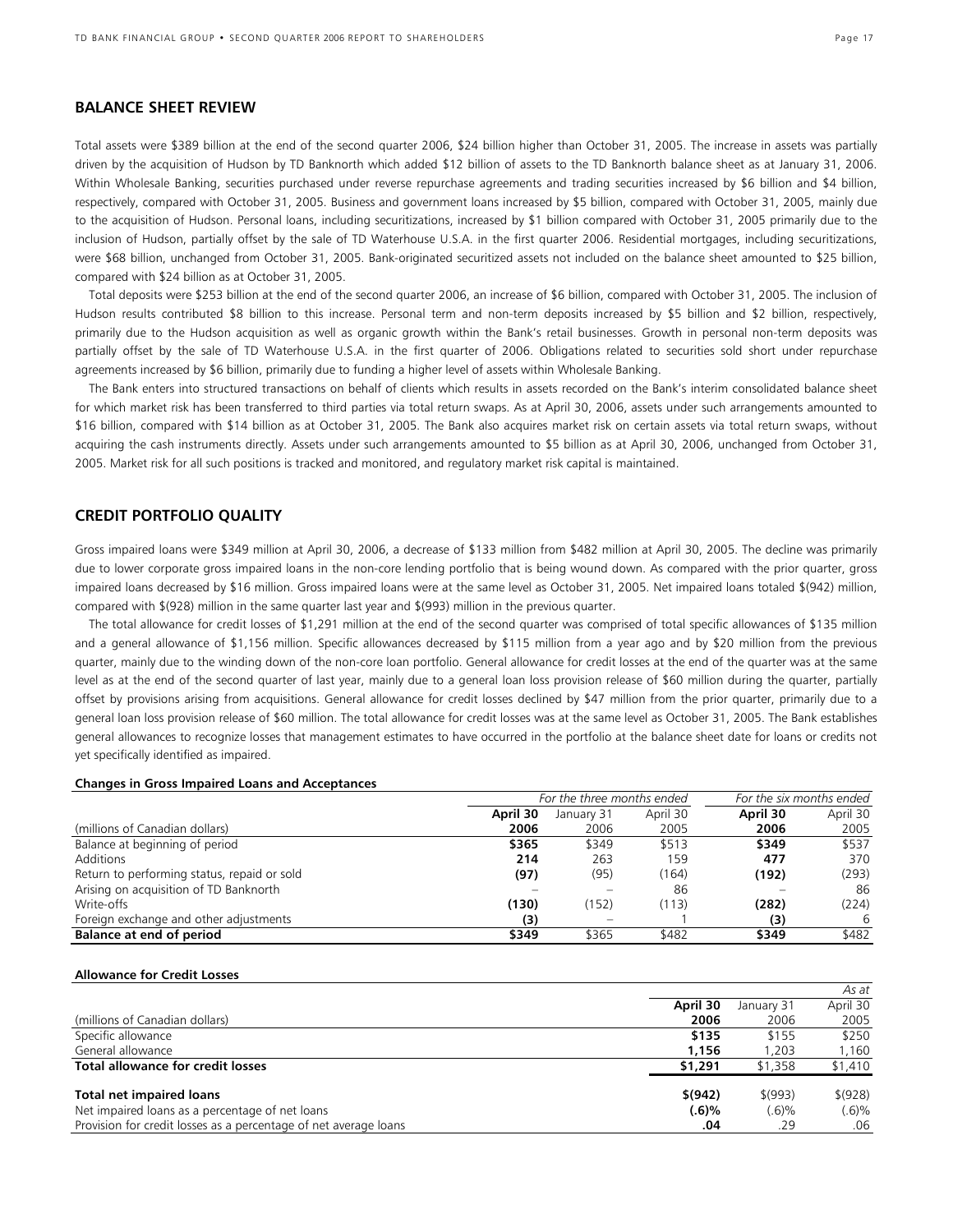### **CAPITAL POSITION**

The Bank's capital ratios are calculated using the guidelines of the Office of the Superintendent of Financial Institutions (OSFI). As at April 30, 2006, the Bank's Tier 1 capital ratio was 12.1%, compared with 10.1% at October 31, 2005 and 10.0% at April 30, 2005. The Bank's overall Tier 1 capital was up \$3.3 billion from October 31, 2005 and up \$3.6 billion compared with April 30, 2005. The increase in the Tier 1 capital ratio from October 31, 2005 was primarily the result of the TD Ameritrade transaction, including the dilution gain of \$1,665 million, as well as strong earnings in the first half of this year. Risk weighted assets were up \$5.8 billion from October 31, 2005 essentially due to TD Banknorth's acquisition of Hudson. The Bank continues to hold sufficient capital levels to ensure that flexibility is maintained to grow operations, both organically and through strategic acquisitions. The strong capital ratios are the result of the Bank's internal capital generation, monitoring of asset growth and periodic issuance of capital generating securities.

During the second quarter of 2006, the Bank issued \$500 million of medium-term notes constituting subordinated indebtedness pursuant to its medium-term note program, which qualify as Tier 2B regulatory capital.

### **Capital Structure and Ratios – reported**

|                                                                |          |         | As at    |
|----------------------------------------------------------------|----------|---------|----------|
|                                                                | April 30 | Oct. 31 | April 30 |
| (billions of Canadian dollars)                                 | 2006     | 2005    | 2005     |
| Tier 1 capital                                                 | \$16.4   | \$13.1  | \$12.8   |
| Tier 1 capital ratio                                           | 12.1%    | 10.1%   | 10.0%    |
| Total capital                                                  | \$19.2   | \$17.2  | \$17.1   |
| Total capital ratio                                            | 14.1%    | 13.2%   | 13.4%    |
| Risk-weighted assets                                           | \$135.8  | \$130.0 | \$127.6  |
| Tangible common equity                                         | \$12.3   | \$9.6   | \$8.8    |
| Tangible common equity as a percentage of risk-weighted assets | $9.0\%$  | 7.4%    | 6.9%     |

### **MANAGING RISK**

### **Interest Rate Risk**

The objective of interest rate risk management for the non-trading portfolio is to ensure that stable and predictable earnings are realized over time. In this context, the Bank has adopted a disciplined hedging approach to profitability management for its asset and liability positions, including a modeled maturity profile for non-rate sensitive assets, liabilities and equity. Key aspects of this approach are:

- minimizing the impact of interest rate risk on net interest income and economic value within Canadian Personal and Commercial Banking; and
- measuring the contribution of each product on a risk adjusted, fully-hedged basis, including the impact of financial options granted to customers.

The Bank uses derivative financial instruments, wholesale instruments and other capital market alternatives and, less frequently, product pricing strategies to manage interest rate risk. As at April 30, 2006, an immediate and sustained 100 basis point increase in rates would have increased the economic value of shareholders' equity by \$2 million after-tax or .01%. An immediate and sustained 100 basis point decrease in rates would have decreased the economic value of shareholders' equity by \$68 million after-tax or .36%.

### **Liquidity Risk**

The Bank holds a sufficient amount of liquidity to fund its obligations as they become due under normal operating conditions as well as under a base case stress scenario that defines the minimum amount of liquidity that must be held at all times. The surplus liquid asset position is defined as total available liquid assets, less the Bank's total maturing wholesale funding, potential non-wholesale deposit run-off and contingent liabilities, measured at a number of points in time up to and including 90 days forward. As at April 30, 2006, the Bank's consolidated surplus liquid asset position, on a cumulative basis*,* up to 90 days forward was \$14.6 billion, compared with a consolidated surplus liquid asset position of \$23.6 billion on October 31, 2005. The Bank ensures that funding obligations are fulfilled by managing its cash flows and holding highly liquid assets that can be readily converted into cash. The Bank manages liquidity on a global basis, ensuring the prudent management of liquidity risk in all its operations. In addition to a large base of stable retail and commercial deposits, the Bank has an active wholesale funding program, including asset securitization. This funding is highly diversified as to source, type, currency and geographical location.

### **Market Risk**

The Bank manages market risk in its trading books by using several key controls. The Bank's market risk policy sets out detailed limits for each trading business, including Value at Risk (VaR), stress test, stop loss, and sensitivity to various market risk factors. Policy controls are augmented through active oversight by independent market risk staff and frequent management reporting. VaR is a statistical loss threshold which should not be exceeded, on average, more than once in 100 days. It is also the basis for regulatory capital for market risk. The following table presents average and end-of-quarter general market risk VaR usage for the three and six months ended April 30, 2006, as well as average VaR for the three and six months ended April 30, 2005. For the three and six months ended April 30, 2006, net daily capital markets revenues were positive for 90.5% and 90.7% of the trading days, respectively. Losses in the second quarter never exceeded the Bank's statistically predicted VaR for the total of the Bank's trading-related businesses.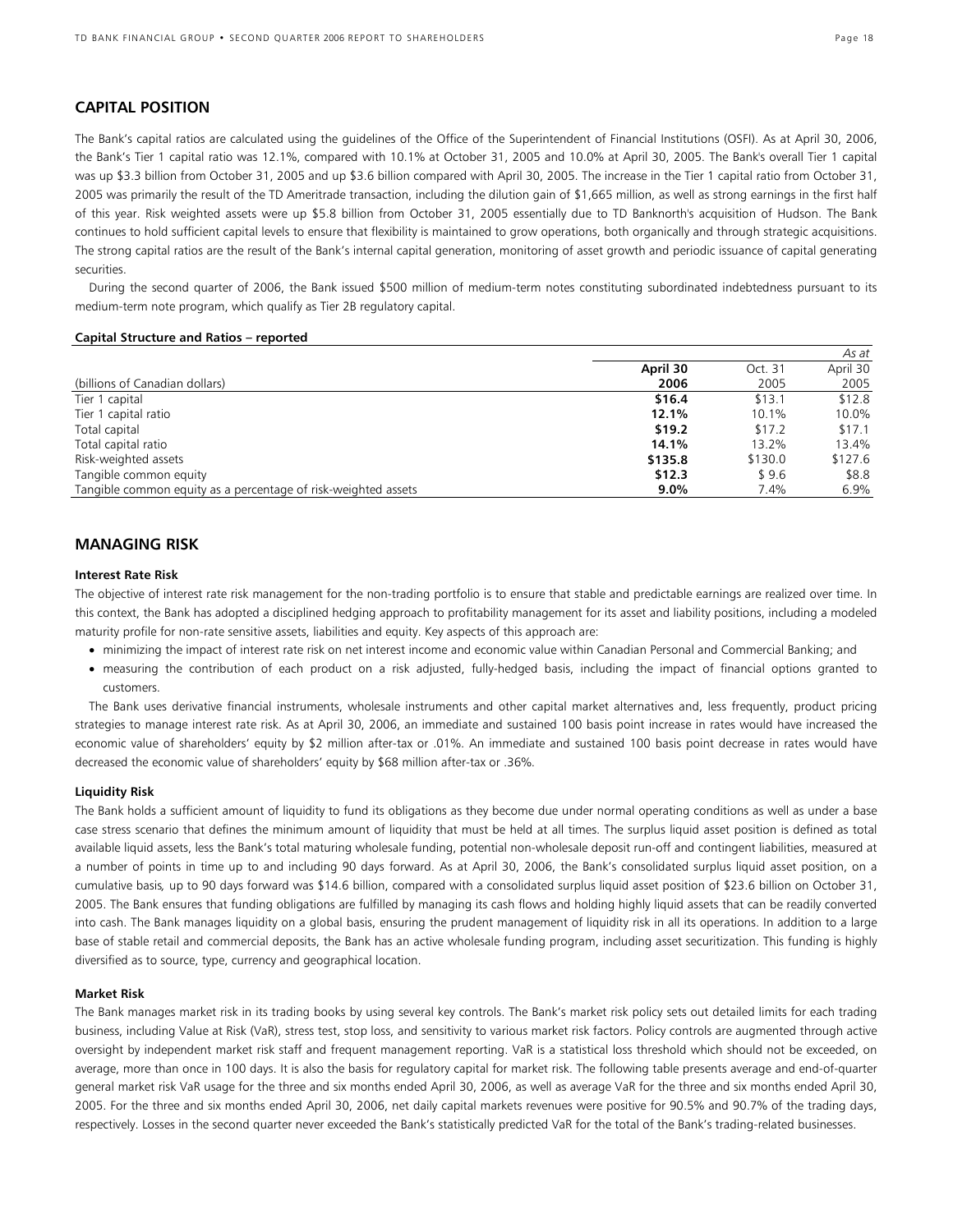| Value at Risk Usage            |                |                |                            |                          |                |  |
|--------------------------------|----------------|----------------|----------------------------|--------------------------|----------------|--|
|                                |                |                | For the three months ended | For the six months ended |                |  |
|                                | April 30, 2006 | April 30, 2006 | April 30, 2005             | April 30, 2006           | April 30, 2005 |  |
| (millions of Canadian dollars) | As at          | Average        | Average                    | Average                  | Average        |  |
| Interest rate risk             | \$13.0         | \$10.8         | \$7.9                      | \$9.4                    | \$8.3          |  |
| Equity risk                    | 6.1            | 5.4            | 6.1                        | 5.1                      | 5.9            |  |
| Foreign exchange risk          | 1.2            | 1.9            | 2.6                        | 2.1                      | 2.7            |  |
| Commodity risk                 | 1.1            | 1.1            | 1.3                        | 1.0                      | 1.3            |  |
| Diversification effect         | (9.2)          | (8.1)          | (8.2)                      | (7.1)                    | (8.9)          |  |
| General Market Value at Risk   | \$12.2         | \$11.1         | \$9.7                      | \$10.5                   | \$9.3          |  |

## **QUARTERLY RESULTS**

The following table provides summary information related to the Bank's eight most recently completed quarters.

### **Quarterly Results**

|                                           |         |          |                   |                          |         |         | For the three months ended |         |
|-------------------------------------------|---------|----------|-------------------|--------------------------|---------|---------|----------------------------|---------|
|                                           |         | 2006     |                   |                          |         | 2005    |                            | 2004    |
| (millions of Canadian dollars)            | Apr. 30 | Jan. 31  | Oct. 31           | July 31                  | Apr. 30 | Jan. 31 | Oct. 31                    | July 31 |
| Net interest income                       | \$1,427 | \$1,607  | \$1,641           | \$1,563                  | \$1,393 | \$1,411 | \$1,435                    | \$1,452 |
| Other income                              | 1,691   | 1,797    | 1,442             | 1,535                    | 1,517   | 1,395   | 1,118                      | 1,181   |
| Total revenues                            | 3,118   | 3,404    | 3,083             | 3,098                    | 2,910   | 2,806   | 2,553                      | 2,633   |
| Provision for (reversal of) credit losses | 16      | 114      | (15)              | 40                       | 20      | 10      | (73)                       | (17)    |
| Dilution gain, net                        | (5)     | 1,564    |                   |                          |         |         |                            |         |
| Non-interest expenses                     | 2,103   | 2,290    | 2,203             | 2,577                    | 2,057   | 1,945   | 1,904                      | 1,907   |
| Provision for income taxes                | 244     | 220      | 253               | 12                       | 213     | 221     | 127                        | 178     |
| Non-controlling interests                 | 47      | 37       | 53                | 58                       | 21      |         |                            |         |
| Equity in net income of associated        |         |          |                   |                          |         |         |                            |         |
| company, net of tax                       | 35      |          | $\qquad \qquad -$ | $\overline{\phantom{m}}$ |         |         |                            |         |
| Net income - reported                     | 738     | 2,307    | 589               | 411                      | 599     | 630     | 595                        | 565     |
| Adjustments for items of note,            |         |          |                   |                          |         |         |                            |         |
| net of taxes                              | 42      | (1, 472) | 176               | 328                      | 73      | 55      | 2                          | 36      |
| Net income - adjusted                     | 780     | 835      | 765               | 739                      | 672     | 685     | 597                        | 601     |
| Preferred dividends                       | 6       | 5        |                   |                          |         |         |                            |         |
| Net income available to common            |         |          |                   |                          |         |         |                            |         |
| shareholders - adjusted                   | \$774   | \$830    | \$765             | \$739                    | \$672   | \$685   | \$597                      | \$601   |
| (Canadian dollars)                        |         |          |                   |                          |         |         |                            |         |
| Basic earnings per share                  |         |          |                   |                          |         |         |                            |         |
| - reported                                | \$1.02  | \$3.23   | \$.83             | \$.58                    | \$.87   | \$.96   | \$.91                      | \$.87   |
| - adjusted                                | 1.10    | 1.16     | 1.08              | 1.04                     | 1.00    | 1.04    | .91                        | .92     |
| Diluted earnings per share                |         |          |                   |                          |         |         |                            |         |
| - reported                                | 1.01    | 3.20     | .82               | .58                      | .86     | .95     | .90                        | .86     |
| $-$ adjusted                              | 1.09    | 1.15     | 1.06              | 1.04                     | 1.00    | 1.04    | .91                        | .91     |
| Return on common shareholders' equity     | 16.5%   | 55.4%    | 14.8%             | 10.4%                    | 17.2%   | 19.5%   | 19.1%                      | 18.4%   |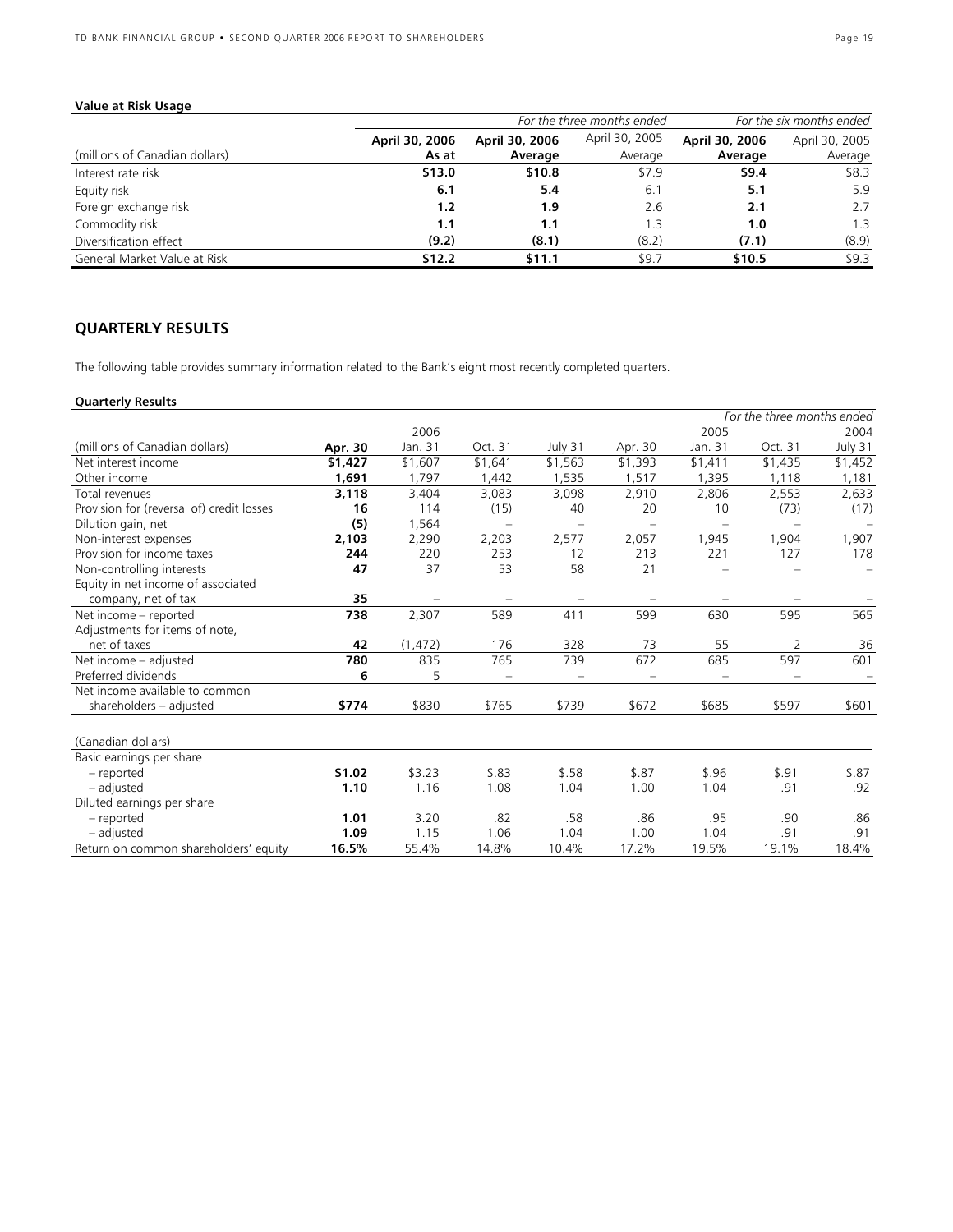### **ACCOUNTING POLICIES AND ESTIMATES**

The Bank's unaudited interim consolidated financial statements, as presented on pages 21 to 34 of this Report to Shareholders, have been prepared in accordance with Canadian generally accepted accounting principles (GAAP). These consolidated financial statements should be read in conjunction with the Bank's audited consolidated financial statements for the year ended October 31, 2005. The accounting policies used in the preparation of these consolidated financial statements are consistent with those used in the Bank's October 31, 2005 audited consolidated financial statements.

### **Critical Accounting Policies and Estimates**

The critical accounting policies and estimates remain unchanged from those disclosed in the Bank's 2005 Annual Report.

### **Changes in Accounting Policies and Estimates**

There were no new significant accounting policies adopted during the quarter for purposes of preparing the Bank's financial statements under Canadian GAAP.

### **Future Changes in Accounting Policies and Estimates**

The Canadian Institute of Chartered Accountants (CICA) has issued three new accounting standards – Financial Instruments – Recognition and Measurement, Hedges and Comprehensive Income. These standards are substantially harmonized with U.S. GAAP and are effective for the Bank beginning in fiscal 2007.

See Note 1 of the Bank's 2005 Annual Report for more details of future accounting and reporting changes.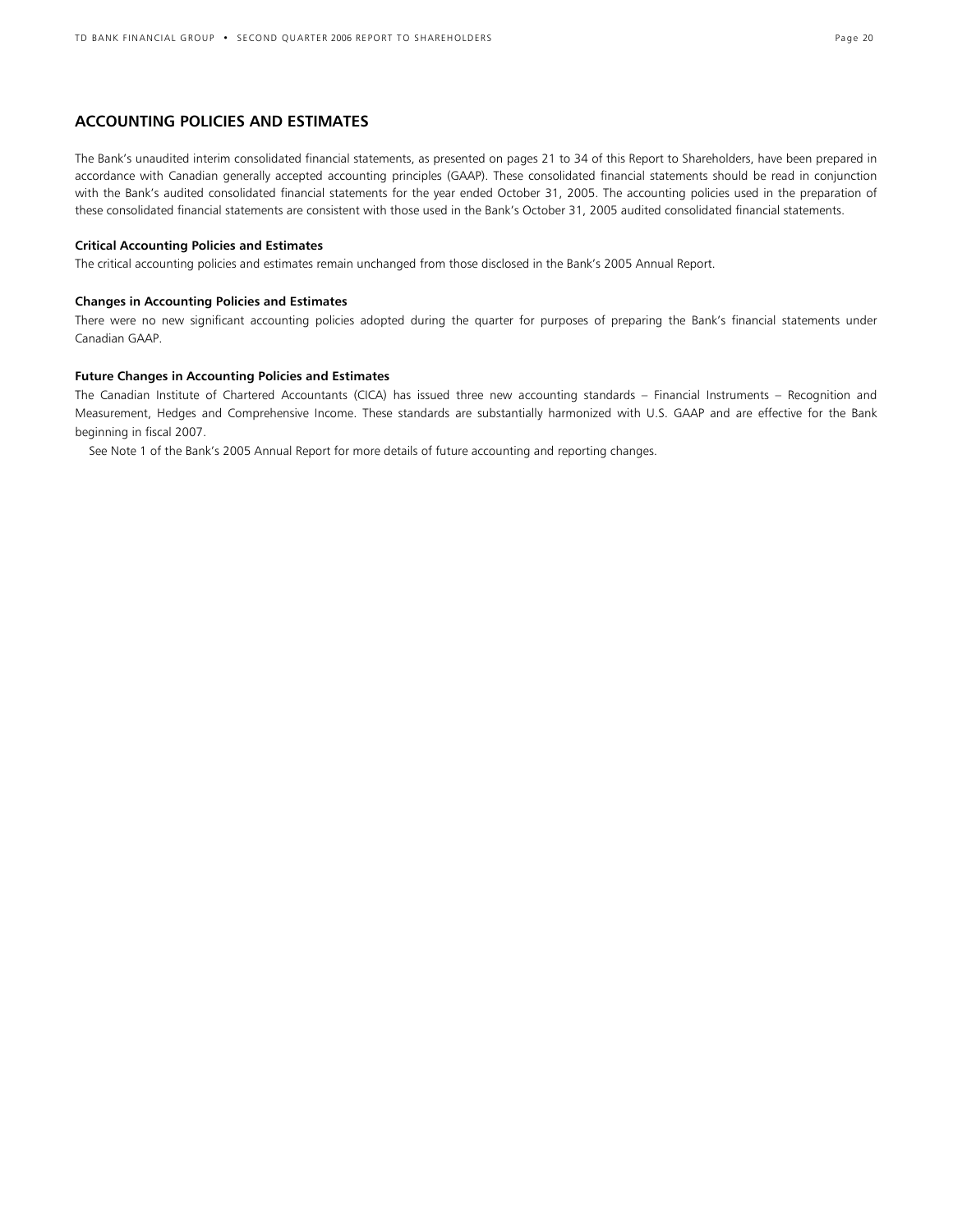### **INTERIM CONSOLIDATED FINANCIAL STATEMENTS** (unaudited)

### **INTERIM CONSOLIDATED BALANCE SHEET** (unaudited)

|                                                                                     |           | As at     |
|-------------------------------------------------------------------------------------|-----------|-----------|
|                                                                                     | Apr. 30   | Oct. 31   |
| (millions of Canadian dollars)                                                      | 2006      | 2005      |
| <b>ASSETS</b>                                                                       |           |           |
| Cash and due from banks                                                             | \$2,046   | \$1,673   |
| Interest-bearing deposits with banks                                                | 10,295    | 11,745    |
|                                                                                     | 12,341    | 13,418    |
| <b>Securities</b>                                                                   |           |           |
| Investment                                                                          | 42,847    | 42,321    |
| Trading                                                                             | 69,809    | 65,775    |
|                                                                                     | 112,656   | 108,096   |
| Securities purchased under reverse repurchase agreements                            | 32,344    | 26,375    |
| Loans                                                                               |           |           |
| Residential mortgages                                                               | 50,868    | 52,740    |
| Consumer instalment and other personal                                              | 63,308    | 62,754    |
| Credit card                                                                         | 3,764     | 2,998     |
| Business and government                                                             | 39,923    | 35,044    |
|                                                                                     | 157,863   | 153,536   |
| Allowance for credit losses (Note 3)                                                | (1, 291)  | (1, 293)  |
| Loans (net of allowance for credit losses)                                          | 156,572   | 152,243   |
| Other                                                                               |           |           |
| Customers' liability under acceptances                                              | 7,035     | 5,989     |
| Investment in TD Ameritrade (Note 13(c))                                            | 3,783     |           |
| Trading derivatives' market revaluation                                             | 35,430    | 33,651    |
| Goodwill                                                                            | 7,652     | 6,518     |
| Other intangibles                                                                   | 2,185     | 2,124     |
| Land, buildings and equipment                                                       | 1,857     | 1,801     |
| Other assets                                                                        | 16,741    | 14,995    |
|                                                                                     | 74,683    | 65,078    |
| <b>Total assets</b>                                                                 | \$388,596 | \$365,210 |
|                                                                                     |           |           |
| <b>LIABILITIES</b>                                                                  |           |           |
| <b>Deposits</b>                                                                     |           |           |
| Personal                                                                            | \$138,826 | \$131,783 |
| <b>Banks</b>                                                                        | 13,597    | 11,505    |
| Business and government                                                             | 100,568   | 103,693   |
|                                                                                     | 252,991   | 246,981   |
| Other                                                                               |           |           |
| Acceptances                                                                         | 7,035     | 5,989     |
| Obligations related to securities sold short                                        | 27,037    | 24,406    |
| Obligations related to securities sold under repurchase agreements                  | 16,983    | 11,284    |
| Trading derivatives' market revaluation                                             | 36,295    | 33,498    |
| Other liabilities                                                                   | 16,908    | 18,545    |
|                                                                                     | 104,258   | 93,722    |
| Subordinated notes and debentures (Note 6)                                          | 7,748     | 5,138     |
| Liabilities for preferred shares and capital trust securities (Note 7)              | 1,786     | 1,795     |
| Non-controlling interests in subsidiaries                                           | 2,530     | 1,708     |
| <b>SHAREHOLDERS' EQUITY</b>                                                         |           |           |
| Common shares (millions of shares issued and outstanding: 718.8 and 711.8) (Note 8) | 6,245     | 5,872     |
| Preferred shares (millions of shares issued and outstanding: 17.0 and nil) (Note 8) | 425       |           |
| Contributed surplus                                                                 | 51        | 40        |
| Foreign currency translation adjustments                                            | (507)     | (696)     |
| Retained earnings                                                                   | 13,069    | 10,650    |
|                                                                                     | 19,283    | 15,866    |
| Total liabilities and shareholders' equity                                          | \$388,596 | \$365,210 |

Certain comparative amounts have been restated to conform to the current period's presentation. The accompanying notes are an integral part of these Interim Consolidated Financial Statements.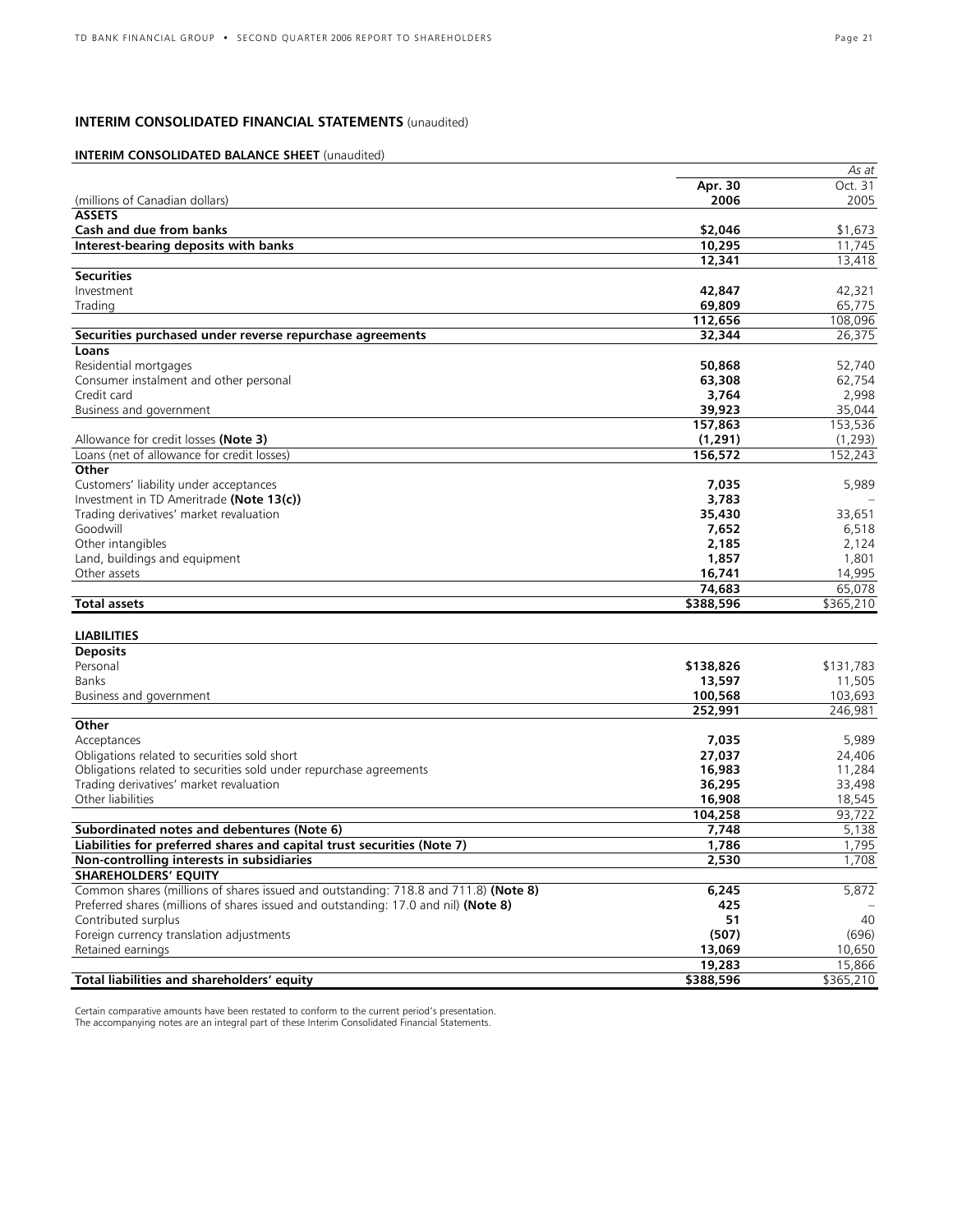### **INTERIM CONSOLIDATED STATEMENT OF INCOME** (unaudited)

|                                                                        | For the three months ended |          | For the six months ended |                   |
|------------------------------------------------------------------------|----------------------------|----------|--------------------------|-------------------|
|                                                                        | April 30                   | April 30 | April 30                 | April 30          |
| (millions of Canadian dollars)                                         | 2006                       | 2005     | 2006                     | 2005              |
| Interest income                                                        |                            |          |                          |                   |
| Loans                                                                  | \$2,514                    | \$1,893  | \$4,966                  | \$3,725           |
| Securities                                                             |                            |          |                          |                   |
| <b>Dividends</b>                                                       | 190                        | 268      | 412                      | 497               |
| Interest                                                               | 776                        | 747      | 1,813                    | 1,603             |
| Deposits with banks                                                    | 78                         | 105      | 158                      | 200               |
|                                                                        | 3,558                      | 3,013    | 7,349                    | 6,025             |
|                                                                        |                            |          |                          |                   |
| Interest expense                                                       |                            |          |                          |                   |
| Deposits                                                               | 1,754                      | 1,223    | 3,288                    | 2,331             |
| Subordinated notes and debentures                                      | 99                         | 83       | 185                      | 162               |
| Preferred shares and capital trust securities                          | 28                         | 34       | 67                       | 63                |
| Other liabilities                                                      | 250                        | 280      | 775                      | 665               |
|                                                                        | 2,131                      | 1,620    | 4,315                    | 3,221             |
| Net interest income                                                    | 1,427                      | 1,393    | 3,034                    | 2,804             |
| Other income                                                           |                            |          |                          |                   |
| Investment and securities services                                     | 532                        | 607      | 1,174                    | 1,207             |
| Trading income                                                         | 247                        | 79       | 539                      | 155               |
| Insurance, net of claims                                               | 228                        | 215      | 452                      | 399               |
| Service charges                                                        | 220                        | 171      | 441                      | 341               |
| Loan securitizations (Note 4)                                          | 72                         | 100      | 164                      | 193               |
| Credit fees                                                            | 82                         | 85       | 168                      | 183               |
| Card services                                                          | 86                         | 61       | 167                      | 113               |
|                                                                        |                            |          |                          |                   |
| Trust fees                                                             | 37                         | 28       | 66                       | 45                |
| Net investment securities gains                                        | 82                         | 47       | 105                      | 99                |
| Other                                                                  | 105                        | 124      | 212                      | 177               |
|                                                                        | 1,691                      | 1,517    | 3,488                    | 2,912             |
| <b>Total revenues</b>                                                  | 3,118                      | 2,910    | 6,522                    | 5,716             |
| Provision for credit losses (Note 3)                                   | 16                         | 20       | 130                      | 30                |
| Dilution gain (loss), net (Note 13 (c))                                | (5)                        | $\equiv$ | 1,559                    | $\qquad \qquad -$ |
| Non-interest expenses                                                  |                            |          |                          |                   |
| Salaries and employee benefits                                         | 1,093                      | 1,029    | 2,267                    | 2,010             |
| Occupancy, including depreciation                                      | 172                        | 164      | 338                      | 312               |
| Equipment, including depreciation                                      | 138                        | 147      | 285                      | 279               |
| Amortization of other intangibles                                      | 125                        | 134      | 253                      | 268               |
| Restructuring costs                                                    |                            | 22       | 50                       | 22                |
| Marketing and business development                                     | 96                         | 126      | 229                      | 230               |
| Brokerage related fees                                                 | 39                         | 57       | 92                       | 115               |
|                                                                        | 126                        | 114      | 231                      | 222               |
| Professional and advisory services<br>Communications                   |                            |          |                          |                   |
|                                                                        | 48                         | 49       | 97                       | 95                |
| Other                                                                  | 266                        | 215      | 551                      | 449               |
|                                                                        | 2,103                      | 2,057    | 4,393                    | 4,002             |
| Income before provision for income taxes, non-controlling interests in |                            |          |                          |                   |
| subsidiaries and equity in net income of associated company            | 994                        | 833      | 3,558                    | 1,684             |
| <b>Provision for income taxes</b>                                      | 244                        | 213      | 464                      | 434               |
|                                                                        | 750                        | 620      | 3,094                    | 1,250             |
| Non-controlling interests in subsidiaries, net of tax                  | 47                         | 21       | 84                       | 21                |
| Equity in net income of associated company, net of tax (Note 13(c))    | 35                         |          | 35                       |                   |
| Net income                                                             | 738                        | 599      | 3,045                    | 1,229             |
| <b>Preferred dividends</b>                                             | 6                          |          | 11                       |                   |
| Net income available to common shareholders                            | \$732                      | \$599    | $\frac{1}{53,034}$       | \$1,229           |
|                                                                        |                            |          |                          |                   |
|                                                                        |                            |          |                          |                   |
| Average number of common shares outstanding (millions)                 |                            |          |                          |                   |
| Basic                                                                  | 715.7                      | 690.8    | 714.1                    | 673.4             |
| Diluted                                                                | 722.5                      | 696.1    | 720.7                    | 678.7             |
| Earnings per share (in dollars)                                        |                            |          |                          |                   |
| Basic                                                                  | \$1.02                     | \$.87    | \$4.25                   | \$1.83            |
| Diluted                                                                | 1.01                       | .86      | 4.21                     | 1.81              |
| Dividends per share (in dollars)                                       | .44                        | .40      | .86                      | .76               |

Certain comparative amounts have been restated to conform to the current period's presentation.

The accompanying notes are an integral part of these Interim Consolidated Financial Statements.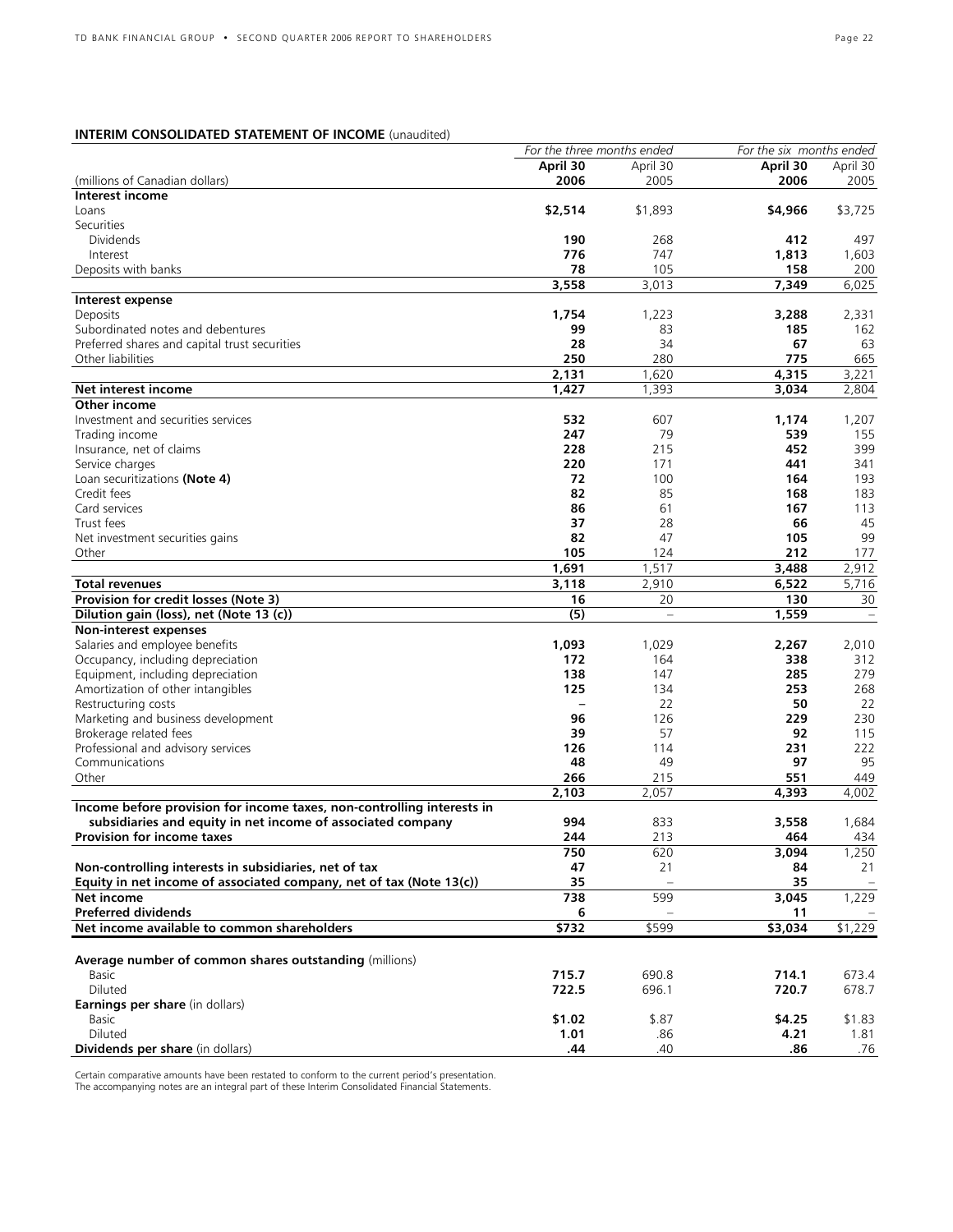### **INTERIM CONSOLIDATED STATEMENT OF CHANGES IN SHAREHOLDERS' EQUITY** (unaudited)

|                                                                                  |          | For the six months ended |
|----------------------------------------------------------------------------------|----------|--------------------------|
|                                                                                  | April 30 | April 30                 |
| (millions of Canadian dollars)                                                   | 2006     | 2005                     |
| <b>Common shares</b>                                                             |          |                          |
| Balance at beginning of period                                                   | \$5,872  | \$3,373                  |
| Proceeds from shares issued on exercise of options                               | 80       | 72                       |
| Proceeds from shares issued as a result of dividend reinvestment plan            | 207      | 174                      |
| Impact of shares sold in Wholesale Banking                                       | 16       | 25                       |
| Issued on acquisition of TD Banknorth                                            |          | 1,988                    |
| Issued on acquisition of VFC (Note 13 (a))                                       | 70       |                          |
| Balance at end of period                                                         | 6,245    | 5,632                    |
| <b>Preferred Shares</b>                                                          |          |                          |
| Proceeds from share issues (Note 8)                                              | 425      |                          |
| Balance at end of period                                                         | 425      |                          |
| <b>Contributed surplus</b>                                                       |          |                          |
| Balance at beginning of period                                                   | 40       | 20                       |
| Stock options (Note 9)                                                           | 11       | 8                        |
| Balance at end of period                                                         | 51       | 28                       |
| Foreign currency translation adjustments                                         |          |                          |
| Balance at beginning of period                                                   | (696)    | (265)                    |
| Foreign exchange (losses) gains from investments in subsidiaries and other items | (399)    | 279                      |
| Impact of reduction in investment in TD Waterhouse U.S.A. (Note 13 (c))          | 66       |                          |
| Foreign exchange gains (losses) from hedging activities                          | 774      | (477)                    |
| (Provision for) benefit of income taxes                                          | (252)    | 165                      |
| Balance at end of period                                                         | (507)    | (298)                    |
| <b>Retained earnings</b>                                                         |          |                          |
| Balance at beginning of period                                                   | 10,650   | 9,540                    |
| Net income                                                                       | 3,045    | 1,229                    |
| Common dividends                                                                 | (615)    | (517)                    |
| Preferred dividends                                                              | (11)     |                          |
| Other                                                                            |          | (22)                     |
| Balance at end of period                                                         | 13,069   | 10,230                   |
| Total shareholders' equity at end of period                                      | \$19,283 | \$15,592                 |

Certain comparative amounts have been restated to conform to the current period's presentation. The accompanying notes are an integral part of these Interim Consolidated Financial Statements.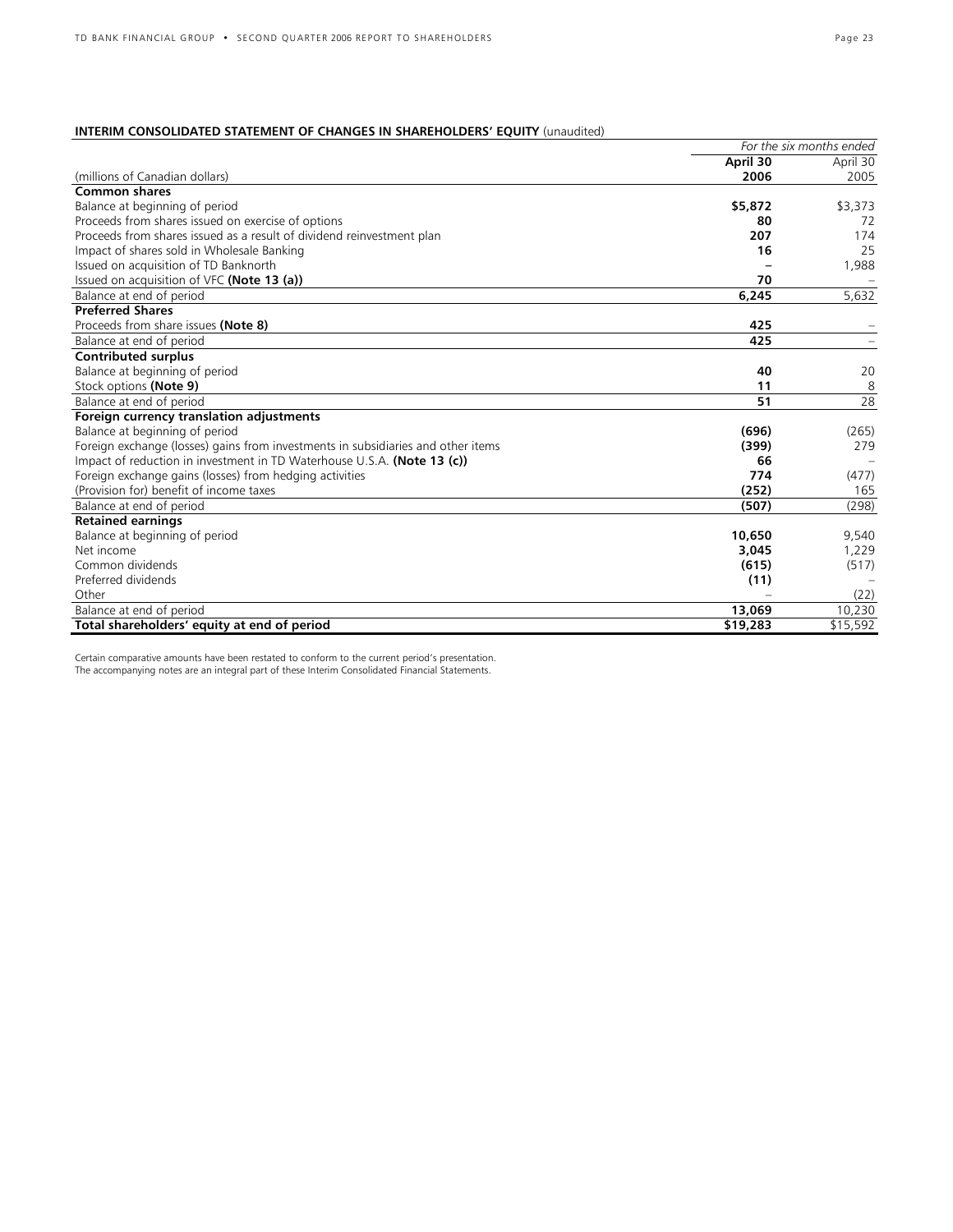### **INTERIM CONSOLIDATED STATEMENT OF CASH FLOWS** (unaudited)

| 2006<br>2006<br>(millions of Canadian dollars)<br>2005<br>2005<br>Cash flows from (used in) operating activities<br>\$3,045<br>Net income<br>\$738<br>\$599<br>\$1,229<br>Adjustments to determine net cash flows from (used in) operating activities<br>Provision for credit losses<br>16<br>20<br>130<br>30<br>Restructuring costs<br>22<br>50<br>22<br>$\equiv$<br>77<br>73<br>135<br>Depreciation<br>162<br>Amortization of other intangibles<br>125<br>134<br>253<br>268<br>8<br>Stock option expense<br>4<br>4<br>11<br>5<br>Dilution loss (gain), net<br>(1, 559)<br>$\overline{\phantom{a}}$<br>(82)<br>(47)<br>(105)<br>(99)<br>Net investment securities gains<br>Gain on securitizations<br>(53)<br>(88)<br>(20)<br>(49)<br>Equity in net income of associated company<br>(35)<br>(35)<br>21<br>Non-controlling interests<br>47<br>21<br>84<br>Changes in operating assets and liabilities<br>Future income taxes<br>206<br>105<br>158<br>(64)<br>39<br>(109)<br>(8)<br>(268)<br>Current income taxes payable<br>9<br>(35)<br>(100)<br>265<br>Interest receivable and payable<br>Trading securities<br>5,191<br>(4,034)<br>(4,855)<br>4,229<br>Unrealized gains and amounts receivable on derivatives contracts<br>(1,649)<br>973<br>(1,779)<br>(1,252)<br>Unrealized losses and amounts payable on derivatives contracts<br>1,361<br>(417)<br>2,797<br>476<br>(2,500)<br>(1, 353)<br>(3,535)<br>175<br>Other<br>(3,775)<br>3,262<br>4,206<br>(4,506)<br>Net cash from (used in) operating activities<br>Cash flows from (used in) financing activities<br>Change in deposits<br>(3,670)<br>1,330<br>12,702<br>(2,367)<br>Securities sold under repurchase agreements<br>4,463<br>(439)<br>4,993<br>403<br>Securities sold short<br>680<br>(2,368)<br>2,631<br>1,352<br>Issue of subordinated notes and debentures<br>541<br>2,341<br>Repayment of subordinated notes and debentures<br>(750)<br>(150)<br>(752)<br>$\qquad \qquad -$<br>Subordinated notes and debentures (acquired) sold in Wholesale Banking<br>(21)<br>(1)<br>(20)<br>4<br>Liability for preferred shares and capital trust securities<br>(350)<br>(7)<br>(9)<br>$\equiv$<br>Translation adjustment on subordinated notes and debentures issued in a foreign<br>3<br>з<br>(10)<br>3<br>currency<br>35<br>72<br>Common shares issued on exercise of options<br>45<br>80<br>Common shares issued as a result of dividend reinvestment plan<br>107<br>101<br>207<br>174<br>25<br>Common shares (acquired) sold in Wholesale Banking<br>18<br>23<br>16<br>Dividends paid on common shares<br>(315)<br>(281)<br>(615)<br>(517)<br>Issuance of preferred shares<br>425<br>Dividends paid on preferred shares<br>(11)<br>(6)<br>(6,047)<br>13,116<br>1,828<br>11,221<br>Net cash from (used in) financing activities<br>Cash flows from (used in) investing activities<br>Interest-bearing deposits with banks<br>931<br>(198)<br>1,450<br>(1, 423)<br>Activity in investment securities<br>Purchases<br>(77, 071)<br>(14, 786)<br>(65, 983)<br>(4,656)<br>Proceeds from maturities<br>62,098<br>985<br>3,901<br>67,443<br>Proceeds from sales<br>7,496<br>5,031<br>12,215<br>8,822<br>Activity from lending activities<br>Origination and acquisitions<br>(55,040)<br>(16, 111)<br>(104, 188)<br>(34, 271)<br>Proceeds from maturities<br>14,752<br>51,246<br>97,756<br>28,292<br>Proceeds from sales<br>265<br>426<br>598<br>1,487<br>Proceeds from loan securitizations<br>2,335<br>2,525<br>3,392<br>4,165<br>Land, buildings and equipment<br>(233)<br>(566)<br>(308)<br>(539)<br>Securities purchased under reverse repurchase agreements<br>(7, 497)<br>2,493<br>(5,961)<br>(1,839)<br>TD Banknorth share repurchase program<br>(290)<br>(603)<br>(290)<br>(603)<br>(2, 184)<br>Acquisition and disposition less cash and cash equivalents acquired<br>(516)<br>(1, 335)<br>(2, 184)<br>Net cash from (used in) investing activities<br>(5, 188)<br>1,894<br>(6, 299)<br>(8,978)<br>(14)<br>Effect of exchange rate changes on cash and cash equivalents<br>15<br>(43)<br>30<br>Net increase (decrease) in cash and cash equivalents<br>(112)<br>68<br>373<br>393<br>Cash and cash equivalents at beginning of period<br>2,158<br>1,729<br>1,673<br>1,404<br>Cash and cash equivalents at end of period, represented by cash and due<br>from banks<br>\$2,046<br>\$1,797<br>\$2,046<br>\$1,797<br>Supplementary disclosure of cash flow information<br>\$2,020<br>\$1,587<br>Amount of interest paid during the period<br>\$4,301<br>\$3,101<br>Amount of income taxes paid during the period<br>260<br>214<br>603<br>545 | For the three months ended |          | For the six months ended |          |
|---------------------------------------------------------------------------------------------------------------------------------------------------------------------------------------------------------------------------------------------------------------------------------------------------------------------------------------------------------------------------------------------------------------------------------------------------------------------------------------------------------------------------------------------------------------------------------------------------------------------------------------------------------------------------------------------------------------------------------------------------------------------------------------------------------------------------------------------------------------------------------------------------------------------------------------------------------------------------------------------------------------------------------------------------------------------------------------------------------------------------------------------------------------------------------------------------------------------------------------------------------------------------------------------------------------------------------------------------------------------------------------------------------------------------------------------------------------------------------------------------------------------------------------------------------------------------------------------------------------------------------------------------------------------------------------------------------------------------------------------------------------------------------------------------------------------------------------------------------------------------------------------------------------------------------------------------------------------------------------------------------------------------------------------------------------------------------------------------------------------------------------------------------------------------------------------------------------------------------------------------------------------------------------------------------------------------------------------------------------------------------------------------------------------------------------------------------------------------------------------------------------------------------------------------------------------------------------------------------------------------------------------------------------------------------------------------------------------------------------------------------------------------------------------------------------------------------------------------------------------------------------------------------------------------------------------------------------------------------------------------------------------------------------------------------------------------------------------------------------------------------------------------------------------------------------------------------------------------------------------------------------------------------------------------------------------------------------------------------------------------------------------------------------------------------------------------------------------------------------------------------------------------------------------------------------------------------------------------------------------------------------------------------------------------------------------------------------------------------------------------------------------------------------------------------------------------------------------------------------------------------------------------------------------------------------------------------------------------------------------------------------------------------------------------------------------------------------------------------------------------------------------------------------------------------------------------------------------------------------------------------------------------------------------------------------------------------------------------------------------------------------------------------------------------------------------------------------------------------------------------------------------------------------------------------------------------------------------------------|----------------------------|----------|--------------------------|----------|
|                                                                                                                                                                                                                                                                                                                                                                                                                                                                                                                                                                                                                                                                                                                                                                                                                                                                                                                                                                                                                                                                                                                                                                                                                                                                                                                                                                                                                                                                                                                                                                                                                                                                                                                                                                                                                                                                                                                                                                                                                                                                                                                                                                                                                                                                                                                                                                                                                                                                                                                                                                                                                                                                                                                                                                                                                                                                                                                                                                                                                                                                                                                                                                                                                                                                                                                                                                                                                                                                                                                                                                                                                                                                                                                                                                                                                                                                                                                                                                                                                                                                                                                                                                                                                                                                                                                                                                                                                                                                                                                                                                                                         | April 30                   | April 30 | April 30                 | April 30 |
|                                                                                                                                                                                                                                                                                                                                                                                                                                                                                                                                                                                                                                                                                                                                                                                                                                                                                                                                                                                                                                                                                                                                                                                                                                                                                                                                                                                                                                                                                                                                                                                                                                                                                                                                                                                                                                                                                                                                                                                                                                                                                                                                                                                                                                                                                                                                                                                                                                                                                                                                                                                                                                                                                                                                                                                                                                                                                                                                                                                                                                                                                                                                                                                                                                                                                                                                                                                                                                                                                                                                                                                                                                                                                                                                                                                                                                                                                                                                                                                                                                                                                                                                                                                                                                                                                                                                                                                                                                                                                                                                                                                                         |                            |          |                          |          |
|                                                                                                                                                                                                                                                                                                                                                                                                                                                                                                                                                                                                                                                                                                                                                                                                                                                                                                                                                                                                                                                                                                                                                                                                                                                                                                                                                                                                                                                                                                                                                                                                                                                                                                                                                                                                                                                                                                                                                                                                                                                                                                                                                                                                                                                                                                                                                                                                                                                                                                                                                                                                                                                                                                                                                                                                                                                                                                                                                                                                                                                                                                                                                                                                                                                                                                                                                                                                                                                                                                                                                                                                                                                                                                                                                                                                                                                                                                                                                                                                                                                                                                                                                                                                                                                                                                                                                                                                                                                                                                                                                                                                         |                            |          |                          |          |
|                                                                                                                                                                                                                                                                                                                                                                                                                                                                                                                                                                                                                                                                                                                                                                                                                                                                                                                                                                                                                                                                                                                                                                                                                                                                                                                                                                                                                                                                                                                                                                                                                                                                                                                                                                                                                                                                                                                                                                                                                                                                                                                                                                                                                                                                                                                                                                                                                                                                                                                                                                                                                                                                                                                                                                                                                                                                                                                                                                                                                                                                                                                                                                                                                                                                                                                                                                                                                                                                                                                                                                                                                                                                                                                                                                                                                                                                                                                                                                                                                                                                                                                                                                                                                                                                                                                                                                                                                                                                                                                                                                                                         |                            |          |                          |          |
|                                                                                                                                                                                                                                                                                                                                                                                                                                                                                                                                                                                                                                                                                                                                                                                                                                                                                                                                                                                                                                                                                                                                                                                                                                                                                                                                                                                                                                                                                                                                                                                                                                                                                                                                                                                                                                                                                                                                                                                                                                                                                                                                                                                                                                                                                                                                                                                                                                                                                                                                                                                                                                                                                                                                                                                                                                                                                                                                                                                                                                                                                                                                                                                                                                                                                                                                                                                                                                                                                                                                                                                                                                                                                                                                                                                                                                                                                                                                                                                                                                                                                                                                                                                                                                                                                                                                                                                                                                                                                                                                                                                                         |                            |          |                          |          |
|                                                                                                                                                                                                                                                                                                                                                                                                                                                                                                                                                                                                                                                                                                                                                                                                                                                                                                                                                                                                                                                                                                                                                                                                                                                                                                                                                                                                                                                                                                                                                                                                                                                                                                                                                                                                                                                                                                                                                                                                                                                                                                                                                                                                                                                                                                                                                                                                                                                                                                                                                                                                                                                                                                                                                                                                                                                                                                                                                                                                                                                                                                                                                                                                                                                                                                                                                                                                                                                                                                                                                                                                                                                                                                                                                                                                                                                                                                                                                                                                                                                                                                                                                                                                                                                                                                                                                                                                                                                                                                                                                                                                         |                            |          |                          |          |
|                                                                                                                                                                                                                                                                                                                                                                                                                                                                                                                                                                                                                                                                                                                                                                                                                                                                                                                                                                                                                                                                                                                                                                                                                                                                                                                                                                                                                                                                                                                                                                                                                                                                                                                                                                                                                                                                                                                                                                                                                                                                                                                                                                                                                                                                                                                                                                                                                                                                                                                                                                                                                                                                                                                                                                                                                                                                                                                                                                                                                                                                                                                                                                                                                                                                                                                                                                                                                                                                                                                                                                                                                                                                                                                                                                                                                                                                                                                                                                                                                                                                                                                                                                                                                                                                                                                                                                                                                                                                                                                                                                                                         |                            |          |                          |          |
|                                                                                                                                                                                                                                                                                                                                                                                                                                                                                                                                                                                                                                                                                                                                                                                                                                                                                                                                                                                                                                                                                                                                                                                                                                                                                                                                                                                                                                                                                                                                                                                                                                                                                                                                                                                                                                                                                                                                                                                                                                                                                                                                                                                                                                                                                                                                                                                                                                                                                                                                                                                                                                                                                                                                                                                                                                                                                                                                                                                                                                                                                                                                                                                                                                                                                                                                                                                                                                                                                                                                                                                                                                                                                                                                                                                                                                                                                                                                                                                                                                                                                                                                                                                                                                                                                                                                                                                                                                                                                                                                                                                                         |                            |          |                          |          |
|                                                                                                                                                                                                                                                                                                                                                                                                                                                                                                                                                                                                                                                                                                                                                                                                                                                                                                                                                                                                                                                                                                                                                                                                                                                                                                                                                                                                                                                                                                                                                                                                                                                                                                                                                                                                                                                                                                                                                                                                                                                                                                                                                                                                                                                                                                                                                                                                                                                                                                                                                                                                                                                                                                                                                                                                                                                                                                                                                                                                                                                                                                                                                                                                                                                                                                                                                                                                                                                                                                                                                                                                                                                                                                                                                                                                                                                                                                                                                                                                                                                                                                                                                                                                                                                                                                                                                                                                                                                                                                                                                                                                         |                            |          |                          |          |
|                                                                                                                                                                                                                                                                                                                                                                                                                                                                                                                                                                                                                                                                                                                                                                                                                                                                                                                                                                                                                                                                                                                                                                                                                                                                                                                                                                                                                                                                                                                                                                                                                                                                                                                                                                                                                                                                                                                                                                                                                                                                                                                                                                                                                                                                                                                                                                                                                                                                                                                                                                                                                                                                                                                                                                                                                                                                                                                                                                                                                                                                                                                                                                                                                                                                                                                                                                                                                                                                                                                                                                                                                                                                                                                                                                                                                                                                                                                                                                                                                                                                                                                                                                                                                                                                                                                                                                                                                                                                                                                                                                                                         |                            |          |                          |          |
|                                                                                                                                                                                                                                                                                                                                                                                                                                                                                                                                                                                                                                                                                                                                                                                                                                                                                                                                                                                                                                                                                                                                                                                                                                                                                                                                                                                                                                                                                                                                                                                                                                                                                                                                                                                                                                                                                                                                                                                                                                                                                                                                                                                                                                                                                                                                                                                                                                                                                                                                                                                                                                                                                                                                                                                                                                                                                                                                                                                                                                                                                                                                                                                                                                                                                                                                                                                                                                                                                                                                                                                                                                                                                                                                                                                                                                                                                                                                                                                                                                                                                                                                                                                                                                                                                                                                                                                                                                                                                                                                                                                                         |                            |          |                          |          |
|                                                                                                                                                                                                                                                                                                                                                                                                                                                                                                                                                                                                                                                                                                                                                                                                                                                                                                                                                                                                                                                                                                                                                                                                                                                                                                                                                                                                                                                                                                                                                                                                                                                                                                                                                                                                                                                                                                                                                                                                                                                                                                                                                                                                                                                                                                                                                                                                                                                                                                                                                                                                                                                                                                                                                                                                                                                                                                                                                                                                                                                                                                                                                                                                                                                                                                                                                                                                                                                                                                                                                                                                                                                                                                                                                                                                                                                                                                                                                                                                                                                                                                                                                                                                                                                                                                                                                                                                                                                                                                                                                                                                         |                            |          |                          |          |
|                                                                                                                                                                                                                                                                                                                                                                                                                                                                                                                                                                                                                                                                                                                                                                                                                                                                                                                                                                                                                                                                                                                                                                                                                                                                                                                                                                                                                                                                                                                                                                                                                                                                                                                                                                                                                                                                                                                                                                                                                                                                                                                                                                                                                                                                                                                                                                                                                                                                                                                                                                                                                                                                                                                                                                                                                                                                                                                                                                                                                                                                                                                                                                                                                                                                                                                                                                                                                                                                                                                                                                                                                                                                                                                                                                                                                                                                                                                                                                                                                                                                                                                                                                                                                                                                                                                                                                                                                                                                                                                                                                                                         |                            |          |                          |          |
|                                                                                                                                                                                                                                                                                                                                                                                                                                                                                                                                                                                                                                                                                                                                                                                                                                                                                                                                                                                                                                                                                                                                                                                                                                                                                                                                                                                                                                                                                                                                                                                                                                                                                                                                                                                                                                                                                                                                                                                                                                                                                                                                                                                                                                                                                                                                                                                                                                                                                                                                                                                                                                                                                                                                                                                                                                                                                                                                                                                                                                                                                                                                                                                                                                                                                                                                                                                                                                                                                                                                                                                                                                                                                                                                                                                                                                                                                                                                                                                                                                                                                                                                                                                                                                                                                                                                                                                                                                                                                                                                                                                                         |                            |          |                          |          |
|                                                                                                                                                                                                                                                                                                                                                                                                                                                                                                                                                                                                                                                                                                                                                                                                                                                                                                                                                                                                                                                                                                                                                                                                                                                                                                                                                                                                                                                                                                                                                                                                                                                                                                                                                                                                                                                                                                                                                                                                                                                                                                                                                                                                                                                                                                                                                                                                                                                                                                                                                                                                                                                                                                                                                                                                                                                                                                                                                                                                                                                                                                                                                                                                                                                                                                                                                                                                                                                                                                                                                                                                                                                                                                                                                                                                                                                                                                                                                                                                                                                                                                                                                                                                                                                                                                                                                                                                                                                                                                                                                                                                         |                            |          |                          |          |
|                                                                                                                                                                                                                                                                                                                                                                                                                                                                                                                                                                                                                                                                                                                                                                                                                                                                                                                                                                                                                                                                                                                                                                                                                                                                                                                                                                                                                                                                                                                                                                                                                                                                                                                                                                                                                                                                                                                                                                                                                                                                                                                                                                                                                                                                                                                                                                                                                                                                                                                                                                                                                                                                                                                                                                                                                                                                                                                                                                                                                                                                                                                                                                                                                                                                                                                                                                                                                                                                                                                                                                                                                                                                                                                                                                                                                                                                                                                                                                                                                                                                                                                                                                                                                                                                                                                                                                                                                                                                                                                                                                                                         |                            |          |                          |          |
|                                                                                                                                                                                                                                                                                                                                                                                                                                                                                                                                                                                                                                                                                                                                                                                                                                                                                                                                                                                                                                                                                                                                                                                                                                                                                                                                                                                                                                                                                                                                                                                                                                                                                                                                                                                                                                                                                                                                                                                                                                                                                                                                                                                                                                                                                                                                                                                                                                                                                                                                                                                                                                                                                                                                                                                                                                                                                                                                                                                                                                                                                                                                                                                                                                                                                                                                                                                                                                                                                                                                                                                                                                                                                                                                                                                                                                                                                                                                                                                                                                                                                                                                                                                                                                                                                                                                                                                                                                                                                                                                                                                                         |                            |          |                          |          |
|                                                                                                                                                                                                                                                                                                                                                                                                                                                                                                                                                                                                                                                                                                                                                                                                                                                                                                                                                                                                                                                                                                                                                                                                                                                                                                                                                                                                                                                                                                                                                                                                                                                                                                                                                                                                                                                                                                                                                                                                                                                                                                                                                                                                                                                                                                                                                                                                                                                                                                                                                                                                                                                                                                                                                                                                                                                                                                                                                                                                                                                                                                                                                                                                                                                                                                                                                                                                                                                                                                                                                                                                                                                                                                                                                                                                                                                                                                                                                                                                                                                                                                                                                                                                                                                                                                                                                                                                                                                                                                                                                                                                         |                            |          |                          |          |
|                                                                                                                                                                                                                                                                                                                                                                                                                                                                                                                                                                                                                                                                                                                                                                                                                                                                                                                                                                                                                                                                                                                                                                                                                                                                                                                                                                                                                                                                                                                                                                                                                                                                                                                                                                                                                                                                                                                                                                                                                                                                                                                                                                                                                                                                                                                                                                                                                                                                                                                                                                                                                                                                                                                                                                                                                                                                                                                                                                                                                                                                                                                                                                                                                                                                                                                                                                                                                                                                                                                                                                                                                                                                                                                                                                                                                                                                                                                                                                                                                                                                                                                                                                                                                                                                                                                                                                                                                                                                                                                                                                                                         |                            |          |                          |          |
|                                                                                                                                                                                                                                                                                                                                                                                                                                                                                                                                                                                                                                                                                                                                                                                                                                                                                                                                                                                                                                                                                                                                                                                                                                                                                                                                                                                                                                                                                                                                                                                                                                                                                                                                                                                                                                                                                                                                                                                                                                                                                                                                                                                                                                                                                                                                                                                                                                                                                                                                                                                                                                                                                                                                                                                                                                                                                                                                                                                                                                                                                                                                                                                                                                                                                                                                                                                                                                                                                                                                                                                                                                                                                                                                                                                                                                                                                                                                                                                                                                                                                                                                                                                                                                                                                                                                                                                                                                                                                                                                                                                                         |                            |          |                          |          |
|                                                                                                                                                                                                                                                                                                                                                                                                                                                                                                                                                                                                                                                                                                                                                                                                                                                                                                                                                                                                                                                                                                                                                                                                                                                                                                                                                                                                                                                                                                                                                                                                                                                                                                                                                                                                                                                                                                                                                                                                                                                                                                                                                                                                                                                                                                                                                                                                                                                                                                                                                                                                                                                                                                                                                                                                                                                                                                                                                                                                                                                                                                                                                                                                                                                                                                                                                                                                                                                                                                                                                                                                                                                                                                                                                                                                                                                                                                                                                                                                                                                                                                                                                                                                                                                                                                                                                                                                                                                                                                                                                                                                         |                            |          |                          |          |
|                                                                                                                                                                                                                                                                                                                                                                                                                                                                                                                                                                                                                                                                                                                                                                                                                                                                                                                                                                                                                                                                                                                                                                                                                                                                                                                                                                                                                                                                                                                                                                                                                                                                                                                                                                                                                                                                                                                                                                                                                                                                                                                                                                                                                                                                                                                                                                                                                                                                                                                                                                                                                                                                                                                                                                                                                                                                                                                                                                                                                                                                                                                                                                                                                                                                                                                                                                                                                                                                                                                                                                                                                                                                                                                                                                                                                                                                                                                                                                                                                                                                                                                                                                                                                                                                                                                                                                                                                                                                                                                                                                                                         |                            |          |                          |          |
|                                                                                                                                                                                                                                                                                                                                                                                                                                                                                                                                                                                                                                                                                                                                                                                                                                                                                                                                                                                                                                                                                                                                                                                                                                                                                                                                                                                                                                                                                                                                                                                                                                                                                                                                                                                                                                                                                                                                                                                                                                                                                                                                                                                                                                                                                                                                                                                                                                                                                                                                                                                                                                                                                                                                                                                                                                                                                                                                                                                                                                                                                                                                                                                                                                                                                                                                                                                                                                                                                                                                                                                                                                                                                                                                                                                                                                                                                                                                                                                                                                                                                                                                                                                                                                                                                                                                                                                                                                                                                                                                                                                                         |                            |          |                          |          |
|                                                                                                                                                                                                                                                                                                                                                                                                                                                                                                                                                                                                                                                                                                                                                                                                                                                                                                                                                                                                                                                                                                                                                                                                                                                                                                                                                                                                                                                                                                                                                                                                                                                                                                                                                                                                                                                                                                                                                                                                                                                                                                                                                                                                                                                                                                                                                                                                                                                                                                                                                                                                                                                                                                                                                                                                                                                                                                                                                                                                                                                                                                                                                                                                                                                                                                                                                                                                                                                                                                                                                                                                                                                                                                                                                                                                                                                                                                                                                                                                                                                                                                                                                                                                                                                                                                                                                                                                                                                                                                                                                                                                         |                            |          |                          |          |
|                                                                                                                                                                                                                                                                                                                                                                                                                                                                                                                                                                                                                                                                                                                                                                                                                                                                                                                                                                                                                                                                                                                                                                                                                                                                                                                                                                                                                                                                                                                                                                                                                                                                                                                                                                                                                                                                                                                                                                                                                                                                                                                                                                                                                                                                                                                                                                                                                                                                                                                                                                                                                                                                                                                                                                                                                                                                                                                                                                                                                                                                                                                                                                                                                                                                                                                                                                                                                                                                                                                                                                                                                                                                                                                                                                                                                                                                                                                                                                                                                                                                                                                                                                                                                                                                                                                                                                                                                                                                                                                                                                                                         |                            |          |                          |          |
|                                                                                                                                                                                                                                                                                                                                                                                                                                                                                                                                                                                                                                                                                                                                                                                                                                                                                                                                                                                                                                                                                                                                                                                                                                                                                                                                                                                                                                                                                                                                                                                                                                                                                                                                                                                                                                                                                                                                                                                                                                                                                                                                                                                                                                                                                                                                                                                                                                                                                                                                                                                                                                                                                                                                                                                                                                                                                                                                                                                                                                                                                                                                                                                                                                                                                                                                                                                                                                                                                                                                                                                                                                                                                                                                                                                                                                                                                                                                                                                                                                                                                                                                                                                                                                                                                                                                                                                                                                                                                                                                                                                                         |                            |          |                          |          |
|                                                                                                                                                                                                                                                                                                                                                                                                                                                                                                                                                                                                                                                                                                                                                                                                                                                                                                                                                                                                                                                                                                                                                                                                                                                                                                                                                                                                                                                                                                                                                                                                                                                                                                                                                                                                                                                                                                                                                                                                                                                                                                                                                                                                                                                                                                                                                                                                                                                                                                                                                                                                                                                                                                                                                                                                                                                                                                                                                                                                                                                                                                                                                                                                                                                                                                                                                                                                                                                                                                                                                                                                                                                                                                                                                                                                                                                                                                                                                                                                                                                                                                                                                                                                                                                                                                                                                                                                                                                                                                                                                                                                         |                            |          |                          |          |
|                                                                                                                                                                                                                                                                                                                                                                                                                                                                                                                                                                                                                                                                                                                                                                                                                                                                                                                                                                                                                                                                                                                                                                                                                                                                                                                                                                                                                                                                                                                                                                                                                                                                                                                                                                                                                                                                                                                                                                                                                                                                                                                                                                                                                                                                                                                                                                                                                                                                                                                                                                                                                                                                                                                                                                                                                                                                                                                                                                                                                                                                                                                                                                                                                                                                                                                                                                                                                                                                                                                                                                                                                                                                                                                                                                                                                                                                                                                                                                                                                                                                                                                                                                                                                                                                                                                                                                                                                                                                                                                                                                                                         |                            |          |                          |          |
|                                                                                                                                                                                                                                                                                                                                                                                                                                                                                                                                                                                                                                                                                                                                                                                                                                                                                                                                                                                                                                                                                                                                                                                                                                                                                                                                                                                                                                                                                                                                                                                                                                                                                                                                                                                                                                                                                                                                                                                                                                                                                                                                                                                                                                                                                                                                                                                                                                                                                                                                                                                                                                                                                                                                                                                                                                                                                                                                                                                                                                                                                                                                                                                                                                                                                                                                                                                                                                                                                                                                                                                                                                                                                                                                                                                                                                                                                                                                                                                                                                                                                                                                                                                                                                                                                                                                                                                                                                                                                                                                                                                                         |                            |          |                          |          |
|                                                                                                                                                                                                                                                                                                                                                                                                                                                                                                                                                                                                                                                                                                                                                                                                                                                                                                                                                                                                                                                                                                                                                                                                                                                                                                                                                                                                                                                                                                                                                                                                                                                                                                                                                                                                                                                                                                                                                                                                                                                                                                                                                                                                                                                                                                                                                                                                                                                                                                                                                                                                                                                                                                                                                                                                                                                                                                                                                                                                                                                                                                                                                                                                                                                                                                                                                                                                                                                                                                                                                                                                                                                                                                                                                                                                                                                                                                                                                                                                                                                                                                                                                                                                                                                                                                                                                                                                                                                                                                                                                                                                         |                            |          |                          |          |
|                                                                                                                                                                                                                                                                                                                                                                                                                                                                                                                                                                                                                                                                                                                                                                                                                                                                                                                                                                                                                                                                                                                                                                                                                                                                                                                                                                                                                                                                                                                                                                                                                                                                                                                                                                                                                                                                                                                                                                                                                                                                                                                                                                                                                                                                                                                                                                                                                                                                                                                                                                                                                                                                                                                                                                                                                                                                                                                                                                                                                                                                                                                                                                                                                                                                                                                                                                                                                                                                                                                                                                                                                                                                                                                                                                                                                                                                                                                                                                                                                                                                                                                                                                                                                                                                                                                                                                                                                                                                                                                                                                                                         |                            |          |                          |          |
|                                                                                                                                                                                                                                                                                                                                                                                                                                                                                                                                                                                                                                                                                                                                                                                                                                                                                                                                                                                                                                                                                                                                                                                                                                                                                                                                                                                                                                                                                                                                                                                                                                                                                                                                                                                                                                                                                                                                                                                                                                                                                                                                                                                                                                                                                                                                                                                                                                                                                                                                                                                                                                                                                                                                                                                                                                                                                                                                                                                                                                                                                                                                                                                                                                                                                                                                                                                                                                                                                                                                                                                                                                                                                                                                                                                                                                                                                                                                                                                                                                                                                                                                                                                                                                                                                                                                                                                                                                                                                                                                                                                                         |                            |          |                          |          |
|                                                                                                                                                                                                                                                                                                                                                                                                                                                                                                                                                                                                                                                                                                                                                                                                                                                                                                                                                                                                                                                                                                                                                                                                                                                                                                                                                                                                                                                                                                                                                                                                                                                                                                                                                                                                                                                                                                                                                                                                                                                                                                                                                                                                                                                                                                                                                                                                                                                                                                                                                                                                                                                                                                                                                                                                                                                                                                                                                                                                                                                                                                                                                                                                                                                                                                                                                                                                                                                                                                                                                                                                                                                                                                                                                                                                                                                                                                                                                                                                                                                                                                                                                                                                                                                                                                                                                                                                                                                                                                                                                                                                         |                            |          |                          |          |
|                                                                                                                                                                                                                                                                                                                                                                                                                                                                                                                                                                                                                                                                                                                                                                                                                                                                                                                                                                                                                                                                                                                                                                                                                                                                                                                                                                                                                                                                                                                                                                                                                                                                                                                                                                                                                                                                                                                                                                                                                                                                                                                                                                                                                                                                                                                                                                                                                                                                                                                                                                                                                                                                                                                                                                                                                                                                                                                                                                                                                                                                                                                                                                                                                                                                                                                                                                                                                                                                                                                                                                                                                                                                                                                                                                                                                                                                                                                                                                                                                                                                                                                                                                                                                                                                                                                                                                                                                                                                                                                                                                                                         |                            |          |                          |          |
|                                                                                                                                                                                                                                                                                                                                                                                                                                                                                                                                                                                                                                                                                                                                                                                                                                                                                                                                                                                                                                                                                                                                                                                                                                                                                                                                                                                                                                                                                                                                                                                                                                                                                                                                                                                                                                                                                                                                                                                                                                                                                                                                                                                                                                                                                                                                                                                                                                                                                                                                                                                                                                                                                                                                                                                                                                                                                                                                                                                                                                                                                                                                                                                                                                                                                                                                                                                                                                                                                                                                                                                                                                                                                                                                                                                                                                                                                                                                                                                                                                                                                                                                                                                                                                                                                                                                                                                                                                                                                                                                                                                                         |                            |          |                          |          |
|                                                                                                                                                                                                                                                                                                                                                                                                                                                                                                                                                                                                                                                                                                                                                                                                                                                                                                                                                                                                                                                                                                                                                                                                                                                                                                                                                                                                                                                                                                                                                                                                                                                                                                                                                                                                                                                                                                                                                                                                                                                                                                                                                                                                                                                                                                                                                                                                                                                                                                                                                                                                                                                                                                                                                                                                                                                                                                                                                                                                                                                                                                                                                                                                                                                                                                                                                                                                                                                                                                                                                                                                                                                                                                                                                                                                                                                                                                                                                                                                                                                                                                                                                                                                                                                                                                                                                                                                                                                                                                                                                                                                         |                            |          |                          |          |
|                                                                                                                                                                                                                                                                                                                                                                                                                                                                                                                                                                                                                                                                                                                                                                                                                                                                                                                                                                                                                                                                                                                                                                                                                                                                                                                                                                                                                                                                                                                                                                                                                                                                                                                                                                                                                                                                                                                                                                                                                                                                                                                                                                                                                                                                                                                                                                                                                                                                                                                                                                                                                                                                                                                                                                                                                                                                                                                                                                                                                                                                                                                                                                                                                                                                                                                                                                                                                                                                                                                                                                                                                                                                                                                                                                                                                                                                                                                                                                                                                                                                                                                                                                                                                                                                                                                                                                                                                                                                                                                                                                                                         |                            |          |                          |          |
|                                                                                                                                                                                                                                                                                                                                                                                                                                                                                                                                                                                                                                                                                                                                                                                                                                                                                                                                                                                                                                                                                                                                                                                                                                                                                                                                                                                                                                                                                                                                                                                                                                                                                                                                                                                                                                                                                                                                                                                                                                                                                                                                                                                                                                                                                                                                                                                                                                                                                                                                                                                                                                                                                                                                                                                                                                                                                                                                                                                                                                                                                                                                                                                                                                                                                                                                                                                                                                                                                                                                                                                                                                                                                                                                                                                                                                                                                                                                                                                                                                                                                                                                                                                                                                                                                                                                                                                                                                                                                                                                                                                                         |                            |          |                          |          |
|                                                                                                                                                                                                                                                                                                                                                                                                                                                                                                                                                                                                                                                                                                                                                                                                                                                                                                                                                                                                                                                                                                                                                                                                                                                                                                                                                                                                                                                                                                                                                                                                                                                                                                                                                                                                                                                                                                                                                                                                                                                                                                                                                                                                                                                                                                                                                                                                                                                                                                                                                                                                                                                                                                                                                                                                                                                                                                                                                                                                                                                                                                                                                                                                                                                                                                                                                                                                                                                                                                                                                                                                                                                                                                                                                                                                                                                                                                                                                                                                                                                                                                                                                                                                                                                                                                                                                                                                                                                                                                                                                                                                         |                            |          |                          |          |
|                                                                                                                                                                                                                                                                                                                                                                                                                                                                                                                                                                                                                                                                                                                                                                                                                                                                                                                                                                                                                                                                                                                                                                                                                                                                                                                                                                                                                                                                                                                                                                                                                                                                                                                                                                                                                                                                                                                                                                                                                                                                                                                                                                                                                                                                                                                                                                                                                                                                                                                                                                                                                                                                                                                                                                                                                                                                                                                                                                                                                                                                                                                                                                                                                                                                                                                                                                                                                                                                                                                                                                                                                                                                                                                                                                                                                                                                                                                                                                                                                                                                                                                                                                                                                                                                                                                                                                                                                                                                                                                                                                                                         |                            |          |                          |          |
|                                                                                                                                                                                                                                                                                                                                                                                                                                                                                                                                                                                                                                                                                                                                                                                                                                                                                                                                                                                                                                                                                                                                                                                                                                                                                                                                                                                                                                                                                                                                                                                                                                                                                                                                                                                                                                                                                                                                                                                                                                                                                                                                                                                                                                                                                                                                                                                                                                                                                                                                                                                                                                                                                                                                                                                                                                                                                                                                                                                                                                                                                                                                                                                                                                                                                                                                                                                                                                                                                                                                                                                                                                                                                                                                                                                                                                                                                                                                                                                                                                                                                                                                                                                                                                                                                                                                                                                                                                                                                                                                                                                                         |                            |          |                          |          |
|                                                                                                                                                                                                                                                                                                                                                                                                                                                                                                                                                                                                                                                                                                                                                                                                                                                                                                                                                                                                                                                                                                                                                                                                                                                                                                                                                                                                                                                                                                                                                                                                                                                                                                                                                                                                                                                                                                                                                                                                                                                                                                                                                                                                                                                                                                                                                                                                                                                                                                                                                                                                                                                                                                                                                                                                                                                                                                                                                                                                                                                                                                                                                                                                                                                                                                                                                                                                                                                                                                                                                                                                                                                                                                                                                                                                                                                                                                                                                                                                                                                                                                                                                                                                                                                                                                                                                                                                                                                                                                                                                                                                         |                            |          |                          |          |
|                                                                                                                                                                                                                                                                                                                                                                                                                                                                                                                                                                                                                                                                                                                                                                                                                                                                                                                                                                                                                                                                                                                                                                                                                                                                                                                                                                                                                                                                                                                                                                                                                                                                                                                                                                                                                                                                                                                                                                                                                                                                                                                                                                                                                                                                                                                                                                                                                                                                                                                                                                                                                                                                                                                                                                                                                                                                                                                                                                                                                                                                                                                                                                                                                                                                                                                                                                                                                                                                                                                                                                                                                                                                                                                                                                                                                                                                                                                                                                                                                                                                                                                                                                                                                                                                                                                                                                                                                                                                                                                                                                                                         |                            |          |                          |          |
|                                                                                                                                                                                                                                                                                                                                                                                                                                                                                                                                                                                                                                                                                                                                                                                                                                                                                                                                                                                                                                                                                                                                                                                                                                                                                                                                                                                                                                                                                                                                                                                                                                                                                                                                                                                                                                                                                                                                                                                                                                                                                                                                                                                                                                                                                                                                                                                                                                                                                                                                                                                                                                                                                                                                                                                                                                                                                                                                                                                                                                                                                                                                                                                                                                                                                                                                                                                                                                                                                                                                                                                                                                                                                                                                                                                                                                                                                                                                                                                                                                                                                                                                                                                                                                                                                                                                                                                                                                                                                                                                                                                                         |                            |          |                          |          |
|                                                                                                                                                                                                                                                                                                                                                                                                                                                                                                                                                                                                                                                                                                                                                                                                                                                                                                                                                                                                                                                                                                                                                                                                                                                                                                                                                                                                                                                                                                                                                                                                                                                                                                                                                                                                                                                                                                                                                                                                                                                                                                                                                                                                                                                                                                                                                                                                                                                                                                                                                                                                                                                                                                                                                                                                                                                                                                                                                                                                                                                                                                                                                                                                                                                                                                                                                                                                                                                                                                                                                                                                                                                                                                                                                                                                                                                                                                                                                                                                                                                                                                                                                                                                                                                                                                                                                                                                                                                                                                                                                                                                         |                            |          |                          |          |
|                                                                                                                                                                                                                                                                                                                                                                                                                                                                                                                                                                                                                                                                                                                                                                                                                                                                                                                                                                                                                                                                                                                                                                                                                                                                                                                                                                                                                                                                                                                                                                                                                                                                                                                                                                                                                                                                                                                                                                                                                                                                                                                                                                                                                                                                                                                                                                                                                                                                                                                                                                                                                                                                                                                                                                                                                                                                                                                                                                                                                                                                                                                                                                                                                                                                                                                                                                                                                                                                                                                                                                                                                                                                                                                                                                                                                                                                                                                                                                                                                                                                                                                                                                                                                                                                                                                                                                                                                                                                                                                                                                                                         |                            |          |                          |          |
|                                                                                                                                                                                                                                                                                                                                                                                                                                                                                                                                                                                                                                                                                                                                                                                                                                                                                                                                                                                                                                                                                                                                                                                                                                                                                                                                                                                                                                                                                                                                                                                                                                                                                                                                                                                                                                                                                                                                                                                                                                                                                                                                                                                                                                                                                                                                                                                                                                                                                                                                                                                                                                                                                                                                                                                                                                                                                                                                                                                                                                                                                                                                                                                                                                                                                                                                                                                                                                                                                                                                                                                                                                                                                                                                                                                                                                                                                                                                                                                                                                                                                                                                                                                                                                                                                                                                                                                                                                                                                                                                                                                                         |                            |          |                          |          |
|                                                                                                                                                                                                                                                                                                                                                                                                                                                                                                                                                                                                                                                                                                                                                                                                                                                                                                                                                                                                                                                                                                                                                                                                                                                                                                                                                                                                                                                                                                                                                                                                                                                                                                                                                                                                                                                                                                                                                                                                                                                                                                                                                                                                                                                                                                                                                                                                                                                                                                                                                                                                                                                                                                                                                                                                                                                                                                                                                                                                                                                                                                                                                                                                                                                                                                                                                                                                                                                                                                                                                                                                                                                                                                                                                                                                                                                                                                                                                                                                                                                                                                                                                                                                                                                                                                                                                                                                                                                                                                                                                                                                         |                            |          |                          |          |
|                                                                                                                                                                                                                                                                                                                                                                                                                                                                                                                                                                                                                                                                                                                                                                                                                                                                                                                                                                                                                                                                                                                                                                                                                                                                                                                                                                                                                                                                                                                                                                                                                                                                                                                                                                                                                                                                                                                                                                                                                                                                                                                                                                                                                                                                                                                                                                                                                                                                                                                                                                                                                                                                                                                                                                                                                                                                                                                                                                                                                                                                                                                                                                                                                                                                                                                                                                                                                                                                                                                                                                                                                                                                                                                                                                                                                                                                                                                                                                                                                                                                                                                                                                                                                                                                                                                                                                                                                                                                                                                                                                                                         |                            |          |                          |          |
|                                                                                                                                                                                                                                                                                                                                                                                                                                                                                                                                                                                                                                                                                                                                                                                                                                                                                                                                                                                                                                                                                                                                                                                                                                                                                                                                                                                                                                                                                                                                                                                                                                                                                                                                                                                                                                                                                                                                                                                                                                                                                                                                                                                                                                                                                                                                                                                                                                                                                                                                                                                                                                                                                                                                                                                                                                                                                                                                                                                                                                                                                                                                                                                                                                                                                                                                                                                                                                                                                                                                                                                                                                                                                                                                                                                                                                                                                                                                                                                                                                                                                                                                                                                                                                                                                                                                                                                                                                                                                                                                                                                                         |                            |          |                          |          |
|                                                                                                                                                                                                                                                                                                                                                                                                                                                                                                                                                                                                                                                                                                                                                                                                                                                                                                                                                                                                                                                                                                                                                                                                                                                                                                                                                                                                                                                                                                                                                                                                                                                                                                                                                                                                                                                                                                                                                                                                                                                                                                                                                                                                                                                                                                                                                                                                                                                                                                                                                                                                                                                                                                                                                                                                                                                                                                                                                                                                                                                                                                                                                                                                                                                                                                                                                                                                                                                                                                                                                                                                                                                                                                                                                                                                                                                                                                                                                                                                                                                                                                                                                                                                                                                                                                                                                                                                                                                                                                                                                                                                         |                            |          |                          |          |
|                                                                                                                                                                                                                                                                                                                                                                                                                                                                                                                                                                                                                                                                                                                                                                                                                                                                                                                                                                                                                                                                                                                                                                                                                                                                                                                                                                                                                                                                                                                                                                                                                                                                                                                                                                                                                                                                                                                                                                                                                                                                                                                                                                                                                                                                                                                                                                                                                                                                                                                                                                                                                                                                                                                                                                                                                                                                                                                                                                                                                                                                                                                                                                                                                                                                                                                                                                                                                                                                                                                                                                                                                                                                                                                                                                                                                                                                                                                                                                                                                                                                                                                                                                                                                                                                                                                                                                                                                                                                                                                                                                                                         |                            |          |                          |          |
|                                                                                                                                                                                                                                                                                                                                                                                                                                                                                                                                                                                                                                                                                                                                                                                                                                                                                                                                                                                                                                                                                                                                                                                                                                                                                                                                                                                                                                                                                                                                                                                                                                                                                                                                                                                                                                                                                                                                                                                                                                                                                                                                                                                                                                                                                                                                                                                                                                                                                                                                                                                                                                                                                                                                                                                                                                                                                                                                                                                                                                                                                                                                                                                                                                                                                                                                                                                                                                                                                                                                                                                                                                                                                                                                                                                                                                                                                                                                                                                                                                                                                                                                                                                                                                                                                                                                                                                                                                                                                                                                                                                                         |                            |          |                          |          |
|                                                                                                                                                                                                                                                                                                                                                                                                                                                                                                                                                                                                                                                                                                                                                                                                                                                                                                                                                                                                                                                                                                                                                                                                                                                                                                                                                                                                                                                                                                                                                                                                                                                                                                                                                                                                                                                                                                                                                                                                                                                                                                                                                                                                                                                                                                                                                                                                                                                                                                                                                                                                                                                                                                                                                                                                                                                                                                                                                                                                                                                                                                                                                                                                                                                                                                                                                                                                                                                                                                                                                                                                                                                                                                                                                                                                                                                                                                                                                                                                                                                                                                                                                                                                                                                                                                                                                                                                                                                                                                                                                                                                         |                            |          |                          |          |
|                                                                                                                                                                                                                                                                                                                                                                                                                                                                                                                                                                                                                                                                                                                                                                                                                                                                                                                                                                                                                                                                                                                                                                                                                                                                                                                                                                                                                                                                                                                                                                                                                                                                                                                                                                                                                                                                                                                                                                                                                                                                                                                                                                                                                                                                                                                                                                                                                                                                                                                                                                                                                                                                                                                                                                                                                                                                                                                                                                                                                                                                                                                                                                                                                                                                                                                                                                                                                                                                                                                                                                                                                                                                                                                                                                                                                                                                                                                                                                                                                                                                                                                                                                                                                                                                                                                                                                                                                                                                                                                                                                                                         |                            |          |                          |          |
|                                                                                                                                                                                                                                                                                                                                                                                                                                                                                                                                                                                                                                                                                                                                                                                                                                                                                                                                                                                                                                                                                                                                                                                                                                                                                                                                                                                                                                                                                                                                                                                                                                                                                                                                                                                                                                                                                                                                                                                                                                                                                                                                                                                                                                                                                                                                                                                                                                                                                                                                                                                                                                                                                                                                                                                                                                                                                                                                                                                                                                                                                                                                                                                                                                                                                                                                                                                                                                                                                                                                                                                                                                                                                                                                                                                                                                                                                                                                                                                                                                                                                                                                                                                                                                                                                                                                                                                                                                                                                                                                                                                                         |                            |          |                          |          |
|                                                                                                                                                                                                                                                                                                                                                                                                                                                                                                                                                                                                                                                                                                                                                                                                                                                                                                                                                                                                                                                                                                                                                                                                                                                                                                                                                                                                                                                                                                                                                                                                                                                                                                                                                                                                                                                                                                                                                                                                                                                                                                                                                                                                                                                                                                                                                                                                                                                                                                                                                                                                                                                                                                                                                                                                                                                                                                                                                                                                                                                                                                                                                                                                                                                                                                                                                                                                                                                                                                                                                                                                                                                                                                                                                                                                                                                                                                                                                                                                                                                                                                                                                                                                                                                                                                                                                                                                                                                                                                                                                                                                         |                            |          |                          |          |
|                                                                                                                                                                                                                                                                                                                                                                                                                                                                                                                                                                                                                                                                                                                                                                                                                                                                                                                                                                                                                                                                                                                                                                                                                                                                                                                                                                                                                                                                                                                                                                                                                                                                                                                                                                                                                                                                                                                                                                                                                                                                                                                                                                                                                                                                                                                                                                                                                                                                                                                                                                                                                                                                                                                                                                                                                                                                                                                                                                                                                                                                                                                                                                                                                                                                                                                                                                                                                                                                                                                                                                                                                                                                                                                                                                                                                                                                                                                                                                                                                                                                                                                                                                                                                                                                                                                                                                                                                                                                                                                                                                                                         |                            |          |                          |          |
|                                                                                                                                                                                                                                                                                                                                                                                                                                                                                                                                                                                                                                                                                                                                                                                                                                                                                                                                                                                                                                                                                                                                                                                                                                                                                                                                                                                                                                                                                                                                                                                                                                                                                                                                                                                                                                                                                                                                                                                                                                                                                                                                                                                                                                                                                                                                                                                                                                                                                                                                                                                                                                                                                                                                                                                                                                                                                                                                                                                                                                                                                                                                                                                                                                                                                                                                                                                                                                                                                                                                                                                                                                                                                                                                                                                                                                                                                                                                                                                                                                                                                                                                                                                                                                                                                                                                                                                                                                                                                                                                                                                                         |                            |          |                          |          |
|                                                                                                                                                                                                                                                                                                                                                                                                                                                                                                                                                                                                                                                                                                                                                                                                                                                                                                                                                                                                                                                                                                                                                                                                                                                                                                                                                                                                                                                                                                                                                                                                                                                                                                                                                                                                                                                                                                                                                                                                                                                                                                                                                                                                                                                                                                                                                                                                                                                                                                                                                                                                                                                                                                                                                                                                                                                                                                                                                                                                                                                                                                                                                                                                                                                                                                                                                                                                                                                                                                                                                                                                                                                                                                                                                                                                                                                                                                                                                                                                                                                                                                                                                                                                                                                                                                                                                                                                                                                                                                                                                                                                         |                            |          |                          |          |
|                                                                                                                                                                                                                                                                                                                                                                                                                                                                                                                                                                                                                                                                                                                                                                                                                                                                                                                                                                                                                                                                                                                                                                                                                                                                                                                                                                                                                                                                                                                                                                                                                                                                                                                                                                                                                                                                                                                                                                                                                                                                                                                                                                                                                                                                                                                                                                                                                                                                                                                                                                                                                                                                                                                                                                                                                                                                                                                                                                                                                                                                                                                                                                                                                                                                                                                                                                                                                                                                                                                                                                                                                                                                                                                                                                                                                                                                                                                                                                                                                                                                                                                                                                                                                                                                                                                                                                                                                                                                                                                                                                                                         |                            |          |                          |          |
|                                                                                                                                                                                                                                                                                                                                                                                                                                                                                                                                                                                                                                                                                                                                                                                                                                                                                                                                                                                                                                                                                                                                                                                                                                                                                                                                                                                                                                                                                                                                                                                                                                                                                                                                                                                                                                                                                                                                                                                                                                                                                                                                                                                                                                                                                                                                                                                                                                                                                                                                                                                                                                                                                                                                                                                                                                                                                                                                                                                                                                                                                                                                                                                                                                                                                                                                                                                                                                                                                                                                                                                                                                                                                                                                                                                                                                                                                                                                                                                                                                                                                                                                                                                                                                                                                                                                                                                                                                                                                                                                                                                                         |                            |          |                          |          |
|                                                                                                                                                                                                                                                                                                                                                                                                                                                                                                                                                                                                                                                                                                                                                                                                                                                                                                                                                                                                                                                                                                                                                                                                                                                                                                                                                                                                                                                                                                                                                                                                                                                                                                                                                                                                                                                                                                                                                                                                                                                                                                                                                                                                                                                                                                                                                                                                                                                                                                                                                                                                                                                                                                                                                                                                                                                                                                                                                                                                                                                                                                                                                                                                                                                                                                                                                                                                                                                                                                                                                                                                                                                                                                                                                                                                                                                                                                                                                                                                                                                                                                                                                                                                                                                                                                                                                                                                                                                                                                                                                                                                         |                            |          |                          |          |
|                                                                                                                                                                                                                                                                                                                                                                                                                                                                                                                                                                                                                                                                                                                                                                                                                                                                                                                                                                                                                                                                                                                                                                                                                                                                                                                                                                                                                                                                                                                                                                                                                                                                                                                                                                                                                                                                                                                                                                                                                                                                                                                                                                                                                                                                                                                                                                                                                                                                                                                                                                                                                                                                                                                                                                                                                                                                                                                                                                                                                                                                                                                                                                                                                                                                                                                                                                                                                                                                                                                                                                                                                                                                                                                                                                                                                                                                                                                                                                                                                                                                                                                                                                                                                                                                                                                                                                                                                                                                                                                                                                                                         |                            |          |                          |          |
|                                                                                                                                                                                                                                                                                                                                                                                                                                                                                                                                                                                                                                                                                                                                                                                                                                                                                                                                                                                                                                                                                                                                                                                                                                                                                                                                                                                                                                                                                                                                                                                                                                                                                                                                                                                                                                                                                                                                                                                                                                                                                                                                                                                                                                                                                                                                                                                                                                                                                                                                                                                                                                                                                                                                                                                                                                                                                                                                                                                                                                                                                                                                                                                                                                                                                                                                                                                                                                                                                                                                                                                                                                                                                                                                                                                                                                                                                                                                                                                                                                                                                                                                                                                                                                                                                                                                                                                                                                                                                                                                                                                                         |                            |          |                          |          |
|                                                                                                                                                                                                                                                                                                                                                                                                                                                                                                                                                                                                                                                                                                                                                                                                                                                                                                                                                                                                                                                                                                                                                                                                                                                                                                                                                                                                                                                                                                                                                                                                                                                                                                                                                                                                                                                                                                                                                                                                                                                                                                                                                                                                                                                                                                                                                                                                                                                                                                                                                                                                                                                                                                                                                                                                                                                                                                                                                                                                                                                                                                                                                                                                                                                                                                                                                                                                                                                                                                                                                                                                                                                                                                                                                                                                                                                                                                                                                                                                                                                                                                                                                                                                                                                                                                                                                                                                                                                                                                                                                                                                         |                            |          |                          |          |
|                                                                                                                                                                                                                                                                                                                                                                                                                                                                                                                                                                                                                                                                                                                                                                                                                                                                                                                                                                                                                                                                                                                                                                                                                                                                                                                                                                                                                                                                                                                                                                                                                                                                                                                                                                                                                                                                                                                                                                                                                                                                                                                                                                                                                                                                                                                                                                                                                                                                                                                                                                                                                                                                                                                                                                                                                                                                                                                                                                                                                                                                                                                                                                                                                                                                                                                                                                                                                                                                                                                                                                                                                                                                                                                                                                                                                                                                                                                                                                                                                                                                                                                                                                                                                                                                                                                                                                                                                                                                                                                                                                                                         |                            |          |                          |          |
|                                                                                                                                                                                                                                                                                                                                                                                                                                                                                                                                                                                                                                                                                                                                                                                                                                                                                                                                                                                                                                                                                                                                                                                                                                                                                                                                                                                                                                                                                                                                                                                                                                                                                                                                                                                                                                                                                                                                                                                                                                                                                                                                                                                                                                                                                                                                                                                                                                                                                                                                                                                                                                                                                                                                                                                                                                                                                                                                                                                                                                                                                                                                                                                                                                                                                                                                                                                                                                                                                                                                                                                                                                                                                                                                                                                                                                                                                                                                                                                                                                                                                                                                                                                                                                                                                                                                                                                                                                                                                                                                                                                                         |                            |          |                          |          |
|                                                                                                                                                                                                                                                                                                                                                                                                                                                                                                                                                                                                                                                                                                                                                                                                                                                                                                                                                                                                                                                                                                                                                                                                                                                                                                                                                                                                                                                                                                                                                                                                                                                                                                                                                                                                                                                                                                                                                                                                                                                                                                                                                                                                                                                                                                                                                                                                                                                                                                                                                                                                                                                                                                                                                                                                                                                                                                                                                                                                                                                                                                                                                                                                                                                                                                                                                                                                                                                                                                                                                                                                                                                                                                                                                                                                                                                                                                                                                                                                                                                                                                                                                                                                                                                                                                                                                                                                                                                                                                                                                                                                         |                            |          |                          |          |

Certain comparative amounts have been restated to conform to the current period's presentation. The accompanying notes are an integral part of these Interim Consolidated Financial Statements.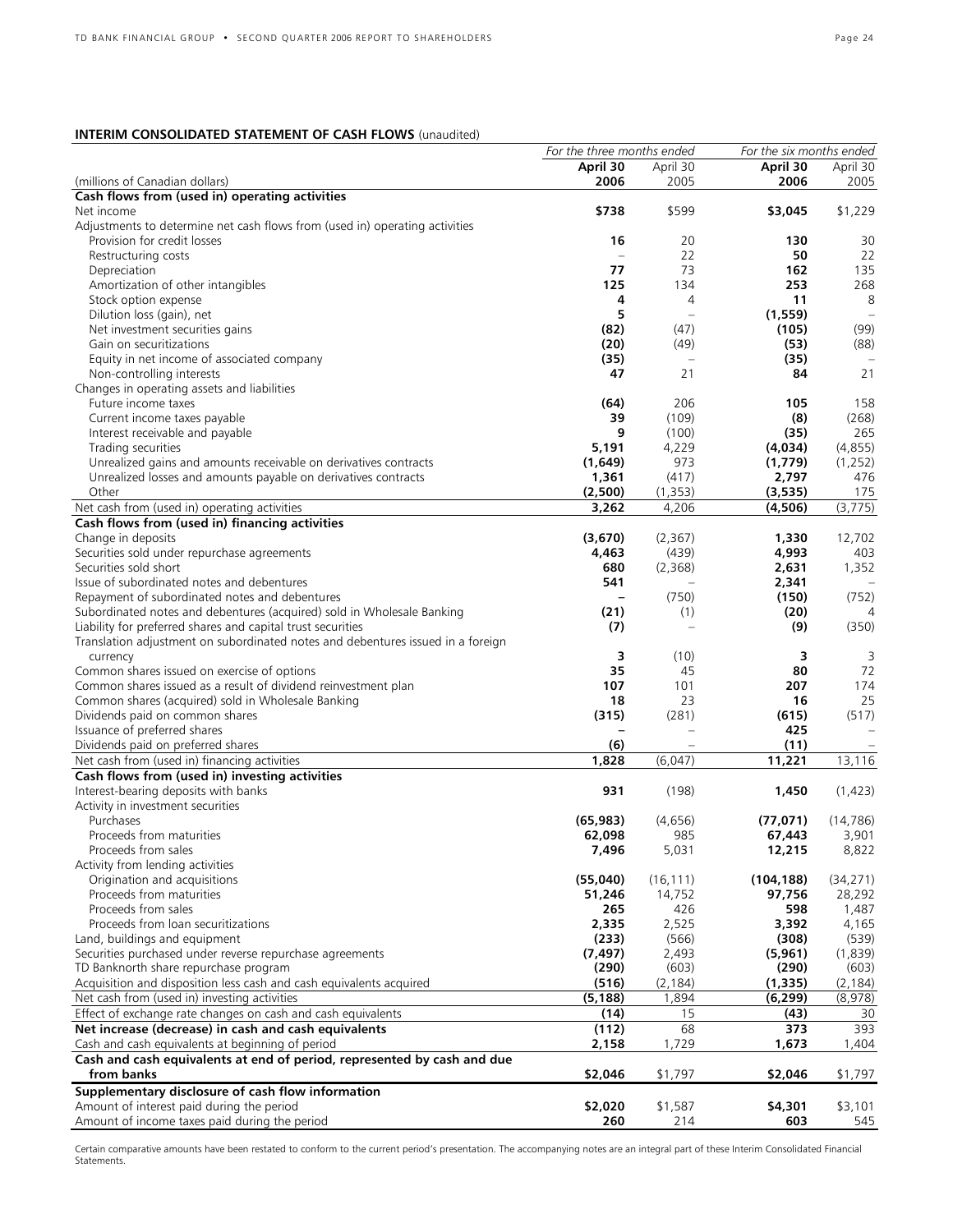## **NOTES TO INTERIM CONSOLIDATED FINANCIAL STATEMENTS** (unaudited)

### **Note 1: BASIS OF PRESENTATION**

These Interim Consolidated Financial Statements have been prepared in accordance with Canadian generally accepted accounting principles (Canadian GAAP) and follow the same accounting policies and methods of application as the Bank's Consolidated Financial Statements for the year ended October 31, 2005. Under Canadian GAAP, additional disclosures are required in the annual financial statements and accordingly, these interim financial statements should be read in conjunction with the audited consolidated financial statements for the year ended October 31, 2005 and the accompanying notes included on pages 71 to 109 of the Bank's 2005 Annual Report. The Interim Consolidated Financial Statements include all adjustments which are, in the opinion of management, necessary for a fair presentation of the results for the periods presented.

### **Note 2: CHANGES IN ACCOUNTING POLICIES**

There were no changes in the Bank's accounting policies during the quarter.

### **Note 3: ALLOWANCE FOR CREDIT LOSSES**

The allowance for credit losses is recorded in the Consolidated Balance Sheet and maintained at a level which is considered adequate to absorb creditrelated losses on loans, customers' liability under acceptances and other credit instruments. The change in the Bank's allowance for credit losses for the six months ended April 30 is shown in the table below.

| <b>Allowance for Credit Losses</b>                     |                 | For the six months ended |                | For the six months ended |                          |                |
|--------------------------------------------------------|-----------------|--------------------------|----------------|--------------------------|--------------------------|----------------|
|                                                        |                 |                          | April 30, 2006 |                          |                          | April 30, 2005 |
|                                                        | <b>Specific</b> | General                  |                | Specific                 | General                  |                |
| (millions of Canadian dollars)                         | Allowance       | allowance                | Total          | allowance                | allowance                | Total          |
| Balance at beginning of year                           | \$153           | \$1,140                  | \$1,293        | \$266                    | \$917                    | \$1,183        |
| Acquisitions of TD Banknorth (includes Hudson) and VFC |                 | 87                       | -87            | 27                       | 289                      | 316            |
| Provision for (reversal of) credit losses              | 194             | (64)                     | 130            | 69                       | (39)                     | 30             |
| Write-offs                                             | (282)           | -                        | (282)          | (224)                    | $\overline{\phantom{0}}$ | (224)          |
| Recoveries                                             | 63              |                          | 63             | 109                      |                          | 109            |
| Other <sup>1</sup>                                     |                 | (7)                      |                |                          | 7                        | (4)            |
| Allowance for credit losses at end of period           | \$135           | \$1,156                  | \$1,291        | \$250                    | \$1,160                  | \$1,410        |

1 Includes foreign exchange rate changes and losses on loan sales booked to sectoral allowance.

### **Note 4: LOAN SECURITIZATIONS**

The following tables summarize the Bank's securitization activity for the three and six months ended April 30. In most cases, the Bank retained the responsibility for servicing the assets securitized.

### **New Securitization Activity**

|                                 |             | For the three months ended |         |                   |                |             |          |         |                         | For the three months ended |
|---------------------------------|-------------|----------------------------|---------|-------------------|----------------|-------------|----------|---------|-------------------------|----------------------------|
|                                 |             |                            |         |                   | April 30, 2005 |             |          |         |                         |                            |
|                                 | Residential |                            |         | Credit Commercial |                | Residential |          | Credit  | Commercial              |                            |
|                                 | mortgage    | Personal                   | card    | mortgage          |                | mortgage    | Personal | card    | mortgage                |                            |
| (millions of Canadian dollars)  | loans       | loans                      | loans   | loans             | Total          | loans       | loans    | loans   | loans                   | Total                      |
| Gross proceeds                  | \$1,748     | \$721                      | \$1,300 | \$292             | \$4,061        | .441<br>\$1 | \$2,100  | \$1,300 | \$299                   | \$5,140                    |
| Retained interest               | 22          |                            | 19      | -                 | 46             | 32          | 16       | 24      | $\qquad \qquad \  \, -$ | 72                         |
| Cash flows received on retained |             |                            |         |                   |                |             |          |         |                         |                            |
| interests                       | 49          | 6                          | 44      |                   | 100            | 44          | 9        | 41      |                         | 95                         |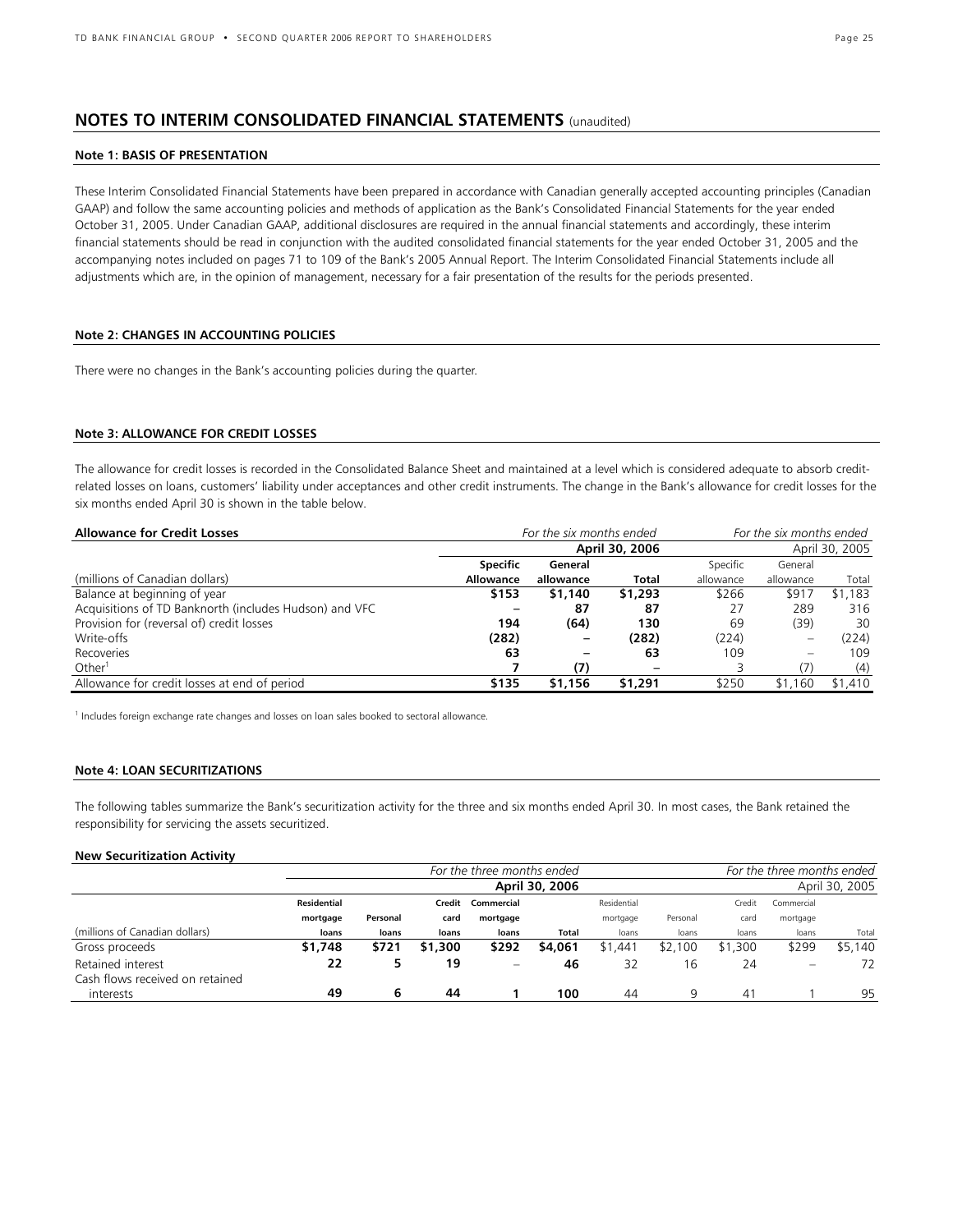### **New Securitization Activity**

|                                 |             |                                  | For the six months ended |            | For the six months ended |             |          |         |            |         |  |
|---------------------------------|-------------|----------------------------------|--------------------------|------------|--------------------------|-------------|----------|---------|------------|---------|--|
|                                 |             | April 30, 2005<br>April 30, 2006 |                          |            |                          |             |          |         |            |         |  |
|                                 | Residential |                                  | Credit                   | Commercial |                          | Residential |          | Credit  | Commercial |         |  |
|                                 | mortgage    | Personal                         | card                     | mortgage   |                          | mortgage    | Personal | card    | mortgage   |         |  |
| (millions of Canadian dollars)  | loans       | loans                            | loans                    | loans      | Total                    | loans       | loans    | loans   | loans      | Total   |  |
| Gross proceeds                  | \$3,081     | \$1,448                          | \$2,600                  | \$292      | \$7,421                  | \$3,090     | \$2.571  | \$2,600 | \$299      | \$8,560 |  |
| Retained interest               | 42          | 10                               | 45                       |            | 97                       | 67          | 19       | 48      | -          | 134     |  |
| Cash flows received on retained |             |                                  |                          |            |                          |             |          |         |            |         |  |
| interests                       | 106         | 14                               | 92                       |            | 213                      | 88          | 19       | 84      |            | 194     |  |

The following tables summarize the impact of securitizations on the Bank's Interim Consolidated Statement of Income for the three and six months ended April 30.

### **Securitization Gains and Servicing Income**

|                                  |                    | For the three months ended |        |                                |                |             |          |        |                          | For the three months ended |
|----------------------------------|--------------------|----------------------------|--------|--------------------------------|----------------|-------------|----------|--------|--------------------------|----------------------------|
|                                  |                    |                            |        |                                | April 30, 2005 |             |          |        |                          |                            |
|                                  | <b>Residential</b> |                            | Credit | Commercial                     |                | Residential |          | Credit | Commercial               |                            |
|                                  | mortgage           | Personal                   | card   | mortgage                       |                | mortgage    | Personal | card   | mortgage                 |                            |
| (millions of Canadian dollars)   | loans              | loans                      | loans  | loans                          | Total          | loans       | loans    | loans  | loans                    | Total                      |
| Gain on sale (loss) <sup>1</sup> | \$(1)              | \$5                        | \$14   | \$2                            | \$20           | \$12        | \$8      | \$22   |                          | \$49                       |
| Servicing income                 |                    |                            | 30     | $\qquad \qquad \longleftarrow$ | 52             |             | 10       | 19     | $\overline{\phantom{0}}$ | 51                         |
| Total                            | \$16               | \$10                       | \$44   | \$2                            | \$72           | \$34        | \$18     | \$41   |                          | \$100                      |

### **Securitization Gains and Servicing Income**

|                                  |                    | For the six months ended |        |                         |                |             |          |        |            | For the six months ended |
|----------------------------------|--------------------|--------------------------|--------|-------------------------|----------------|-------------|----------|--------|------------|--------------------------|
|                                  |                    |                          |        |                         | April 30, 2005 |             |          |        |            |                          |
|                                  | <b>Residential</b> |                          | Credit | Commercial              |                | Residential |          | Credit | Commercial |                          |
|                                  | mortgage           | Personal                 | card   | mortgage                |                | mortgage    | Personal | card   | mortgage   |                          |
| (millions of Canadian dollars)   | loans              | loans                    | loans  | loans                   | Total          | loans       | loans    | loans  | loans      | Total                    |
| Gain on sale (loss) <sup>1</sup> | \$(2)              | \$10                     | \$43   | \$2                     | \$53           | \$26        | \$1      | \$44   | \$7        | \$88                     |
| Servicing income                 | 55                 | 12                       | 44     | $\qquad \qquad \  \, -$ | 111            | 45          | 20       | 40     | -          | 105                      |
| Total                            | \$53               | \$22                     | \$87   | \$2                     | \$164          | 57٬         | \$31     | \$84   |            | \$193                    |

<sup>1</sup> For term loans, the gain on sale is after the impact of hedges on assets sold.

The key assumptions used to value the retained interests as at April 30 are shown in the table below.

### **Key Assumptions**

|                                     |                    | 2006                     |        |            |                  |                          |        |            |
|-------------------------------------|--------------------|--------------------------|--------|------------|------------------|--------------------------|--------|------------|
|                                     | <b>Residential</b> |                          | Credit | Commercial | Residential      |                          | Credit | Commercial |
|                                     | mortgage           | Personal                 | card   | mortgage   | mortgage         | Personal                 | card   | mortgage   |
|                                     | loans              | loans                    | loans  | loans      | loans            | loans                    | loans  | loans      |
| Prepayment rate <sup>1</sup>        | 20.0%              | 5.9%                     | 44.4%  | 2.2%       | 20.0%            | 6.1%                     | 41.3%  | 2.7%       |
| Excess spread <sup>2</sup>          | .6                 | 1.0                      | 12.8   | -          | $\cdot$ $\prime$ |                          | 13.1   |            |
| Discount rate                       | 5.4                | 3.8                      | 5.2    | 9.8        | 5.1              | 3.3                      | 4.1    | 9.8        |
| Expected credit losses <sup>3</sup> |                    | $\overline{\phantom{0}}$ | 2.5    |            |                  | $\overline{\phantom{0}}$ | 2.6    |            |

<sup>1</sup> Represents monthly payment rate for personal and credit card loans.

 $^2$  The excess spread for credit card loans reflects the net portfolio yield, which is interest earned and other revenues less funding costs and losses.<br><sup>3</sup> There are no expected credit lesses for residential mertaage lo

<sup>3</sup> There are no expected credit losses for residential mortgage loans as these mortgages are government guaranteed.

During the three months ended April 30, 2006, there were maturities of previously securitized loans and receivables of \$2,011 million (Q2/05 – \$2,615 million). Proceeds from new securitizations were \$2,335 million for the three months ended April 30, 2006 (Q2/05 – \$2,525 million). During the six months ended April 30, 2006, there were maturities of previously securitized loans and receivables of \$4,029 million (six months ended April 30, 2005 – \$4,395 million). Proceeds from new securitizations were \$3,392 million for the six months ended April 30, 2006 (six months ended April 30, 2005 – \$4,165 million).

### **Note 5: VARIABLE INTEREST ENTITIES**

There were no significant changes in the Bank's position in non-consolidated variable interest entities during the quarter.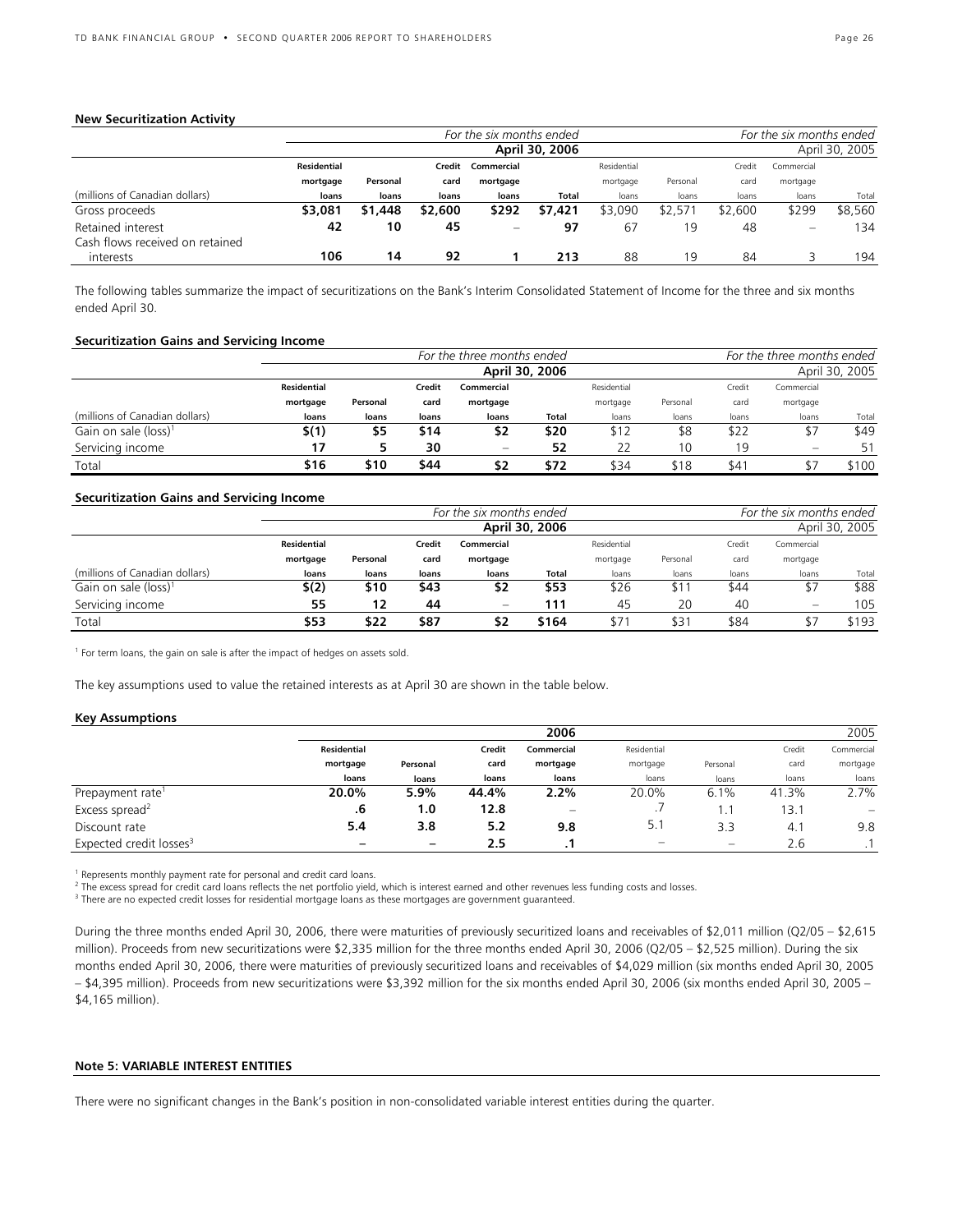### **Note 6: SUBORDINATED NOTES AND DEBENTURES**

During the first quarter 2006, the Bank issued two medium term notes constituting subordinated indebtedness pursuant to its medium term note program. The first is an \$800 million issue which will pay 4.97% until October 30, 2015 and then reset every 5 years thereafter to the 5-year Government of Canada yield plus 1.77% until maturity on October 30, 2104. The notes are redeemable at the Bank's option at par on October 30, 2015 and qualify as Tier 2A regulatory capital. The second is a \$1 billion issue which will pay 4.317% until January 18, 2011 and the bankers' acceptance rate plus 1.00% thereafter until maturity on January 18, 2016. The notes are redeemable at the Bank's option at par on January 18, 2011 and qualify as Tier 2B regulatory capital.

During the first quarter 2006, the Bank also redeemed all of the outstanding \$150 million 8.40% subordinated debentures, due December 1, 2010, which qualified as Tier 2B regulatory capital.

During the second quarter 2006, the Bank issued \$500 million of medium term notes constituting subordinated indebtedness pursuant to its medium term note program. The notes will pay 4.87% until October 28, 2011 and the banker's acceptance rate plus 1.00% thereafter until maturity on October 28, 2016. The notes are redeemable at the Bank's option at par on October 28, 2011 and qualify as Tier 2B regulatory capital.

### **Note 7: LIABILITIES FOR PREFERRED SHARES AND CAPITAL TRUST SECURITIES**

The Bank's liabilities for preferred shares and capital trust securities are:

| Liabilities                                                |                |               |
|------------------------------------------------------------|----------------|---------------|
| (millions of Canadian dollars)                             | April 30, 2006 | Oct. 31, 2005 |
| <b>Preferred Shares</b>                                    |                |               |
| Preferred shares issued by the Bank (thousands of shares): |                |               |
| Class A - 16 Series I                                      | \$-            | $S-$          |
| Class $A - 14,000$ Series M                                | 350            | 350           |
| Class $A - 8.000$ Series N                                 | 200            | 200           |
|                                                            | 550            | 550           |
| Preferred shares issued by TD Mortgage                     |                |               |
| Investment Corporation (thousands of shares):              |                |               |
| 350 non-cumulative preferred shares, Series A              | 339            | 345           |
| <b>Total Preferred shares</b>                              | 889            | 895           |
|                                                            |                |               |
| Capital Trust Securities (thousands of units) <sup>1</sup> |                |               |
| Trust units issued by TD Capital Trust (900)               | 897            | 900           |
| <b>Total Preferred Shares and Capital Trust Securities</b> | \$1,786        | \$1,795       |

<sup>1</sup>Included in deposit liabilities on the Interim Consolidated Balance Sheet is \$350 million due to TD Capital Trust II.

### **Note 8**: **SHARE CAPITAL**

**Liabilities** 

### **Shares Issued and Outstanding**

|                                                       | For the six months ended | For the six months ended<br>April 30, 2005 |                  |        |
|-------------------------------------------------------|--------------------------|--------------------------------------------|------------------|--------|
|                                                       | April 30, 2006           |                                            |                  |        |
| (millions of shares and millions of Canadian dollars) | Number of shares         | Amount                                     | Number of shares | Amount |
| Common:                                               |                          |                                            |                  |        |
| Balance at beginning of period                        | 711.8                    | \$5,872                                    | 655.9            | 3,373  |
| Issued on exercise of options                         | 2.3                      | 80                                         | 2.5              | 72     |
| Issued as a result of dividend reinvestment plan      | 3.4                      | 207                                        | 3.5              | 174    |
| Impact of shares sold in Wholesale Banking            | .2                       | 16                                         | .5               | 25     |
| Issued on the acquisition of VFC                      | 1.1                      | 70                                         |                  |        |
| Issued on the acquisition of TD Banknorth             |                          |                                            | 44.3             | 1,988  |
| Balance at end of period - Common                     | 718.8                    | \$6,245                                    | 706.7            | 5,632  |
| Balance at October 31, 2005 - Common                  | 711.8                    | \$5,872                                    |                  |        |
| Preferred (Class A – Series O):                       |                          |                                            |                  |        |
| Balance at end of period - Preferred                  | 17.0                     | \$425                                      |                  | ¶–     |
| Balance at October 31, 2005 - Preferred               |                          | \$-                                        |                  |        |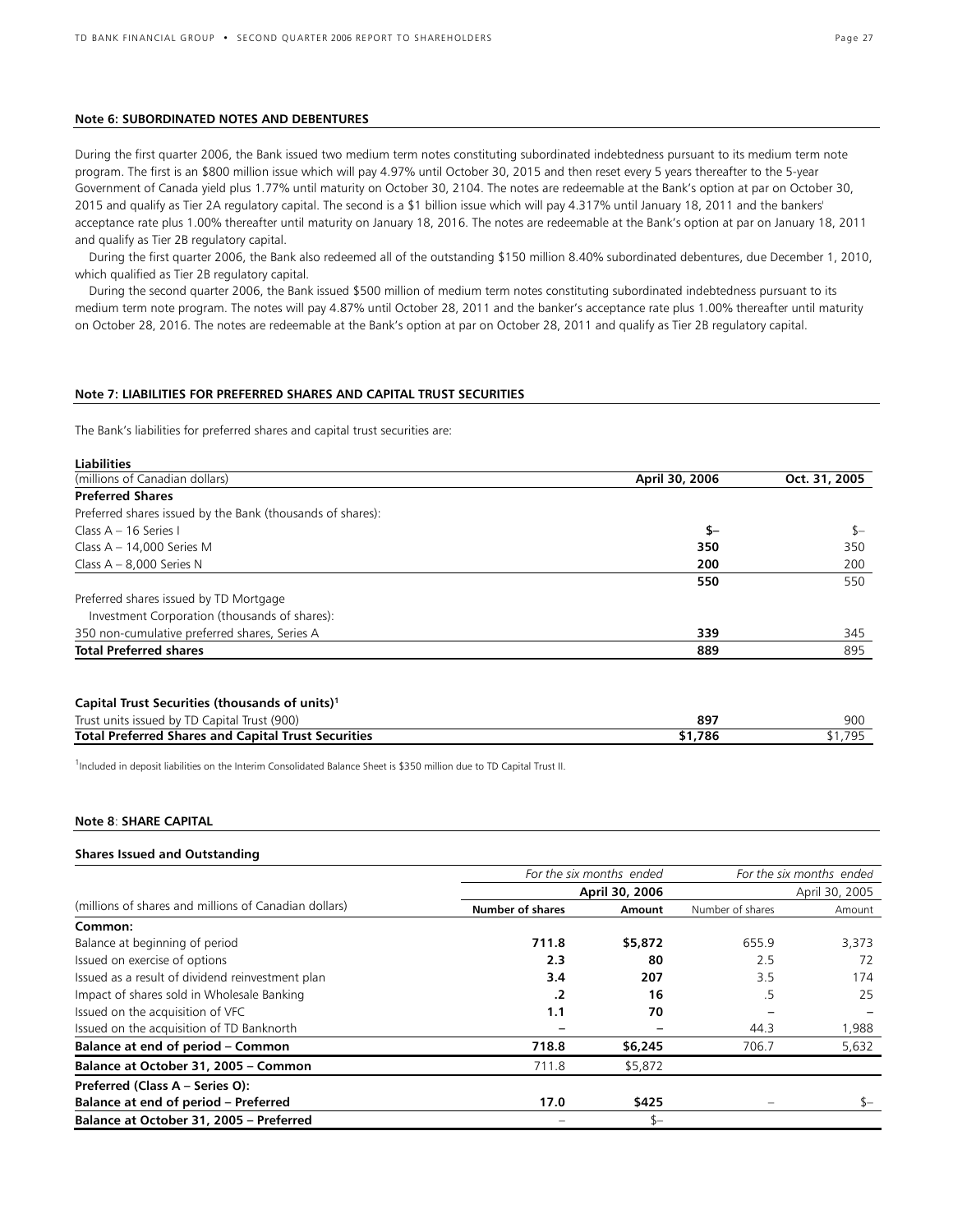### **Preferred Shares Issued**

On November 1, 2005, the Bank issued 17 million Class A First Preferred Shares, Series O shares for gross cash consideration of \$425 million, which have been classified as equity on the Consolidated Statement of Changes in Shareholders' Equity and qualify as Tier 1 capital. On or after November 1, 2010, the Bank may redeem all, or from time to time, part of the outstanding Series O shares by payment in cash of \$26.00 per share if redeemed prior to October 30, 2011; \$25.75 if redeemed on or after October 30, 2011 and prior to October 30, 2012; \$25.50 if redeemed on or after October 30, 2012 and prior to October 30, 2013; \$25.25 if redeemed on or after October 30, 2013 and prior to October 30, 2014; and \$25.00 if redeemed thereafter together with the unpaid dividends to the date of redemption.

### **Note 9: STOCK BASED COMPENSATION**

The following table summarizes the compensation expense recognized by the Bank for stock option awards for the three and six months ended April 30.

|                                | For the three months ended | For the six months ended |          |          |
|--------------------------------|----------------------------|--------------------------|----------|----------|
|                                | April 30                   | April 30                 | April 30 | April 30 |
| (millions of Canadian dollars) | 2006                       | 2005                     | 2006     | 2005     |
| TD Bank                        | \$4                        | \$4                      | \$11     | \$8      |
| TD Banknorth                   |                            |                          |          |          |
| Total                          | 56                         |                          | \$15     | \$9      |

During the three months ended April 30, 2006 and April 30, 2005 neither the Bank nor TD Banknorth granted stock option awards.

During the six months ended April 30, 2006, 1.9 million (six months ended April 30, 2005 – 2.2 million) options were granted by the Bank with a weighted average fair value of \$11.27 per option (six months ended April 30, 2005 – \$10.63 per option). During the six months ended April 30, 2006, 2.3 million (six months ended April 30, 2005 – 2.1 million) options were granted by TD Banknorth with a weighted average fair value of \$6.01 per option (six months ended April 30, 2005 – \$6.60 per option).

The fair value of options granted by the Bank was estimated at the date of grant using the Black-Scholes valuation model with the following assumptions:

|                         |                      | For the six months ended |
|-------------------------|----------------------|--------------------------|
|                         | April 30<br>April 30 |                          |
|                         | 2006                 | 2005                     |
| Risk-free interest rate | 3.91%                | 3.70%                    |
| Expected option life    | 5.1 years            | 5.3 years                |
| Expected volatility     | 21.9%                | 25.7%                    |
| Expected dividend yield | 2.88%                | 2.84%                    |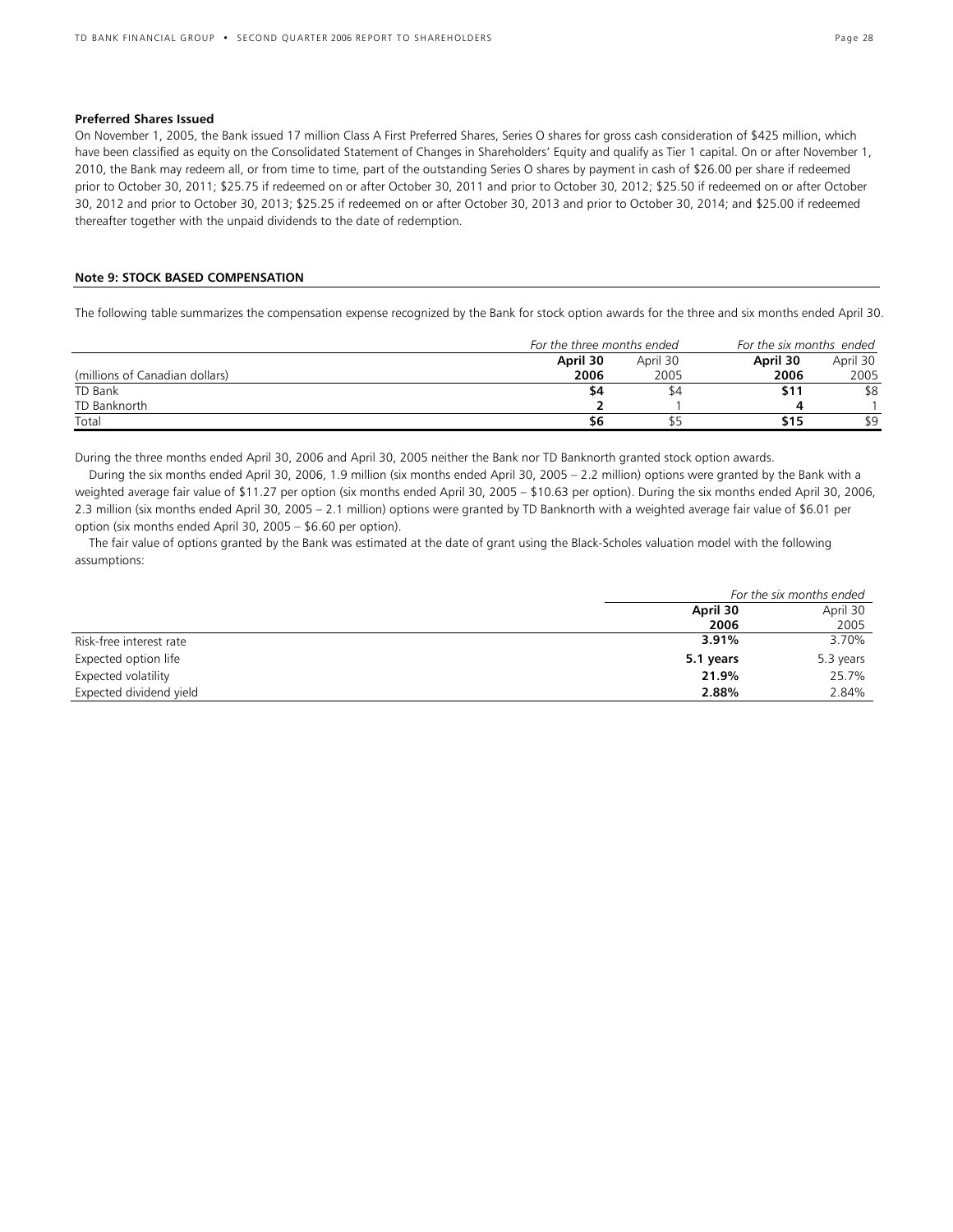### **Note 10: EMPLOYEE FUTURE BENEFITS**

The Bank's pension plans and principal non-pension post-retirement benefit plans expenses are as follows:

### **Principal Pension Plan Expense**

|                                                                     | For the three months ended |          | For the six months ended |          |
|---------------------------------------------------------------------|----------------------------|----------|--------------------------|----------|
|                                                                     | April 30                   | April 30 | April 30                 | April 30 |
| (millions of Canadian dollars)                                      | 2006                       | 2005     | 2006                     | 2005     |
| Elements of pension plan expense before adjustments to recognize    |                            |          |                          |          |
| the long term nature of the cost:                                   |                            |          |                          |          |
| Service cost - benefits earned                                      | \$18                       | \$11     | \$36                     | \$23     |
| Interest cost on projected benefit obligation                       | 26                         | 26       | 53                       | 51       |
| Actual return on plan assets                                        | (141)                      | (88)     | (128)                    | (119)    |
| Plan amendments                                                     |                            | 4        |                          | 57       |
| Adjustments to recognize the long term nature of plan cost          |                            |          |                          |          |
| Difference between costs arising in the period and costs recognized |                            |          |                          |          |
| In the period in respect of:                                        |                            |          |                          |          |
| Return on plan assets <sup>1</sup>                                  | 109                        | 60       | 64                       | 63       |
| Actuarial losses <sup>2</sup>                                       | 5                          |          | 11                       |          |
| Plan amendments <sup>3</sup>                                        | (5)                        | (2)      | (3)                      | (54)     |
| <b>Total</b>                                                        | \$19                       | \$13     | \$40                     | \$26     |

<sup>1</sup> For the three months ended April 30, 2006, includes expected return on plan assets of \$32 million (Q2/05 - \$28 million) less actual return on plan assets of \$141 million (Q2/05 - \$88 million). For the six months ended April 30, 2006, includes expected return on plan assets of \$64 million (six months ended April 30, 2005 – \$56 million) less actual return on plan assets of \$128 million (six months ended April 30, 2005 – \$119 million).

<sup>2</sup> For the three months ended April 30, 2006, includes loss recognized of \$5 million (Q2/05 - \$2 million) less actuarial losses on projected benefit obligation of nil (Q2/05 - nil). For the six months ended April 30, 2006, includes loss recognized of \$11 million (six months ended April 30, 2005 – \$5 million) less actuarial losses on projected benefit obligation of nil (six months ended April 30, 2005 – nil).

<sup>3</sup> For the three months ended April 30, 2006, includes amortization of costs for plan amendments of \$2 million (Q2/05 – \$2 million) less actual cost amendments of \$7 million (Q2/05 – \$4 million). For the six months ended April 30, 2006, includes amortization of costs for plan amendments of \$4 million (six months ended April 30, 2005 – \$3 million) less actual cost amendments of \$7 million (six months ended April 30, 2005 – \$57 million).

### **Other Pension Plans' Expense**

|                                            | For the three months ended |          | For the six months ended |       |  |
|--------------------------------------------|----------------------------|----------|--------------------------|-------|--|
|                                            | April 30                   | April 30 | April 30                 | April |  |
| (millions of Canadian dollars)             | 2006                       | 2005     | 2006                     | 2005  |  |
| CT defined benefit pension plan            |                            |          |                          | \$2   |  |
| TD Banknorth defined benefit pension plans |                            |          |                          |       |  |
| Supplemental employee retirement plans     |                            |          |                          | 12    |  |
| <b>Total</b>                               |                            | \$8      | \$24                     | \$15  |  |

### **Principal Non-Pension Post-Retirement Benefit Plans Expense**

|                                                                                      | For the three months ended |          | For the six months ended |          |  |
|--------------------------------------------------------------------------------------|----------------------------|----------|--------------------------|----------|--|
|                                                                                      | April 30                   | April 30 | April 30                 | April 30 |  |
| (millions of Canadian dollars)                                                       | 2006                       | 2005     | 2006                     | 2005     |  |
| Service cost - benefits earned                                                       | \$3                        | \$3      | \$6                      | \$6      |  |
| Interest cost on projected benefit obligation                                        |                            |          | 10                       | 10       |  |
| Plan amendments                                                                      |                            |          | (65)                     |          |  |
| Difference between costs arising in the period and costs recognized in the period in |                            |          |                          |          |  |
| respect of:                                                                          |                            |          |                          |          |  |
| Actuarial losses                                                                     |                            |          |                          |          |  |
| Plan amendments                                                                      | (2)                        |          | 62                       |          |  |
| Total                                                                                | \$8                        | \$8      | \$17                     | \$16     |  |

### **Cash Flows**

The Bank's contributions to its pension plans and its principal non-pension post-retirement benefit plans are as follows:

### **Pension Plan Contributions**

|                                            | For the three months ended | For the six months ended |          |          |
|--------------------------------------------|----------------------------|--------------------------|----------|----------|
|                                            | April 30                   | April 30                 | April 30 | April 30 |
| (millions of Canadian dollars)             | 2006                       | 2005                     | 2006     | 2005     |
| Principal pension plan                     | \$15                       | \$13                     | \$30     | \$27     |
| CT defined benefit pension plan            |                            |                          |          |          |
| TD Banknorth defined benefit pension plans |                            |                          | 33       |          |
| Supplemental employee retirement plans     |                            |                          |          |          |
| Non-pension post-retirement benefit plans  |                            |                          |          |          |
| Total                                      | \$20                       | \$18                     | \$72     | \$37     |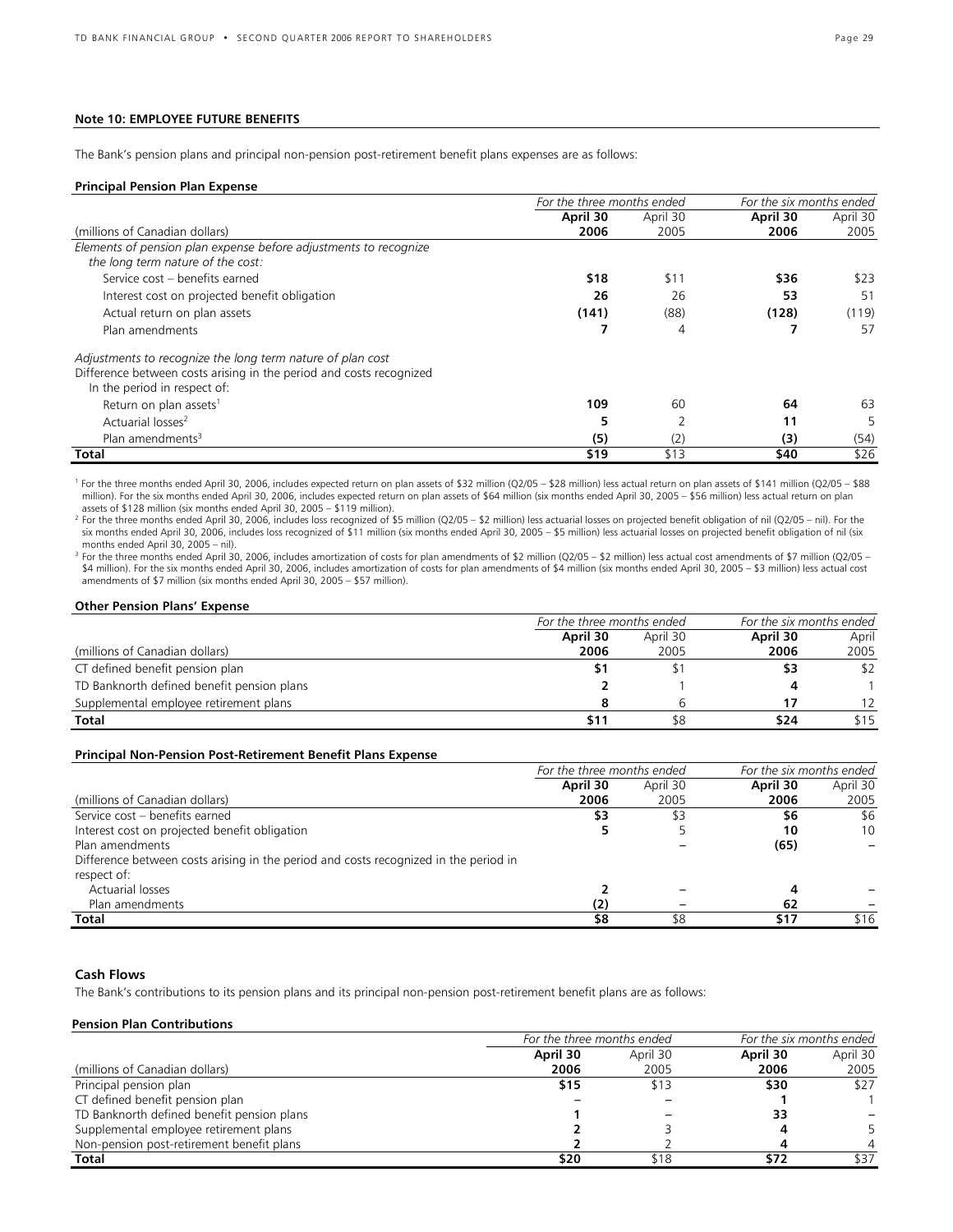As at April 30, 2006, the Bank expects to contribute an additional \$31 million to its principal pension plan, \$1 million to its CT defined benefit pension plan, \$.4 million to its TD Banknorth defined benefit pension plans, \$4 million to its supplemental employee retirement plans and \$4 million to its nonpension post-retirement benefit plans by the end of the year. However, future contribution amounts may change upon the Bank's review of the current contribution levels during the year.

### **Note 11: EARNINGS PER SHARE**

The Bank's basic and diluted earnings per share at April 30 are as follows:

### **Basic and Diluted Earnings per Share**

|                                                                                                  | For the three months ended |          | For the six months ended |          |  |
|--------------------------------------------------------------------------------------------------|----------------------------|----------|--------------------------|----------|--|
|                                                                                                  | April 30                   | April 30 | April 30                 | April 30 |  |
| (millions of Canadian dollars)                                                                   | 2006                       | 2005     | 2006                     | 2005     |  |
| <b>Basic Earnings per Share</b>                                                                  |                            |          |                          |          |  |
| Net income available to common shares (\$ millions)                                              | \$732                      | \$599    | \$3,034                  | \$1,229  |  |
| Average number of common shares outstanding (millions)                                           | 715.7                      | 690.8    | 714.1                    | 673.4    |  |
| Basic earnings per share (\$)                                                                    | \$1.02                     | \$.87    | \$4.25                   | \$1.83   |  |
| <b>Diluted Earnings per Share</b>                                                                |                            |          |                          |          |  |
| Net income available to common shares (\$ millions)                                              | \$732                      | \$599    | \$3,034                  | \$1,229  |  |
| Average number of common shares outstanding (millions)                                           | 715.7                      | 690.8    | 714.1                    | 673.4    |  |
| Stock options potentially exercisable as determined under the treasury stock method <sup>1</sup> | 6.8                        | 5.3      | 6.6                      | 5.3      |  |
| Average number of common shares outstanding – diluted (millions)                                 | 722.5                      | 696.1    | 720.7                    | 678.7    |  |
| Diluted earnings per share (\$)                                                                  | \$1.01                     | \$.86    | \$4.21                   | \$1.81   |  |

<sup>1</sup>For the six months ended April 30, 2006, the computation of diluted earnings per common share excluded weighted average options outstanding of 480 thousand (six months ended April 30, 2005 – 547 thousand) with a weighted exercise price of \$60.02 (six months ended April 30, 2005 - \$49.40) as the options' price was greater than the average market price of the Bank's common shares.

### **Note 12: SEGMENTED INFORMATION**

The Bank's operations and activities are organized around the following businesses: Canadian Personal and Commercial Banking, U.S. Personal and Commercial Banking, Wholesale Banking and Wealth Management. Results for these segments for the three and six months ended April 30 are presented in the following tables:

### **Results by Business Segment**

|                                |          | <b>Canadian Personal</b> | U.S. Personal and |            |                           |          |          |            |          |                        |          |          |
|--------------------------------|----------|--------------------------|-------------------|------------|---------------------------|----------|----------|------------|----------|------------------------|----------|----------|
|                                |          | and Commercial           |                   | Commercial |                           |          |          | Wealth     |          |                        |          |          |
| (millions of Canadian dollars) |          | <b>Banking</b>           |                   | Banking    | <b>Wholesale Banking1</b> |          |          | Management |          | Corporate <sup>1</sup> |          | Total    |
|                                | April 30 | April 30                 | April 30 April 30 |            | April 30                  | April 30 | April 30 | April 30   | April 30 | April 30               | April 30 | April 30 |
| For the three months ended     | 2006     | 2005                     | 2006              | 2005       | 2006                      | 2005     | 2006     | 2005       | 2006     | 2005                   | 2006     | 2005     |
| Net interest income            | \$1,147  | \$1,030                  | \$327             | \$99       | \$76                      | \$301    | \$62     | \$156      | \$(185)  | \$(193)                | \$1,427  | \$1,393  |
| Other income                   | 624      | 587                      | 134               | 39         | 458                       | 303      | 460      | 530        | 10       | 58                     | 1,686    | 1,517    |
| Total revenue                  | 1,771    | 1,617                    | 461               | 138        | 534                       | 604      | 522      | 686        | (175)    | (135)                  | 3,113    | 2,910    |
| Provision for (reversal of)    |          |                          |                   |            |                           |          |          |            |          |                        |          |          |
| credit losses                  | 78       | 91                       | 8                 | (7)        | 11                        | 13       |          |            | (81)     | (77)                   | 16       | 20       |
| Non-interest expenses          | 994      | 925                      | 284               | 83         | 321                       | 365      | 349      | 530        | 155      | 154                    | 2,103    | 2,057    |
| Income (loss) before provision |          |                          |                   |            |                           |          |          |            |          |                        |          |          |
| for (benefit of) income taxes  | 699      | 601                      | 169               | 62         | 202                       | 226      | 173      | 156        | (249)    | (212)                  | 994      | 833      |
| Provision for (benefit of)     |          |                          |                   |            |                           |          |          |            |          |                        |          |          |
| income taxes                   | 234      | 200                      | 60                | 22         | 62                        | 76       | 60       | 57         | (172)    | (142)                  | 244      | 213      |
| Non-controlling interests      |          |                          | 50                | 21         |                           |          |          |            | (3)      |                        | 47       | 21       |
| Equity in net income of        |          |                          |                   |            |                           |          |          |            |          |                        |          |          |
| associated company, net of     |          |                          |                   |            |                           |          |          |            |          |                        |          |          |
| tax                            |          |                          |                   |            |                           |          | 39       |            | (4)      |                        | 35       |          |
| Net income (loss)              | \$465    | \$401                    | \$59              | \$19       | \$140                     | \$150    | \$152    | \$99       | \$(78)   | \$(70)                 | \$738    | \$599    |
| Total assets (billions of      |          |                          |                   |            |                           |          |          |            |          |                        |          |          |
| Canadian dollars)              |          |                          |                   |            |                           |          |          |            |          |                        |          |          |
| - balance sheet                | \$137.9  | \$123.6                  | \$46.5            |            | \$37.4 \$165.5            | \$156.6  | \$12.0   | \$26.4     | \$26.7   | \$15.5                 | \$388.6  | \$359.5  |
| - securitized                  | 34.3     | 34.5                     |                   |            |                           |          |          |            | (9.2)    | (11.6)                 | 25.1     | 22.9     |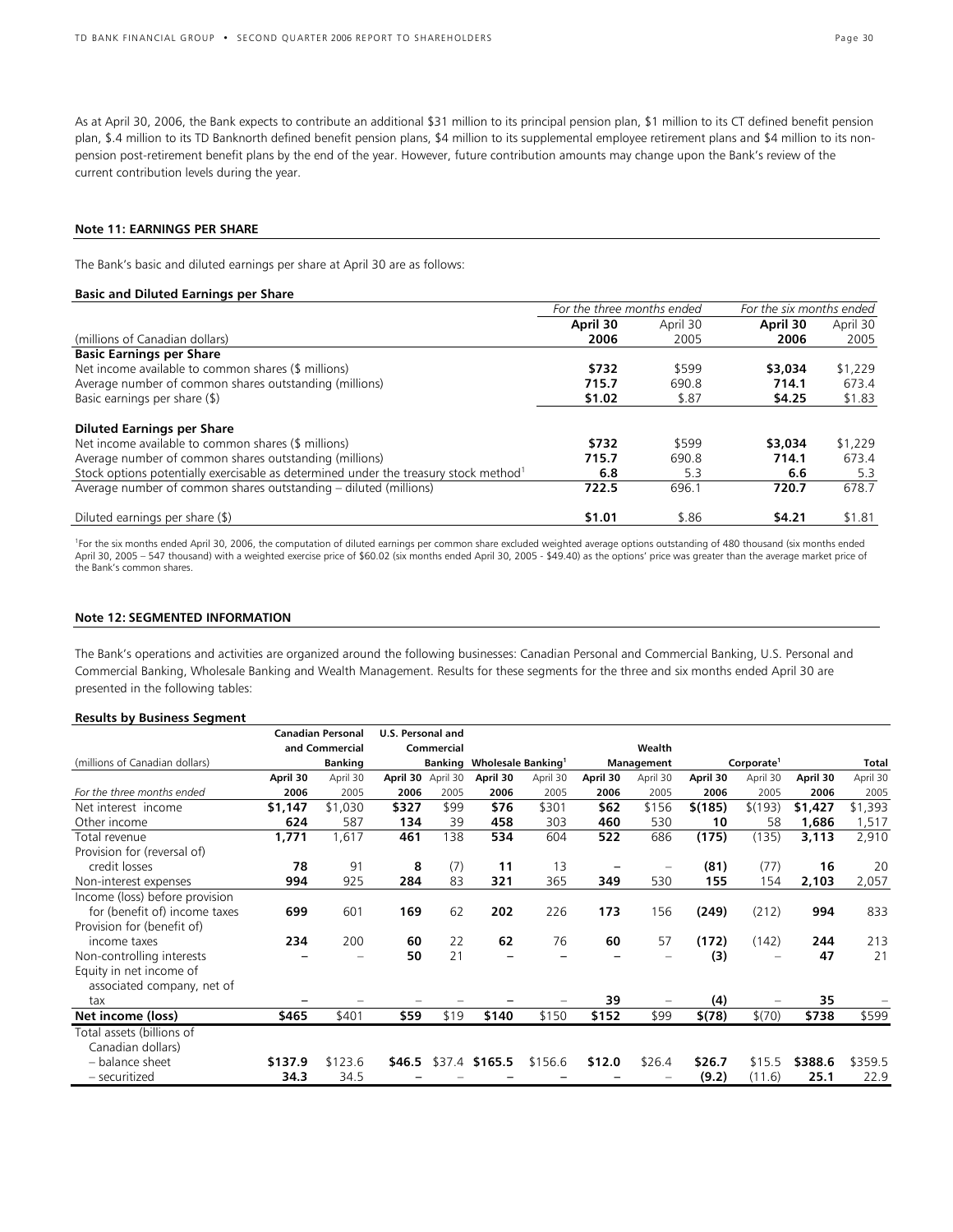|                                |          | <b>Canadian Personal</b> | U.S. Personal and |            |                                        |          |          |                          |           |                        |          |          |
|--------------------------------|----------|--------------------------|-------------------|------------|----------------------------------------|----------|----------|--------------------------|-----------|------------------------|----------|----------|
|                                |          | and Commercial           |                   | Commercial |                                        |          |          | Wealth                   |           |                        |          |          |
| (millions of Canadian dollars) |          | <b>Banking</b>           |                   |            | Banking Wholesale Banking <sup>1</sup> |          |          | Management               |           | Corporate <sup>1</sup> |          | Total    |
|                                | April 30 | April 30                 | April 30 April 30 |            | April 30                               | April 30 | April 30 | April 30                 | April 30  | April 30               | April 30 | April 30 |
| For the six months ended       | 2006     | 2005                     | 2006              | 2005       | 2006                                   | 2005     | 2006     | 2005                     | 2006      | 2005                   | 2006     | 2005     |
| Net interest income            | \$2,324  | \$2,119                  | \$611             | \$99       | \$214                                  | \$579    | \$240    | \$301                    | $$$ (355) | \$(294)                | \$3,034  | \$2,804  |
| Other income                   | 1,251    | 1,161                    | 207               | 39         | 981                                    | 595      | 1,024    | ,048                     | 1,584     | 69                     | 5,047    | 2,912    |
| Total revenue                  | 3,575    | 3,280                    | 818               | 138        | 1,195                                  | 1,174    | 1,264    | ,349                     | 1,229     | (225)                  | 8,081    | 5,716    |
| Provision for (reversal of)    |          |                          |                   |            |                                        |          |          |                          |           |                        |          |          |
| credit losses                  | 177      | 186                      | 15                | (7)        | 40                                     | 26       |          | $\overline{\phantom{m}}$ | (102)     | (175)                  | 130      | 30       |
| Non-interest expenses          | 1,979    | 1,849                    | 509               | 83         | 716                                    | 697      | 874      | ,038                     | 315       | 335                    | 4,393    | 4,002    |
| Income (loss) before provision |          |                          |                   |            |                                        |          |          |                          |           |                        |          |          |
| for (benefit of) income taxes  | 1,419    | 1,245                    | 294               | 62         | 439                                    | 451      | 390      | 311                      | 1,016     | (385)                  | 3,558    | 1,684    |
| Provision for (benefit of)     |          |                          |                   |            |                                        |          |          |                          |           |                        |          |          |
| income taxes                   | 478      | 420                      | 102               | 22         | 135                                    | 160      | 139      | 114                      | (390)     | (282)                  | 464      | 434      |
| Non-controlling interests      |          |                          | 87                | 21         |                                        |          |          |                          | (3)       |                        | 84       | 21       |
| Equity in net income of        |          |                          |                   |            |                                        |          |          |                          |           |                        |          |          |
| associated company, net of     |          |                          |                   |            |                                        |          |          |                          |           |                        |          |          |
| tax                            |          |                          |                   |            |                                        |          | 39       |                          | (4)       |                        | 35       |          |
| Net income (loss)              | \$941    | \$825                    | \$105             | \$19       | \$304                                  | \$291    | \$290    | \$197                    | \$1,405   | \$(103)                | \$3,045  | \$1,229  |

1 The taxable equivalent basis adjustment is reflected primarily in the Wholesale Banking segment's results and eliminated in the Corporate segment.

#### **Note 13: ACQUISITIONS AND DISPOSITIONS**

### **(a) VFC Inc.**

On April 19, 2006, the Bank acquired 90.2% of the issued and outstanding common shares of VFC Inc. ("VFC") for approximately \$294 million, paid in cash and common shares of the Bank in the amounts of \$224 million and \$70 million, respectively. The acquisition was accounted for by the purchase method. VFC's results will be reported in the Canadian Personal and Commercial Banking segment. Since more than 90% of the common shares of VFC were acquired, the Bank exercised its right to acquire the remaining VFC shares pursuant to a compulsory acquisition under the *Canada Business Corporations Act,* completed on May 19, 2006, for additional consideration of approximately \$32 million in cash and Bank shares, resulting in a total purchase consideration of \$328 million, including acquisition costs of \$2 million.

The acquisition of VFC by the Bank contributed \$36 million of cash and cash equivalents, \$435 million of loans, \$245 million of goodwill and intangibles, \$6 million of other assets, \$325 million of secured debt and \$18 million of other liabilities to the Bank's interim consolidated balance sheet. The excess of the total purchase consideration paid over the fair value of the identifiable net assets acquired has been allocated entirely to goodwill. The Bank is in the process of valuing certain intangible assets and therefore, the allocation of the purchase price is subject to finalization. Goodwill arising from the acquisition is not amortized but assessed for impairment on at least an annual basis.

Unaudited pro forma combined results of operations have not been presented as the Bank's results would not be materially different from as reported. As a result of the Bank's subsequent acquisition of the remaining 9.8% interest in VFC, the non-controlling interest has not been reflected in the allocation of the purchase price (see Subsequent Events Note 17).

### **(b) TD Banknorth**

### Hudson United Bancorp

On January 31, 2006, TD Banknorth completed the acquisition of Hudson United Bancorp ("Hudson") for total consideration of \$2.2 billion (U.S.\$1.9 billion), consisting of cash consideration of \$1,073 million (U.S.\$941.8 million) and the remainder in TD Banknorth common shares. The cash consideration was funded by the sale of TD Banknorth common shares to the Bank. TD Banknorth consolidates the financial results of Hudson. The transaction had resulted in a dilution loss for the Bank of \$72 million. The acquisition of Hudson by TD Banknorth contributed \$6.0 billion of personal/business loans and mortgages, \$3.2 billion of securities, \$1.9 billion of goodwill and intangibles, \$.8 billion of other assets, \$8.4 billion of deposits and \$3.5 billion of other liabilities to the Bank's interim consolidated balance sheet. The allocation of the purchase price will be finalized in the third quarter of 2006.

On February 1, 2006, the Bank announced its intention to commence open-market purchases of TD Banknorth shares. The Bank intends to at least maintain its ownership percentage in TD Banknorth at the level prior to the acquisition of Hudson or, as market conditions warrant, to potentially increase its position.

#### Increase in ownership in TD Banknorth

During the three months ended April 30, 2006, TD Banknorth repurchased 8.5 million of its own shares for \$290 million (U.S.\$255 million) and the Bank acquired .8 million additional shares of TD Banknorth for \$27 million (U.S.\$23 million) in the course of open-market purchases. The Bank also acquired .9 million shares of TD Banknorth pursuant to TD Banknorth's dividend reinvestment program. The Bank began reinvesting in TD Banknorth's dividend reinvestment program in November 2005 and, as of April 30, 2006, had acquired a total of approximately 1.5 million shares of TD Banknorth pursuant to the program. As of April 30, 2006, the Bank's ownership interest in TD Banknorth was 56.2%, an increase from 53.5% as at January 31, 2006.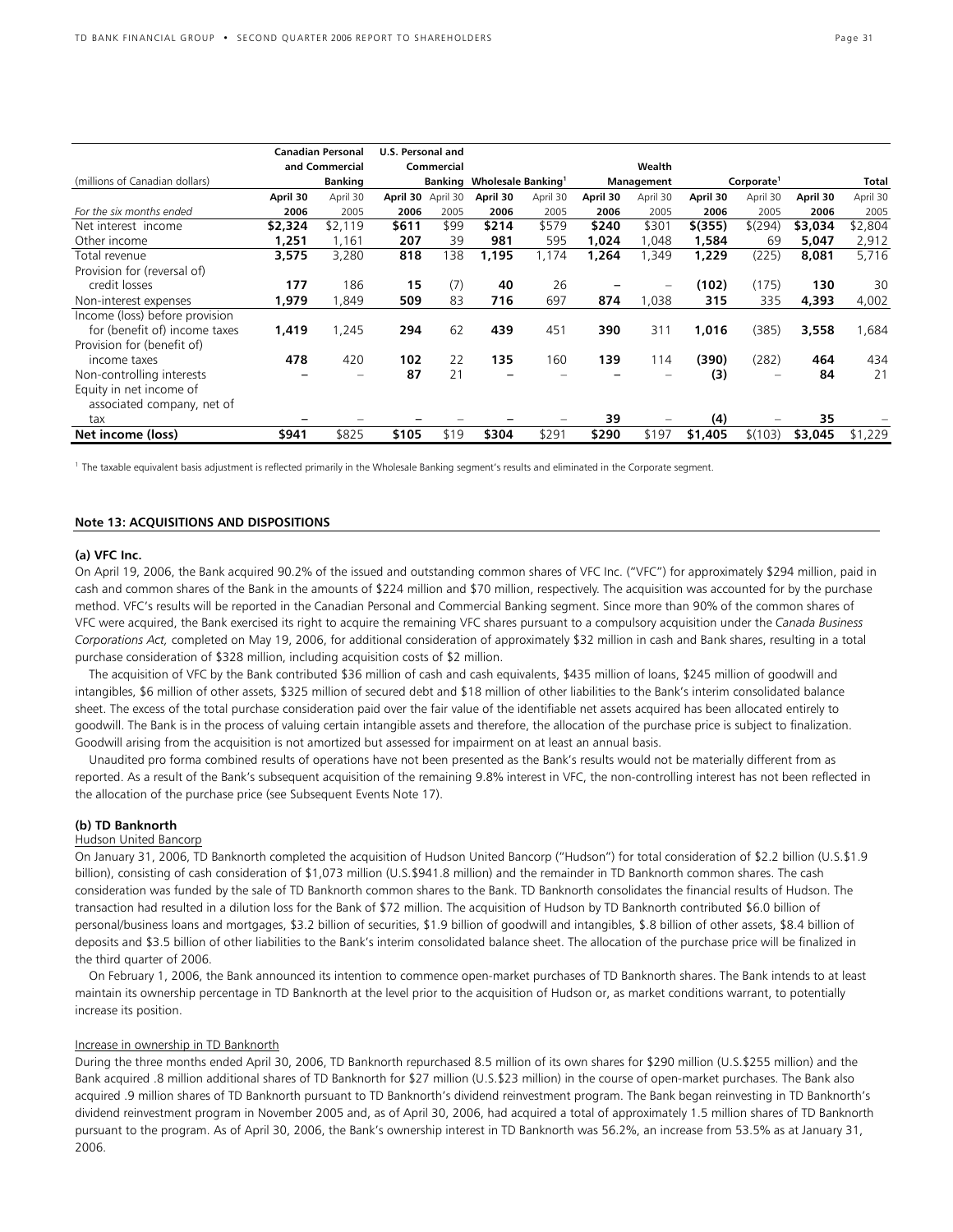### Interchange Financial Services Corporation

On April 13, 2006, TD Banknorth announced an agreement to acquire Interchange Financial Services Corporation ("Interchange"), for US\$480.6 million cash consideration. The deal is expected to close in TD Banknorth's first calendar quarter of 2007 and is subject to regulatory approvals and Interchange shareholders' approval.

The cash for the transaction will be financed primarily through TD Banknorth's sale of approximately 13 million of its common shares to the Bank at a price of US\$31.17 per share, for a total of approximately US\$405 million. On a pro forma basis the Bank's percentage ownership of TD Banknorth will increase to approximately 58.6% after giving effect to the transaction.

#### Foreign Exchange

The Bank consolidated TD Banknorth using the exchange rate as at March 31, 2006 as the Bank consolidates TD Banknorth's results on a one month lag basis. If the April 30, 2006 exchange rate had been used, there would have been an increase in the foreign currency translation adjustment account debit of \$257 million, with a corresponding reduction in the Bank's net assets.

#### **(c) TD Waterhouse U.S.A. and Ameritrade**

On January 24, 2006, the Bank closed the transaction involving the sale of its U.S. brokerage business TD Waterhouse U.S.A. at a fair market value of \$2.69 billion to Ameritrade Holding Corporation in exchange for a 32.5% ownership in the combined legal entity operating under the name TD Ameritrade. The transaction resulted in a net dilution gain on sale of U.S.\$1.45 billion (\$1.67 billion) after-tax during the three months ended January 31, 2006 (\$1.64 billion pre-tax). There was a reduction to the TD Ameritrade dilution gain of \$5 million due to final adjustments to the purchase and sale price during the three months ended April 30, 2006.

Accordingly, on acquisition the Bank's investment in TD Ameritrade over the Bank's share of TD Ameritrade's net book value was approximately \$3.7 billion and consists primarily of intangibles (approximately \$930 million) and goodwill.

The Bank reports the investment in TD Ameritrade using the equity method of accounting. The fiscal periods of the Bank and TD Ameritrade are not coterminus. The Bank's equity share of TD Ameritrade's results from the January 25, 2006 acquisition date to TD Ameritrade's calendar quarter end date has been reported in the Bank's results for the three months ended April 30, 2006. Thereafter, the Bank's equity share of TD Ameritrade's results for TD Ameritrade's calendar quarter end date will be reported in the Bank's results for the fiscal quarter. The Bank translated its investment in TD Ameritrade at March 31, 2006 using the exchange rate on that date. If the investment had been translated at the exchange rate on April 30, 2006, there would have been a foreign exchange impact of \$158 million, reducing the Bank's investment in TD Ameritrade, with a corresponding increase in the foreign currency translation adjustment account debit.

In connection with the transaction, TD Waterhouse Canada acquired 100% of Ameritrade's Canadian brokerage operations for \$77 million (U.S.\$67 million) cash consideration, which consisted primarily of intangibles and goodwill.

On February 22, 2006, the Bank announced that it committed to purchase at least 15 million shares of TD Ameritrade by August 22, 2006 pursuant to one or more stock trading plans in accordance with Rule 10b5-1 under the U.S. Securities Exchange Act and that all purchases would be made in the open market, including through block trades, in compliance with Rule 10b-18 under the U.S. Securities Exchange Act. During the three months ended April 30, 2006, the Bank acquired 12.9 million additional shares of TD Ameritrade for \$301 million (U.S.\$263 million), which resulted in the Bank's ownership interest in TD Ameritrade to increase from 32.5% to 34.3% as at April 30, 2006.

### **Note 14: RESTRUCTURING COSTS**

For the three months ended January 31, 2006, the Bank recorded an additional \$50 million of restructuring costs, consisting primarily of severance costs in relation to the restructuring of the global structured products businesses within Wholesale Banking.

As at April 30, 2006, the remaining balance of the liability was \$34 million (\$25 million at October 31, 2005).

### **Note 15**: **CONTINGENCIES**

As at April 30, 2006, the total contingent litigation reserve for Enron-related claims was approximately \$607 million (U.S.\$543 million, unchanged since the August 2005 announcement). The two principal legal actions regarding Enron to which the Bank is a party are the securities class action and the bankruptcy proceeding. It is possible that additional reserves above this level could be required. Additional reserves, if required, cannot be reasonably determined for many reasons, including that other settlements are not generally appropriate for comparison purposes, the lack of consistency in other settlements and the difficulty in predicting the future actions of other parties to the litigation. In 2005, the Bank agreed to settle bankruptcy court claims in this matter for approximately \$145 million (U.S.\$130 million). Payment of this settlement, when made, will reduce the current total reserve for this matter to approximately \$462 million.

The Bank and its subsidiaries are involved in various other legal actions in the ordinary course of business, many of which are loan-related. In management's opinion, the ultimate disposition of these actions, individually or in the aggregate, will not have a material adverse effect on the financial condition of the Bank.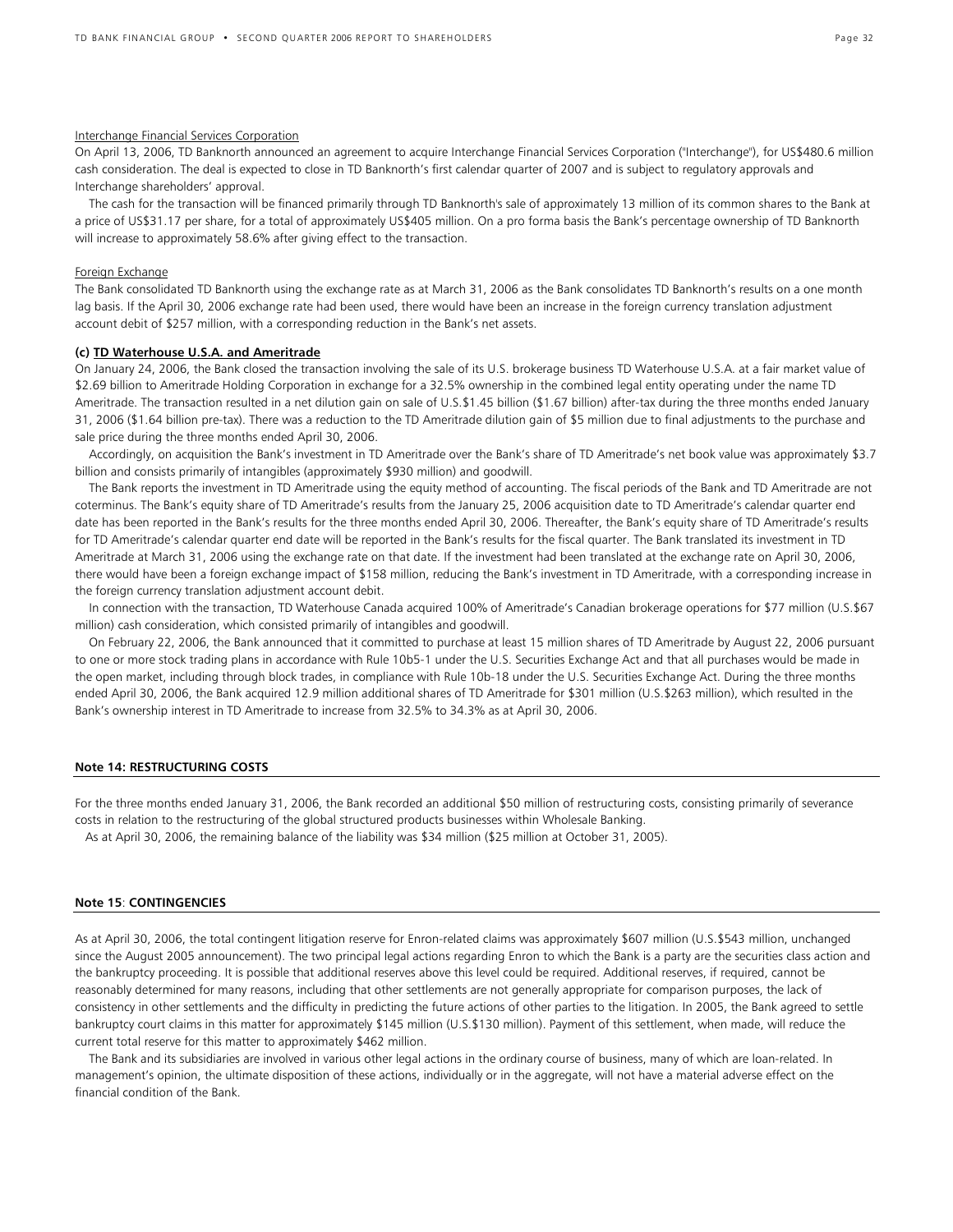### **Note 16: RECONCILIATION OF CANADIAN AND UNITED STATES GENERALLY ACCEPTED ACCOUNTING PRINCIPLES**

The accounting principles followed by the Bank, including the accounting requirements of the Superintendent of Financial Institutions Canada, conform with Canadian generally accepted accounting principles (Canadian GAAP).

Significant differences between Canadian GAAP and United States generally accepted accounting principles (U.S. GAAP) are described in the Bank's 2005 Annual Report with their impact detailed below.

### **Net Income**

|                                                                    | For the three months ended | For the six months ended |          |          |
|--------------------------------------------------------------------|----------------------------|--------------------------|----------|----------|
|                                                                    | April 30                   | April 30                 | April 30 | April 30 |
| (millions of Canadian dollars)                                     | 20061                      | 2005                     | $2006^2$ | 2005     |
| Net income based on Canadian GAAP                                  | \$738                      | \$599                    | \$3,045  | \$1,229  |
| Employee future benefits                                           |                            | (1)                      |          | (1)      |
| Securitizations                                                    |                            | (1)                      |          | (3)      |
| Available for sale securities                                      |                            |                          | 8        | 3        |
| Derivative instruments and hedging activities                      | 49                         | (79)                     | 16       | (167)    |
| Guarantees                                                         | (6)                        | (6)                      | (12)     | (9)      |
| Liabilities and equity                                             | 29                         | 34                       | 68       | 63       |
| Amortization of intangible assets                                  | (15)                       | (5)                      | (30)     | (5)      |
| Other                                                              |                            |                          | (21)     |          |
| Income taxes and net change in income taxes due to the above items | (38)                       | 65                       | (13)     | 108      |
| Non-controlling interests                                          | (8)                        | (17)                     | (14)     | (40)     |
| Net income based on U.S. GAAP                                      | 756                        | 590                      | 3,049    | 1,178    |
| Preferred dividends                                                | 12                         | 12                       | 35       | 18       |
| Net income applicable to common shares based on U.S. GAAP          | \$744                      | \$578                    | \$3,014  | \$1,160  |
| Average number of common shares outstanding (millions)             |                            |                          |          |          |
| - U.S. GAAP/Canadian GAAP<br>Basic                                 | 715.7                      | 690.8                    | 714.1    | 673.4    |
| Diluted – U.S. GAAP/Canadian GAAP                                  | 722.5                      | 696.1                    | 720.7    | 678.7    |
| Basic earnings per share - U.S. GAAP                               | \$1.04                     | \$.84                    | \$4.22   | \$1.72   |
| - Canadian GAAP                                                    | 1.02                       | .87                      | 4.25     | 1.83     |
| Diluted earnings per share - U.S. GAAP                             | 1.03                       | .83                      | 4.18     | 1.71     |
| - Canadian GAAP                                                    | 1.01                       | .86                      | 4.21     | 1.81     |
|                                                                    |                            |                          |          |          |

<sup>1</sup> For the three months ended April 30, 2006, the effect of U.S. GAAP adjustments to the Canadian GAAP Consolidated Statement of Income is as follows: \$77 million increase to net interest income, \$8 million increase to other income and \$67 million increase to non-interest expenses.

2 For the six months ended April 30, 2006, the effect of U.S. GAAP adjustments to the Canadian GAAP Consolidated Statement of Income is as follows: \$148 million increase to net interest income, \$77 million decrease to other income and \$67 million increase to non-interest expenses.

### **Consolidated Interim Statement of Comprehensive Income**

|                                                                              | For the three months ended |          | For the six months ended |          |  |
|------------------------------------------------------------------------------|----------------------------|----------|--------------------------|----------|--|
|                                                                              | April 30                   | April 30 | April 30                 | April 30 |  |
| (millions of Canadian dollars)                                               | 2006                       | 2005     | 2006                     | 2005     |  |
| Net income based on U.S. GAAP                                                | \$756                      | \$590    | \$3,049                  | \$1,178  |  |
| Other comprehensive income (loss), net of income taxes                       |                            |          |                          |          |  |
| Net change in unrealized gains and losses on available for sale securities   | (96)                       | (42)     | (145)                    | 81       |  |
| Reclassification to earnings in respect of available for sale securities     |                            |          |                          |          |  |
| Change in unrealized foreign currency translation gains and losses           | 159                        | (86)     | 189                      | (33)     |  |
| Change in gains and losses on derivative instruments designated as cash flow |                            |          |                          |          |  |
| hedges                                                                       | 112                        | (19)     | 191                      | (143)    |  |
| Reclassification to earnings of gains and losses on cash flow hedges         |                            |          | 21                       | 10       |  |
| Minimum pension liability adjustment                                         |                            | (3)      |                          | (3)      |  |
| Comprehensive income                                                         | \$937                      | \$445    | \$3,308                  | \$1,095  |  |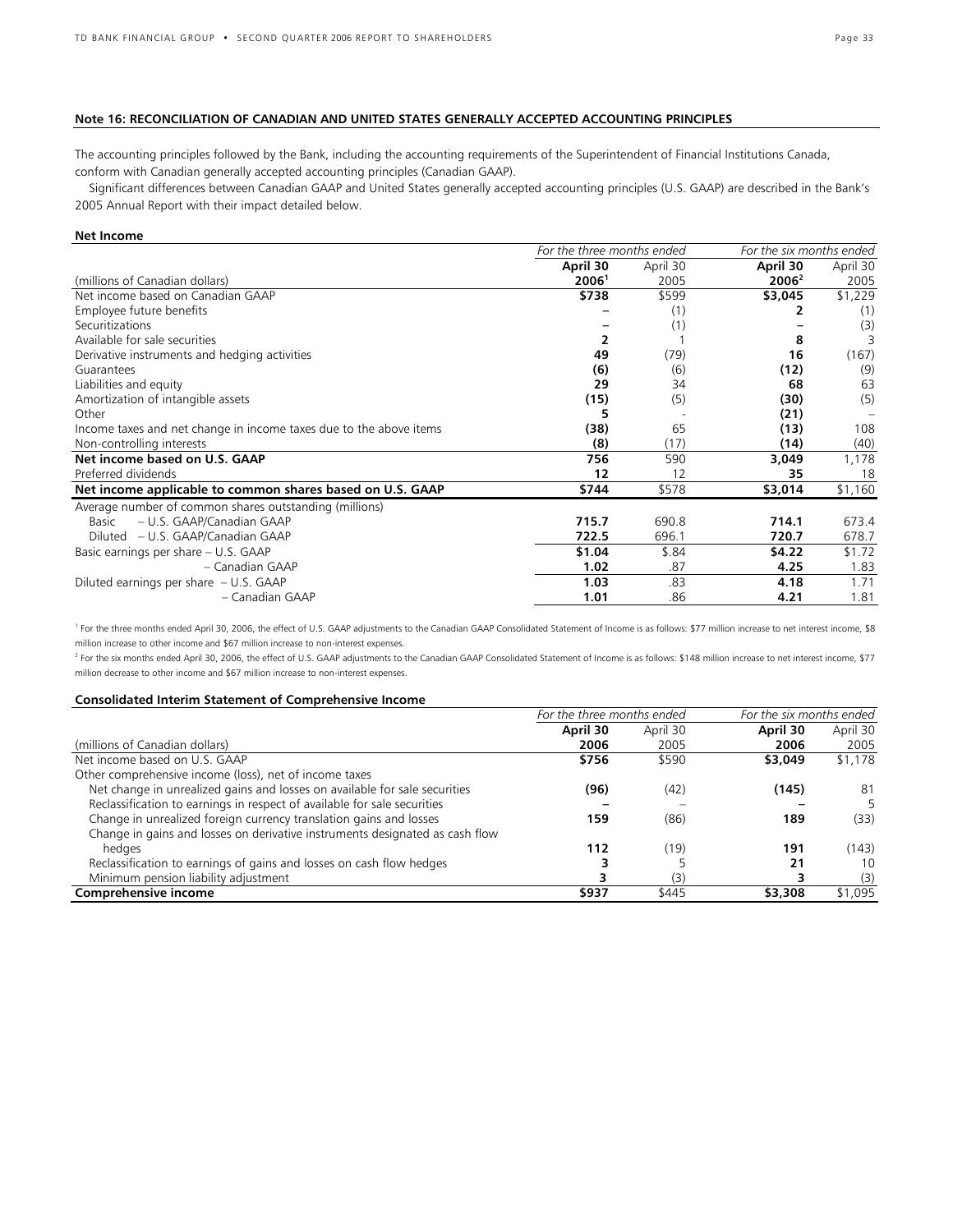|  | <b>Condensed Consolidated Interim Balance Sheet</b> |  |
|--|-----------------------------------------------------|--|
|--|-----------------------------------------------------|--|

|                                                    |                          |                          | As at                       |                      |                   | As at                       |             |                   | As at             |
|----------------------------------------------------|--------------------------|--------------------------|-----------------------------|----------------------|-------------------|-----------------------------|-------------|-------------------|-------------------|
|                                                    |                          |                          | April 30                    |                      |                   | Oct. 31                     |             |                   | April 30          |
| (millions of Canadian dollars)                     |                          |                          | 2006                        |                      |                   | 2005                        |             |                   | 2005              |
|                                                    | Canadian                 | Adjust-                  |                             | <b>U.S.</b> Canadian | Adjust-           | U.S.                        | Canadian    | Adjust-           | U.S.              |
|                                                    | <b>GAAP</b>              | ments                    | <b>GAAP</b>                 | <b>GAAP</b>          | ments             | <b>GAAP</b>                 | <b>GAAP</b> | ments             | <b>GAAP</b>       |
| <b>Assets</b>                                      |                          |                          |                             |                      |                   |                             |             |                   |                   |
| Cash resources and other                           | \$12,341                 | \$-                      | \$12,341                    | \$13,418             | \$—               | \$13,418                    | \$10,854    | \$—               | \$10,854          |
| <b>Securities</b>                                  |                          |                          |                             |                      |                   |                             |             |                   |                   |
| Investment                                         | 42,847                   | 4,238                    | 47,085                      | 42,321               | 3,898             | 46,219                      | 39,884      | 3,973             | 43,857            |
| Trading                                            | 69,809                   |                          | 69,809                      | 65,775               | $\qquad \qquad -$ | 65,775                      | 71,748      | $\equiv$          | 71,748            |
| Securities purchased under reverse repurchase      |                          |                          |                             |                      |                   |                             |             |                   |                   |
| agreements                                         | 32,344                   |                          | 32,344                      | 26,375               |                   | 26,375                      | 23,727      |                   | 23,727            |
| Loans (net)                                        | 156,572                  |                          | 156,572                     | 152,243              |                   | 152,243                     | 148,802     | 1                 | 148,803           |
| Investment in TD Ameritrade                        | 3,783                    | $\overline{\phantom{0}}$ | 3,783                       |                      |                   |                             |             |                   |                   |
| Trading derivatives' market revaluation            | 35,430                   | 913                      | 36,343                      | 33,651               | 674               | 34,325                      | 34,949      | 1,595             | 36,544            |
| Goodwill                                           | 7,652                    | 1,612                    | 9,264                       | 6,518                | 1,604             | 8,122                       | 6,766       | 1,673             | 8,439             |
| Intangible assets                                  | 2,185                    | 344                      | 2,529                       | 2,124                | 338               | 2,462                       | 2,421       | 400               | 2,821             |
| Other assets                                       | 25,633                   | (129)                    | 25,504                      | 22,785               | 22                | 22,807                      | 20,393      | 14                | 20,407            |
| <b>Total assets</b>                                | \$388,596                |                          | \$6,978 \$395,574 \$365,210 |                      |                   | \$6,536 \$371,746 \$359,544 |             |                   | \$7,656 \$367,200 |
| <b>Liabilities</b>                                 |                          |                          |                             |                      |                   |                             |             |                   |                   |
| Deposits                                           | \$252,991                |                          | \$35 \$253,026 \$246,981    |                      | \$21              | \$247,002 \$248,514         |             |                   | $(6)$ \$248,508   |
| Trading derivatives' market revaluation            | 36,295                   | 740                      | 37,035                      | 33,498               | 598               | 34,096                      | 34,349      | 984               | 35,333            |
| Other liabilities                                  | 67,963                   | 4,262                    | 72,225                      | 60,224               | 4,037             | 64,261                      | 51,634      | 4,317             | 55,951            |
| Subordinated notes, debentures and other           |                          |                          |                             |                      |                   |                             |             |                   |                   |
| debt                                               | 7,748                    |                          | 7,748                       | 5,138                | $\equiv$          | 5,138                       | 5,569       | (3)               | 5,566             |
| Liabilities for preferred shares and Capital Trust |                          |                          |                             |                      |                   |                             |             |                   |                   |
| Securities                                         | 1,786                    | (1,786)                  |                             | 1,795                | (1, 795)          |                             | 2,210       | (2, 210)          |                   |
| <b>Total liabilities</b>                           | 366,783                  | 3,251                    | 370,034                     | 347,636              | 2,861             | 350,497                     | 342,276     | 3,082             | 345.358           |
| Non-controlling interests                          | 2,530                    | 3,160                    | 5,690                       | 1,708                | 3,149             | 4,857                       | 1,676       | 3,250             | 4,926             |
| Shareholders' equity                               |                          |                          |                             |                      |                   |                             |             |                   |                   |
| Preferred shares                                   | 425                      | 536                      | 961                         | $\equiv$             | 545               | 545                         | $\equiv$    | 960               | 960               |
| Common shares                                      | 6,245                    | 39                       | 6,284                       | 5,872                | 39                | 5,911                       | 5,632       | 39                | 5,671             |
| Contributed surplus                                | 51                       |                          | 51                          | 40                   | $\qquad \qquad -$ | 40                          | 28          | $\qquad \qquad -$ | 28                |
| Foreign currency translation                       | (507)                    | 507                      | $\overline{\phantom{a}}$    | (696)                | 696               | $\equiv$                    | (298)       | 298               |                   |
| Retained earnings                                  | 13,069                   | (266)                    | 12,803                      | 10,650               | (246)             | 10.404                      | 10,230      | (179)             | 10,051            |
| Accumulated other comprehensive income             |                          |                          |                             |                      |                   |                             |             |                   |                   |
| Net unrealized gains on available for sale         |                          |                          |                             |                      |                   |                             |             |                   |                   |
| securities                                         |                          | 135                      | 135                         |                      | 280               | 280                         |             | 384               | 384               |
| Foreign currency translation adjustments           | $\overline{\phantom{0}}$ | (507)                    | (507)                       | $\equiv$             | (696)             | (696)                       | $\equiv$    | (298)             | (298)             |
| Derivative instruments                             | $\overline{\phantom{0}}$ | 158                      | 158                         | $\equiv$             | (54)              | (54)                        | $\equiv$    | 128               | 128               |
| Minimum pension liability adjustment               |                          | (35)                     | (35)                        | $\sim$               | (38)              | (38)                        | L,          | (8)               | (8)               |
| Total shareholders' equity                         | 19,283                   | 567                      | 19,850                      | 15,866               | 526               | 16,392                      | 15.592      | 1.324             | 16,916            |
| Total liabilities and shareholders' equity         | \$388,596                |                          | \$6,978 \$395,574 \$365,210 |                      |                   | \$6,536 \$371,746 \$359,544 |             |                   | \$7,656 \$367,200 |
|                                                    |                          |                          |                             |                      |                   |                             |             |                   |                   |

### **Note 17: SUBSEQUENT EVENTS**

Subsequent to April 30, 2006, the Bank purchased approximately 30.8 million common shares of TD Ameritrade for approximately \$618 million (U.S.\$556 million), which resulted in a further increase in the Bank's interest in TD Ameritrade to 39.4%.

The Bank acquired the remaining 9.8% of the shares of VFC for approximately \$32 million in cash and Bank shares pursuant to the compulsory acquisition provisions of the Canada Business Corporations Act completed on May 19, 2006.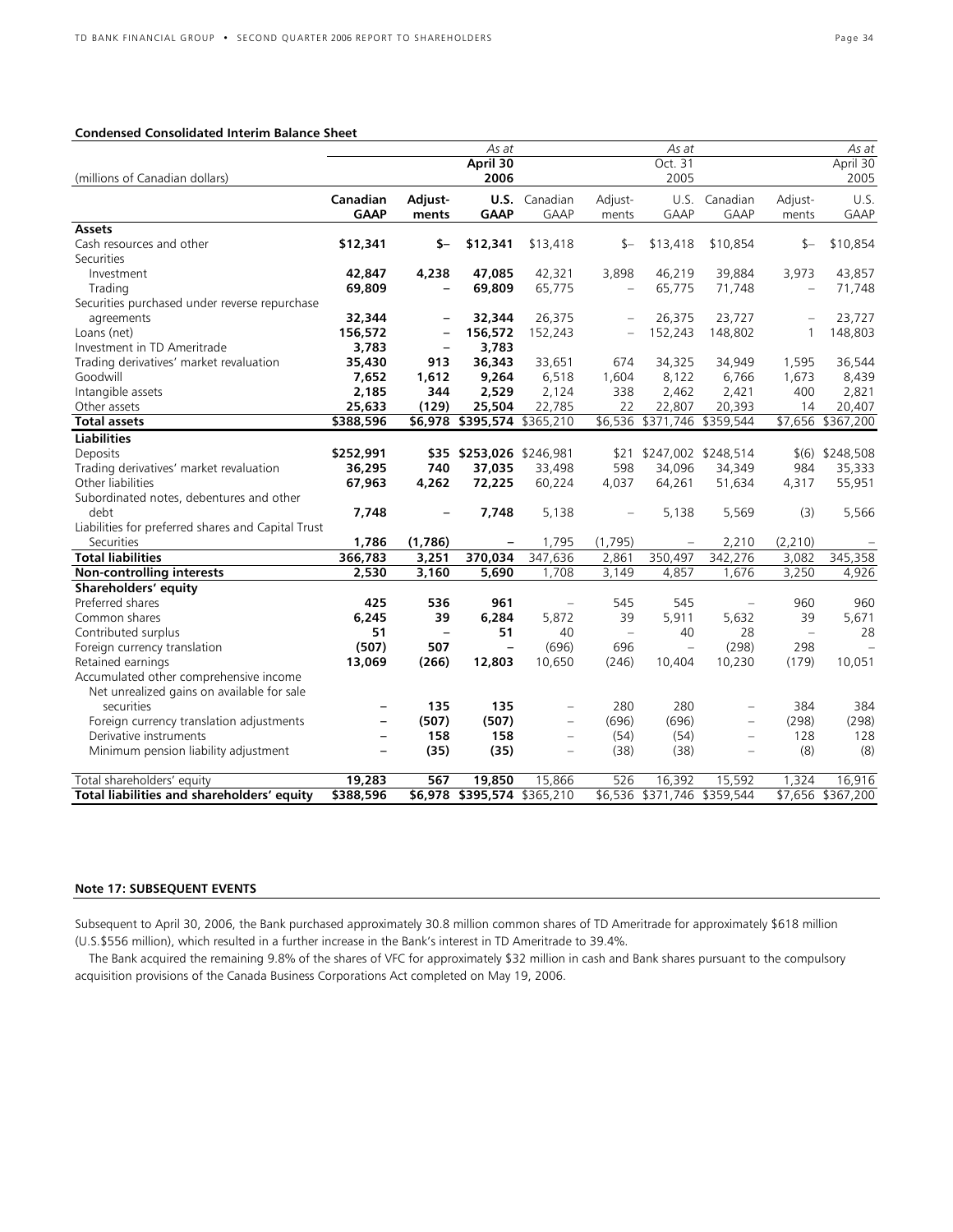(this page intentionally left blank)